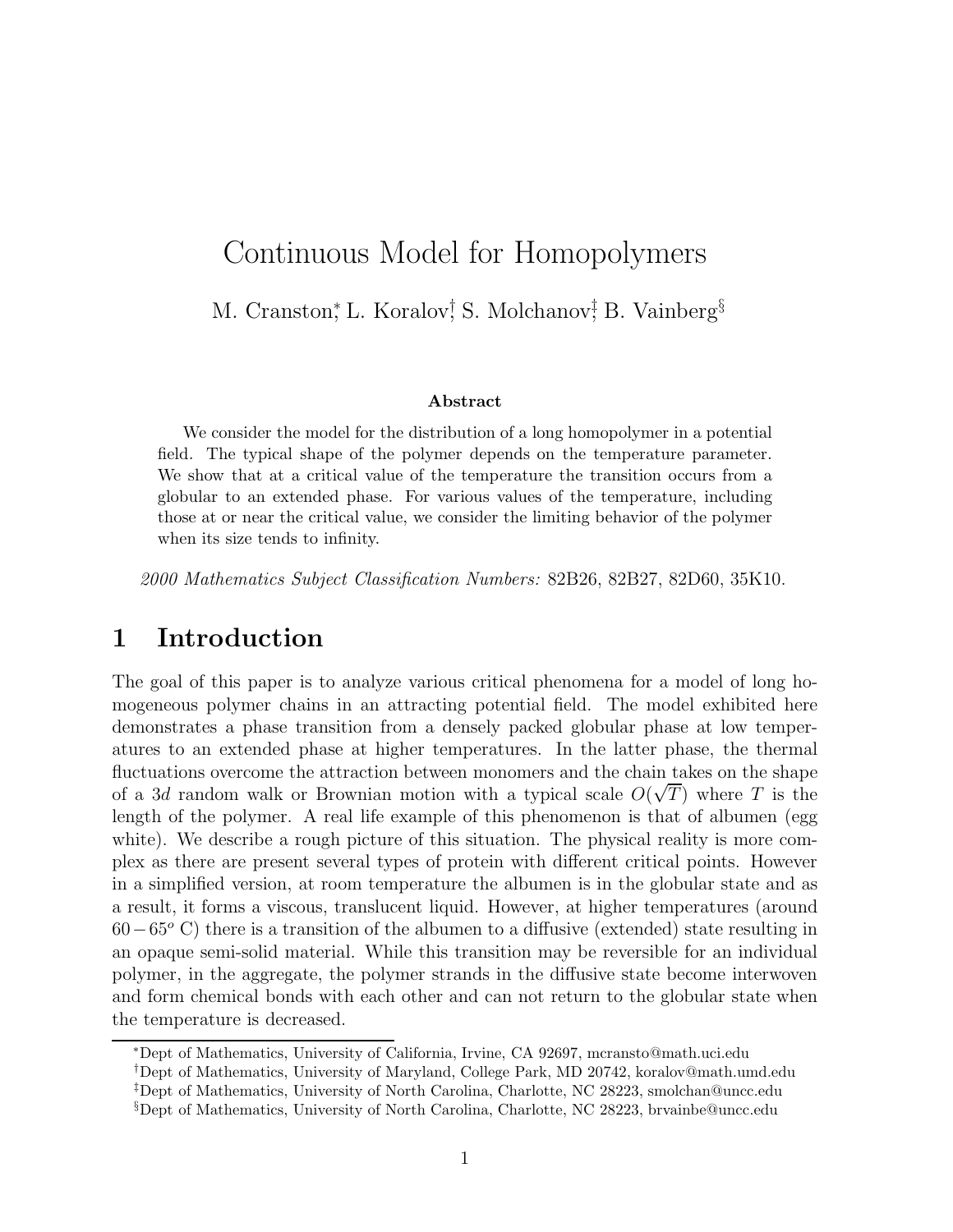It is worthwhile recalling Gibbs' philosophy of phase transitions. Start with a system of finite size T. The configuration space  $\Sigma_T = \{x(\cdot)\}\$  denotes all possible states  $x(\cdot)$  of the system. The space  $\Sigma_T$  is equipped with a reference measure  $P_{0,T}$  which corresponds to infinite absolute temperature (in our case, the inverse temperature  $\beta = 0$ ). The configurations satisfy boundary conditions which reflect the interaction of the finite system with its environment. This system is endowed with a Hamiltonian  $H_T$  giving the energy  $H_T(x)$  of the state x. For  $\beta > 0$ , the Gibbs measure  $P_{\beta,T}$  is given by the density

$$
\frac{dP_{\beta,T}}{dP_{0,T}}(x) = \frac{\exp(-\beta H_T(x))}{Z_{\beta,T}},\tag{1}
$$

where

$$
Z_{\beta,T} = \int_{\Sigma_T} \exp(-\beta H_T(x))dP_{0,T}.\tag{2}
$$

When  $T < \infty$ , the measure  $P_{\beta,T}$  and the thermodynamic quantities associated to  $P_{\beta,T}$ are analytic functions of  $\beta$ .

Now let  $T \to \infty$ . In typical situations, there is a critical value  $\beta_{cr}$  such that for  $\beta > \beta_{cr}$ , there exists a unique limiting measure  $P_\beta$  on  $\Sigma$ , the space of infinite configurations, and this limiting measure is independent of the boundary conditions on  $\Sigma_T$ . Moreover,  $P_\beta$  and its relevant thermodynamic quantities are still analytic functions of  $\beta$  for  $\beta > \beta_{cr}$ . One manifestation of the phase transition is the non-uniqueness for  $\beta < \beta_{cr}$  of the limiting measure as  $T \to \infty$  as it has dependence on the boundary conditions on  $\Sigma_T$ . Another is the non-analyticity of thermodynamic quantities associated to  $P_\beta$  as a function of  $\beta$ . The mathematical characterization of the phase transition in terms of non-uniqueness of the limiting Gibbs measure traces its history to the works of Dobrushin [2] and Ruelle [7].

Modern physical theories predict that near the critical point  $\beta = \beta_{cr}$  the limiting Gibbs measure  $P_\beta$  must be invariant with respect to renormalizations of the system (selfsimilarity). This idea is related to the two-parametric scaling by Fisher [3] for  $\beta$  near  $\beta_{cr}$ . Another important fact is that critical behavior as  $\beta \to \beta_{cr}$  of the physical system demonstrates universality, that is the same behavior holds for a wide class of Hamiltonians.

The most essential part of the present paper is the detailed description of the polymer chain near the critical point and the establishment of the physical ideas of universality and self-similarity for our particular model of homopolymers.

#### **2 Description of the Model and Results**

A continuous function  $x : [0, T] \to \mathbb{R}^d$ ,  $x(0) = 0$ , will be thought of as a realization of the polymer. The parameter  $t \in [0, T]$  can be intuitively understood as the length along the polymer (although the functions  $x = x(t)$  are not differentiable and the genuine notion of length can not be defined).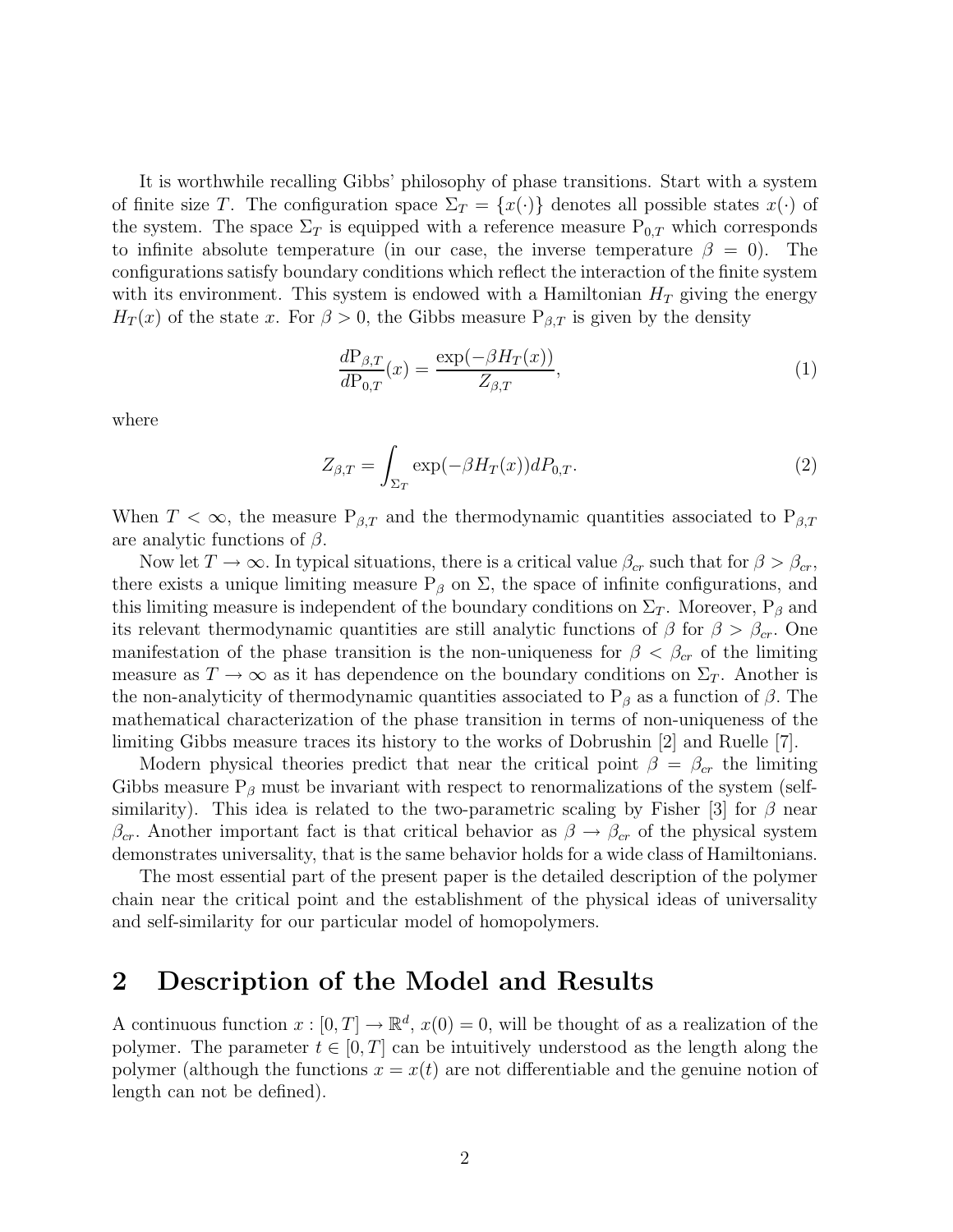We assume that for  $\beta = 0$ , the polymer is distributed according to the Wiener measure  $P_{0,T}$  on  $\Sigma_T = C([0,T], \mathbb{R}^d)$ . For an infinitely smooth compactly supported potential  $v \in C_0^{\infty}(\mathbb{R}^d)$  and a coupling constant  $\beta \geq 0$ , the polymer is distributed according to the Gibbs measure  $P_{\beta,T}$ , whose density with respect to  $P_{0,T}$  is

$$
\frac{d\mathcal{P}_{\beta,T}}{d\mathcal{P}_{0,T}}(x) = \frac{\exp(\beta \int_0^T v(x(t))dt)}{Z_{\beta,T}}, \quad x \in C([0,T], \mathbb{R}^d),
$$

In other words, the Hamiltonian  $H_T$  is given by  $H_T = -\int_0^T v(x(s)ds)$ . The normalizing factor  $Z_{\beta,T}$ , called the partition function, is given by

$$
Z_{\beta,T} = \int_{C([0,T],\mathbb{R}^d)} \exp(\beta \int_0^T v(x(t))dt) dP_{0,T}(x) = E_{0,T} e^{-\beta H_T}.
$$
 (3)

It will be usually assumed that the potential is nonnegative and not identically equal to zero. We shall be interested in the prevalent behavior of the polymer with respect to the measure  $P_{0,T}$  as  $T \to \infty$ .

We shall see that there are two qualitatively different cases corresponding to different values of  $\beta$ . Namely, for all sufficiently large values of  $\beta$  there is a limiting distribution for  $x(T)$  with respect to P<sub>0,T</sub>. Moreover, for each positive constant s and each function  $S(T)$  such that  $S(T) \to \infty$  and  $T - S(T) \to \infty$  as  $T \to \infty$ , the family of processes  $x(S(T) + t), t \in [0, s],$  with respect to either measure  $P_{\beta,T}$  or  $P_{\beta,T}(\cdot | x(T) = 0)$ , converges to a Markov process as  $T \to \infty$ . The generator of the limiting Markov process and its invariant measure are written out explicitly in Theorem 8.3. Since  $x(S(T))$  and  $x(T)$ converge to limiting distributions and thus typically remain bounded as  $T \to \infty$ , we shall say that the polymer is in the globular state. √

If  $\beta > 0$  is sufficiently small and  $d \geq 3$ , then the family of processes  $x(t)$  $T,$  $0 \leq t \leq 1$ , defined on  $(C([0, T], \mathbb{R}^d), P_{\beta,T})$ , converges to a Brownian motion on the interval [0, 1] (Theorem 9.2). In this case we shall say that the polymer is in the diffusive state. Similarly, the family of processes  $x(t) / \sqrt{T}$ ,  $0 \le t \le 1$ , defined on  $((C([0,T], \mathbb{R}^d), P_{\beta,T}(\cdot|x(T=0))),$  converges to a Brownian bridge on the interval [0, 1].

We shall see that there is a number  $\beta_{cr}$  (called the critical value of the coupling constant) such that the polymer is in the diffusive state for  $\beta < \beta_{cr}$  and in the globular state for  $\beta > \beta_{cr}$ . The value of  $\beta_{cr}$  and the behavior of the polymer when  $\beta$  is near  $\beta_{cr}$ depend on the dimension d and on the potential. In particular, we shall see that  $\beta_{cr} = 0$ for  $d = 1, 2$  and  $\beta_{cr} > 0$  for  $d \geq 3$ .

Of particular interest is the behavior of the polymer when  $\beta = \beta_{cr}$ . In this case the appropriate scaling is the same as in the diffusive case, that is we study the family of processes  $x(t) / \sqrt{T}$ ,  $0 \le t \le 1$ . We shall find the limit of this family as  $T \to \infty$ . It turns out to be a Markov process with a non-Gaussian, spherically symmetric transition function (Theorem 10.6). The transition function of the limiting Markov process will be written out explicitly.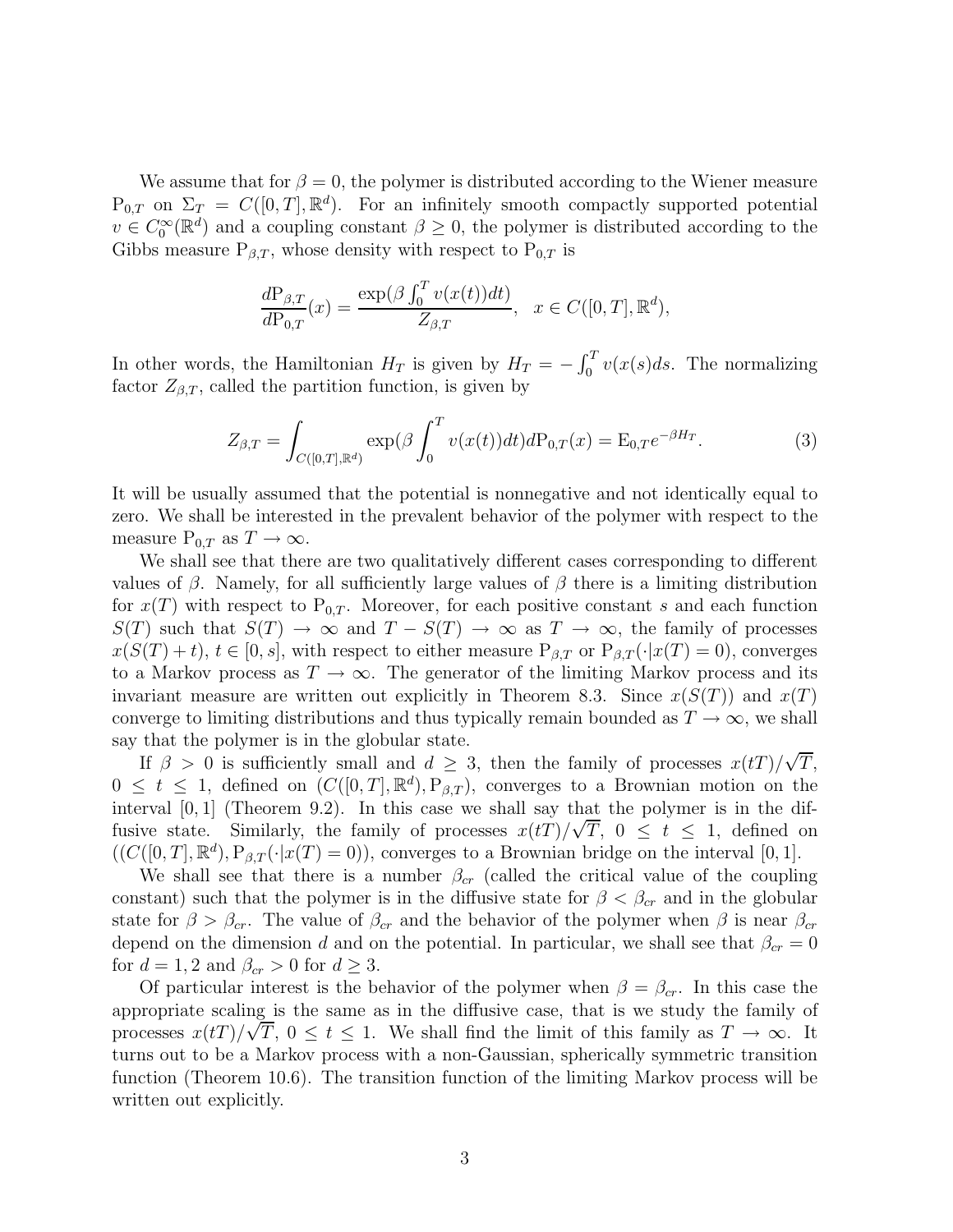In order to determine whether the polymer is in the globular or diffusive state for a given  $\beta$ , we shall look at the rate of growth of the partition function  $Z_{\beta,T}$ . Namely, let

$$
\lambda_0(\beta) = \lim_{T \to \infty} \frac{\ln Z_{\beta,T}}{T}.
$$

It will be demonstrated that the limit exists and is equal to the supremum of the spectrum of the operator  $H_{\beta} = \frac{1}{2}\Delta + \beta v : L^2(\mathbb{R}^d) \to L^2(\mathbb{R}^d)$ . The infimum of the set of  $\beta$  for which  $\lambda_0(\beta) > 0$  is equal to  $\beta_{cr}$ . It will be seen that  $\lambda_0(\beta_{cr}) = 0$  is an eigenvalue of  $H_{\beta_{cr}}$  in dimensions  $d \geq 5$ , and corresponds to a ground state of  $H_{\beta_{cr}}$  in dimensions  $d = 3, 4$ .

The paper is organized as follows.

In Section 3 we consider finite T and show that  $\{x(t), 0 \le t \le T\}$  is a timeinhomogeneous Markov process with respect to the measures  $P_{\beta,T}$  and  $P_{\beta,T} (\cdot | x(T) = 0)$ .

In Section 4 we prove the existence of the critical value of the coupling constant. In Section 5 we analyze the properties of the resolvent of the operator  $H_\beta$  which, in particular, will be needed to study the asymptotic properties of the partition function.

In Section 6 we shall examine the asymptotics of  $\lambda_0(\beta)$  when  $\beta \downarrow \beta_{cr}$  and show it has the following asymptotic behavior as  $\beta \downarrow \beta_{cr}$ ,

$$
\lambda_0(\beta) \sim \begin{cases} c_3(\beta - \beta_{cr})^2, d = 3, \\ c_4(\beta - \beta_{cr}) / \ln(1/(\beta - \beta_{cr})), d = 4, \\ c_d(\beta - \beta_{cr}), d \ge 5. \end{cases}
$$

These asymptotics demonstrate universality in that they depend only on dimension. The constants  $c_d$ ,  $d \geq 3$ , are not universal however. In Section 7 we find the asymptotics, as  $T \to \infty$ , of  $Z_{\beta,T}$ . In particular, when  $\beta > \beta_{cr}$ , we shall find that  $Z_{\beta,T} \sim k_{\beta}e^{\lambda_0(\beta)T}$  for some constant  $k_{\beta}$ , while for  $\beta < \beta_{cr}$ ,  $Z_{\beta,T}$  has a finite limit as  $T \to \infty$ . Finally, when  $\beta = \beta_{cr}$ , it turns out that  $Z_{\beta,T} \sim k_3 T^{1/2}$  for  $d=3$ ,  $Z_{\beta,T} \sim k_4 T/\ln T$  for  $d=4$ , while  $Z_{\beta,T} \sim k_d T$  for  $d \geq 5$ . We also give asymptotics of the solutions to the parabolic equation  $\partial u/\partial t = H_{\beta}u$ .

In Sections 8, 9 and 10, we describe the behavior of the polymer for  $\beta > \beta_{cr}$ ,  $\beta < \beta_{cr}$ and  $\beta = \beta_{cr}$ , respectively, establishing the convergence results mentioned above.

Some of the results presented above have been obtained by Cranston and Molchanov in [1] for the discrete model with the potential concentrated at one point. The analysis was based on explicit formulas for the solution of the parabolic equation with such a potential. The current results demonstrate that the behavior of the polymer is "universal" with respect to the choice of the potential. Another essential feature of this paper is the detailed analysis of the behavior of the polymer when  $\beta = \beta_{cr}$ . We refer the reader to the review of Lifschitz, Grosberg and Khokhlov [5] for a wealth of information and ideas on polymer chains.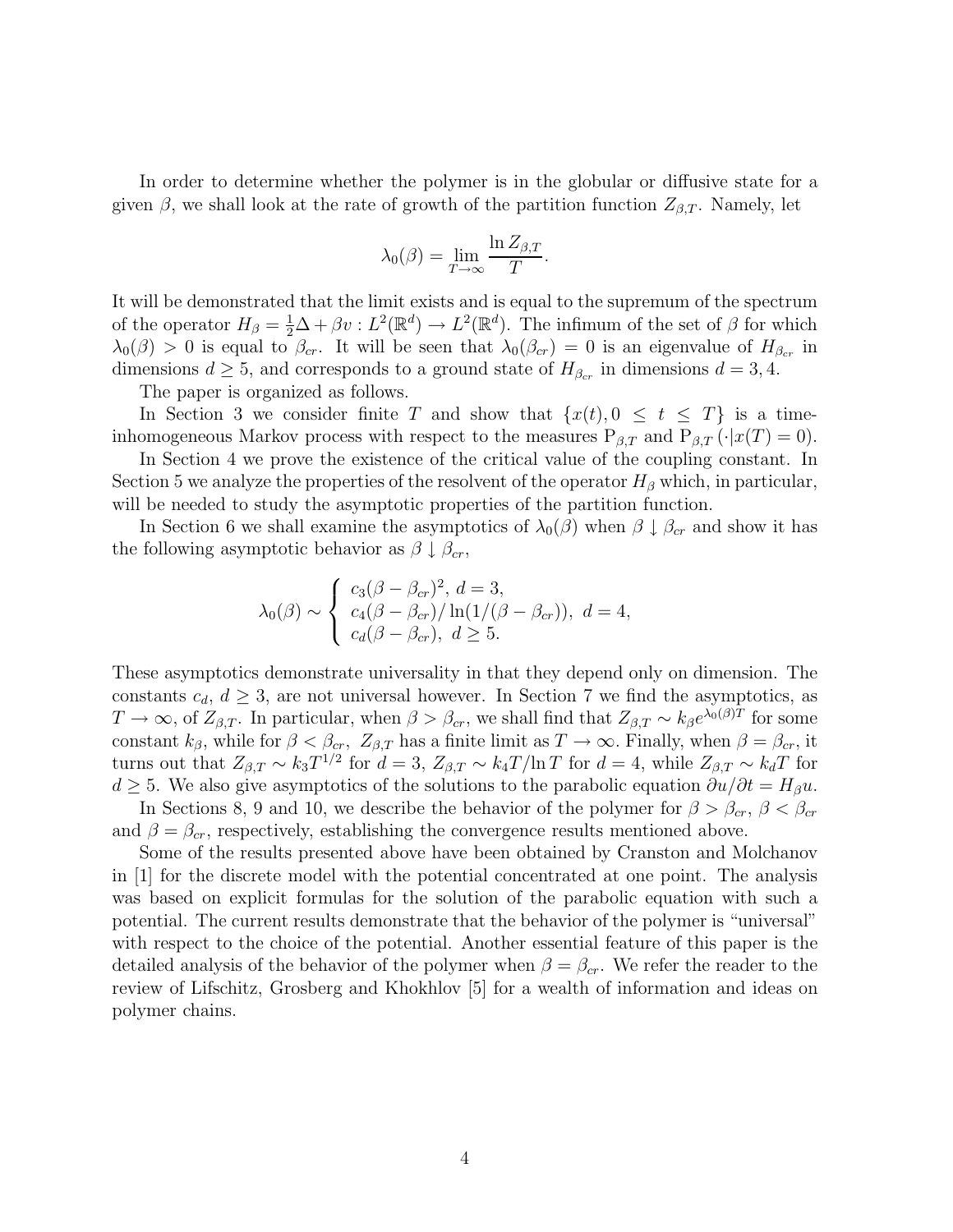#### **3 Time-inhomogeneous Markov Property**

First we define  $p<sub>\beta</sub>$  as the fundamental solution of the heat equation

$$
\frac{\partial p_{\beta}}{\partial t}(t, y, x) = \frac{1}{2} \Delta_x p_{\beta}(t, y, x) + \beta v(x) p_{\beta}(t, y, x),
$$
  
\n
$$
p_{\beta}(0, y, x) = \delta(x - y).
$$
\n(4)

In this section we shall prove that with respect to the measure  $P_{\beta,T}$ , the process  $\{x(t), 0 \leq \beta \}$  $t \leq T$  is a time-inhomogeneous Markov process. Since we shall point out the link between non-uniqueness of Gibbs measures and phase transitions it will be necessary to also consider the transition mechanism for the process  $\{x(t), 0 \le t \le T\}$  under the conditional measure  $P_{\beta,T}(\cdot|x(T)=0)$ . Namely, we will show that the free boundary condition corresponding to the measure  $P_{\beta,T}$  and the pinned boundary condition corresponding to the measure  $P_{\beta,T}(\cdot|x(T) = 0)$  lead to different Gibbs measures in the limit.

Let  $Z_{\beta,t}(x) = E^x \exp(\beta \int_0^t v(x_s) ds)$ , where  $E^x$  is the expectation with respect to the measure induced by the Brownian motion starting at x. Thus  $Z_{\beta,t}(0) = Z_{\beta,t}$ , where  $Z_{\beta,t}$ is the partition function introduced in the previous section.

**Theorem 3.1.** The process  $\{x(t), 0 \le t \le T\}$  is a time-inhomogeneous Markov process with respect to the measures  $P_{\beta,T}$ . Its transition density is given by

$$
q_{\beta}^{T}((s,y),(t,x)) = p_{\beta}(t-s,y,x)Z_{\beta,T-t}(x)(Z_{\beta,T-s}(y))^{-1},
$$
\n(5)

The transition density  $q_{\beta}^{T}((s, y), (t, x))$  solves the parabolic equation

$$
\frac{\partial}{\partial s}q_{\beta}^{T}((s,y),(t,x))+\frac{1}{2}\Delta_{y}q_{\beta}^{T}((s,y),(t,x))+\nabla_{y}\ln Z_{\beta,T-s}(y)\nabla_{y}q_{\beta}^{T}((s,y),(t,x))=0.
$$
 (6)

With respect to the conditional measure  $P_{\beta,T}(\cdot |x(T) = 0)$ , the process  $\{x(t), 0 \le t \le T\}$ is a time-inhomogeneous Markov process with transition density

$$
q_{\beta}^{(T,0)}((s,y),(t,x)) = p_{\beta}(t-s,y,x)p_{\beta}(T-t,x,0)(p_{\beta}(T-s,y,0))^{-1}.
$$
 (7)

While this result is not used directly in later sections, it provides some intuition on the nature of the limiting processes when we consider the limit  $T \to \infty$ .

*Proof.* The Feynman-Kac formula gives that for  $0 < t \leq T$ ,

$$
P_{\beta,T}(x(t) \in dx) = \frac{p_{\beta}(t,0,x)E^x \exp(\beta \int_0^{T-t} v(x_s)ds)}{Z_{\beta,T}}dx.
$$
\n(8)

Similarly, for  $0 = t_0 < t_1 < t_2 < ... < t_n \leq T$  and  $x_0 = 0$ ,

$$
P_{\beta,T}(x(t_1) \in dx_1, ..., x(t_n) \in dx_n) =
$$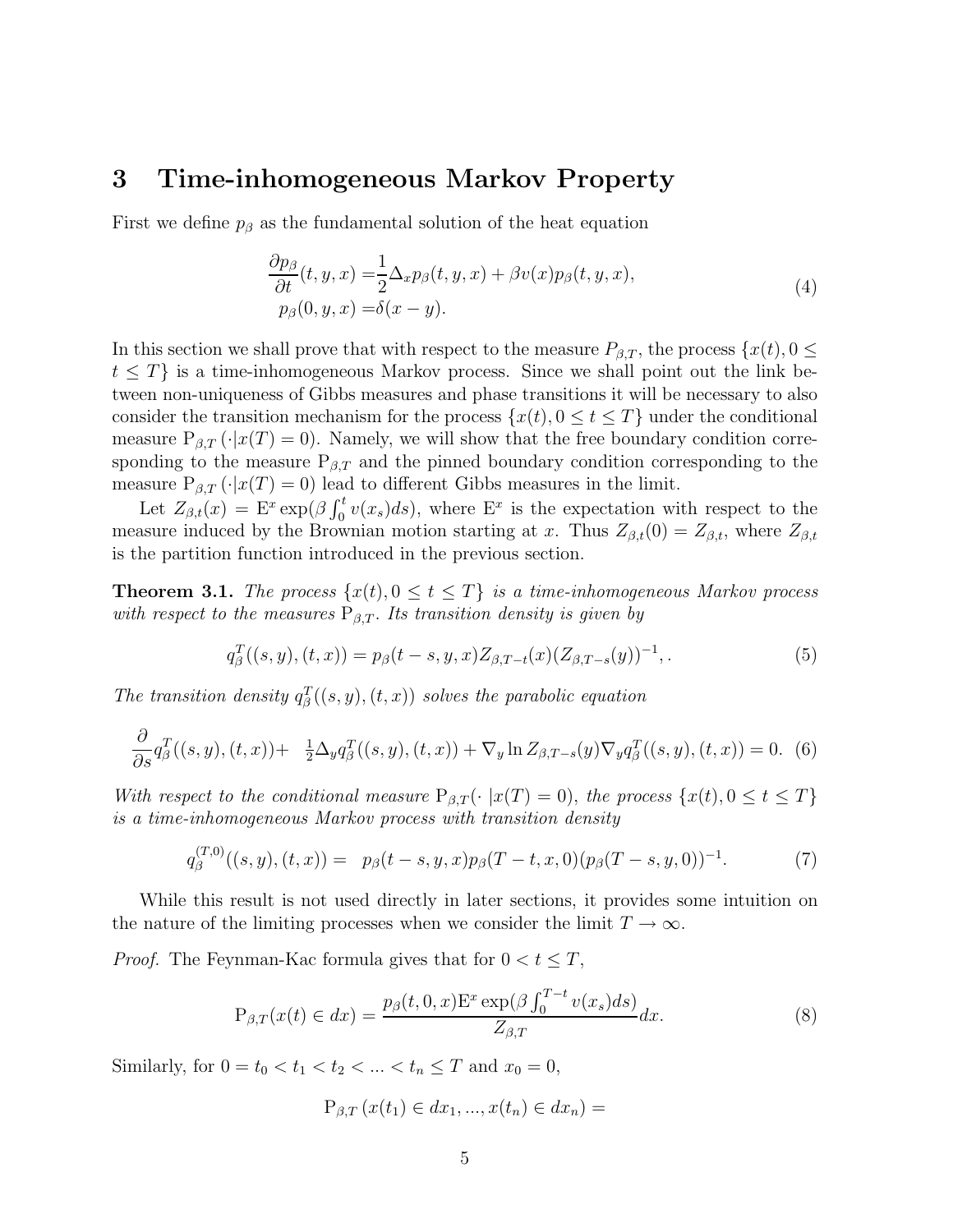$$
\frac{\prod_{i=0}^{n-1} p_{\beta}(t_{i+1}-t_i, x_i, x_{i+1}) \mathbb{E}^{x_n} \exp(\beta \int_0^{T-t_n} v(x_s) ds)}{Z_{\beta,T}} dx_1 dx_2...dx_n.
$$

So, if we set for  $0\leq s< t\leq T,$ 

$$
q_{\beta}^{T}((s,y),(t,x)) = p_{\beta}(t-s,y,x)Z_{\beta,T-t}(x)(Z_{\beta,T-s}(y))^{-1},
$$

then

$$
P_{\beta,T}(x(t_1) \in dx_1, ..., x(t_n) \in dx_n) = \prod_{i=0}^{n-1} q_{\beta}^T((t_i, x_i), (t_{i+1}, x_{i+1})).
$$

Since  $q_{\beta}^{T}((s, y), (t, x)) > 0$  and

$$
\int_{\mathbb{R}^d} q_\beta^T((s,y),(t,x))dx = 1,
$$

this means that  $\{x(t), 0 \le t \le T\}$  under the measure  $P_{\beta,T}$  is a time-inhomogeneous Markov process with transition probabilities  $q<sup>T</sup>$ . Turning the equation for  $q<sup>T</sup>$  around and solving for  $p_\beta$  yields

$$
p_{\beta}(t-s, y, x) = \frac{q_{\beta}^{T}((s, y), (t, x))Z_{\beta, T-s}(y)}{Z_{\beta, T-t}(x)}.
$$

Using the fact that

$$
\frac{\partial}{\partial s}p_{\beta}(t-s,y,x)+\frac{1}{2}\Delta_y p_{\beta}(t-s,y,x)+\beta v(y)p_{\beta}(t-s,y,x)=0,
$$

we derive that  $q_\beta^T$  satisfies the equation

$$
\frac{\partial}{\partial s} q_{\beta}^{T}((s, y), (t, x)) \frac{Z_{\beta, T-s}(y)}{Z_{\beta, T-t}(x)} + q_{\beta}^{T}((s, y), (t, x)) \frac{\frac{\partial}{\partial s} Z_{\beta, T-s}(y)}{Z_{\beta, T-t}(x)} \n+ \frac{1}{2} \Delta_{y} q_{\beta}^{T}((s, y), (t, x)) \frac{Z_{\beta, T-s}(y)}{Z_{\beta, T-t}(x)} + \beta v(y) q_{\beta}^{T}((s, y), (t, x)) \frac{Z_{\beta, T-s}(y)}{Z_{\beta, T-t}(x)} \n+ \frac{1}{2} \frac{q_{\beta}^{T}((s, y), (t, x))}{Z_{\beta, T-t}(x)} \Delta_{y} Z_{\beta, T-s}(y) + \nabla_{y} q_{\beta}^{T}((s, y), (t, x)) \frac{\nabla_{y} Z_{\beta, T-s}(y)}{Z_{\beta, T-t}(x)} \n= 0.
$$
\n(9)

Simplifying this leads to the following parabolic equation for  $q_{\beta}^T$ ,

$$
\frac{\partial}{\partial s} q_{\beta}^{T}((s,y),(t,x)) + \frac{1}{2} \Delta_{y} q_{\beta}^{T}((s,y),(t,x)) + \nabla_{y} \ln Z_{\beta,T-s}(y) \nabla_{y} q_{\beta}^{T}((s,y),(t,x)) = 0. \tag{10}
$$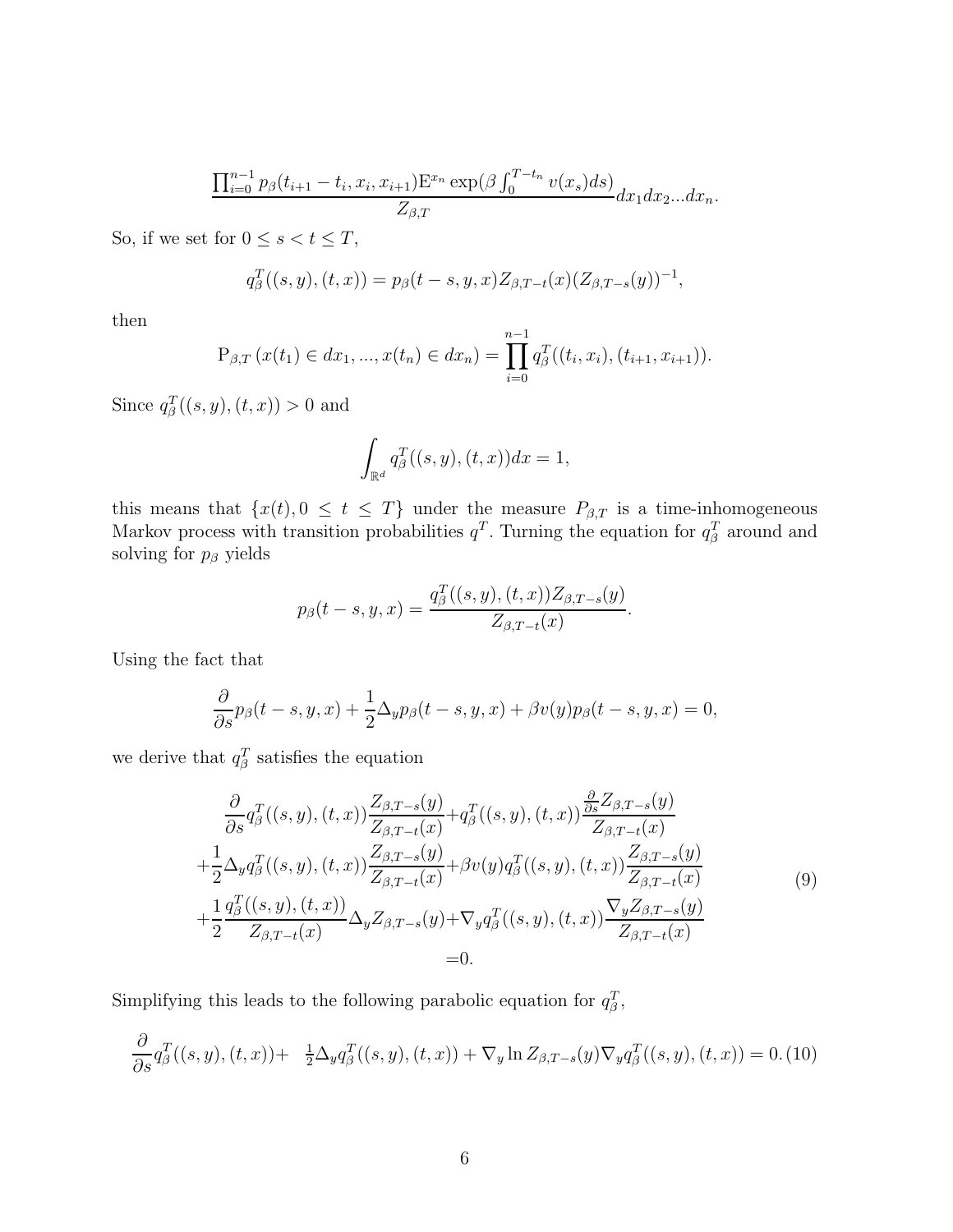Next we consider the pinned case, for  $0 = t_0 < t_1 < \ldots < t_n < t_{n+1} = T$  and  $x_0 = x_{n+1} = 0$ . Then,

$$
P_{\beta,T}(x(t_1) \in dx_1, ..., x(t_n) \in dx_n | x(T) = 0) = \frac{P_{\beta,T}(x(t_1) \in dx_1, ..., x(t_n) \in dx_n, x(T) = 0)}{P_{\beta,T}(x(T) = 0)}
$$
\n
$$
= \frac{\prod_{i=0}^{n-1} p_{\beta}(t_{i+1} - t_i, x_i, x_{i+1})}{p_{\beta}(T, 0, 0)} dx_1 ... dx_n.
$$
\n(11)

Now set for  $0 \leq s < t \leq T$ ,

$$
q_{\beta}^{(T,0)}((s,y),(t,x)) = p_{\beta}(t-s,y,x)p_{\beta}(T-t,x,0)(p_{\beta}(T-s,y,0))^{-1}.
$$
 (12)

Then

$$
P_{\beta,T}(x(t_1) \in dx_1, ..., x(t_n) \in dx_n | x(T) = 0) = \prod_{i=0}^{n-1} q_{\beta}^{(T,0)}((t_i, x_i), (t_{i+1}, x_{i+1})).
$$
 (13)

Since  $q_{\beta}^{(T,0)}((s,y),(t,x)) > 0$  and

$$
\int_{\mathbb{R}^d} q_\beta^T((s,y),(t,x))dx = 1,
$$

this means that  $\{x(t), 0 \le t \le T\}$  under the conditional measure  $P_{\beta,T}(\cdot|x(T) = 0)$  is a time-inhomogeneous Markov process with transition densities  $q_{\beta}^{(T,0)}$ .  $\Box$ 

We shall see below in that in the globular phase  $\beta > \beta_{cr}$  the drift term  $\nabla_x \ln Z_{\beta,T-s}(x)$ has a non-trivial limit as  $T \to \infty$ . This means that for  $\beta > \beta_{cr}$ , the Gibbs measure corresponds to a stationary Markov process in the  $T \to \infty$  limit. On the other hand, this limit will vanish for  $\beta < \beta_{cr}$ . This explains the nature of the diffusive state for high temperature.

#### **4 Critical Value of the Coupling Constant**

Let

$$
H_{\beta} = \frac{1}{2}\Delta + \beta v : L^{2}(\mathbb{R}^{d}) \to L^{2}(\mathbb{R}^{d}), \quad v = v(x) \in C_{0}^{\infty}(\mathbb{R}^{d}), \quad \beta \ge 0.
$$

We shall always assume that  $v(x)$  is non-negative and compactly supported, although many results do not require these restrictions or can be modified to be valid without these restrictions. We shall also assume that  $v$  is not identically equal to zero. It is well-known that the spectrum of  $H_\beta$  consists of the absolutely continuous part  $(-\infty, 0]$ and at most a finite number of non-negative eigenvalues:

$$
\sigma(H_{\beta}) = (-\infty, 0] \cup \{\lambda_j\}, \quad 0 \le j \le N, \quad \lambda_j = \lambda_j(\beta) \ge 0.
$$

We enumerate the eigenvalues in the decreasing order. Thus, if  $\{\lambda_j\} \neq \emptyset$ , then  $\lambda_0 =$  $\max \lambda_i$ .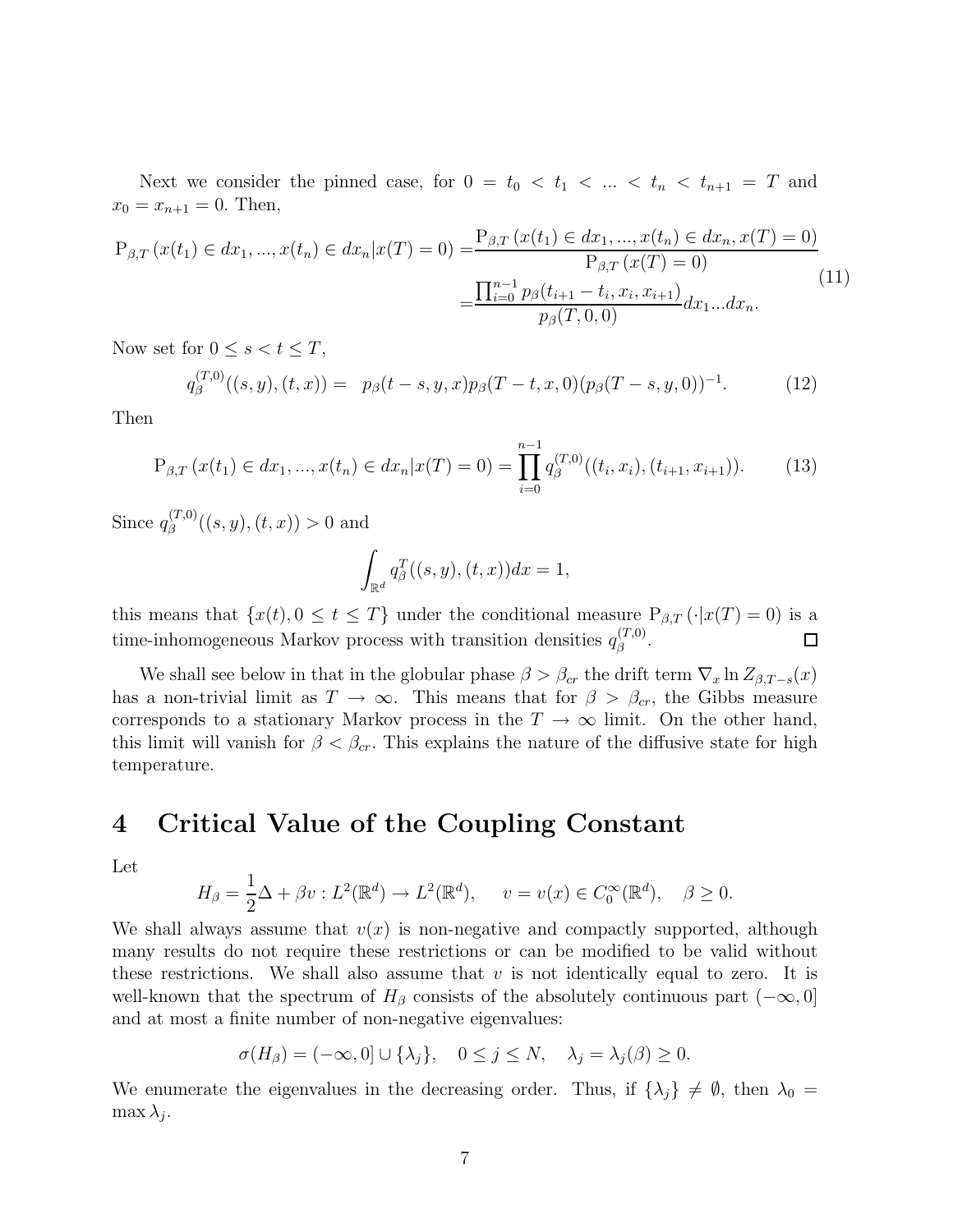**Lemma 4.1.** There exists  $\beta_{cr} \geq 0$  (which will be called the critical value of  $\beta$ ) such that  $\sup \sigma(H_\beta)=0$  for  $\beta \leq \beta_{cr}$  and  $\sup \sigma(H_\beta)=\lambda_0(\beta) > 0$  for  $\beta > \beta_{cr}$ . For  $\beta > \beta_{cr}$ the eigenvalue  $\lambda_0(\beta)$  is a strictly increasing and continuous function of  $\beta$ . Moreover,  $\lim_{\beta \downarrow \beta_{cr}} \lambda(\beta) = 0$  and  $\lim_{\beta \uparrow \infty} \lambda(\beta) = \infty$ .

*Proof.* The form  $(H_\beta\psi, \psi)$  is positive on a function  $\psi$  supported on supp(v) if  $\beta$  is large enough. Thus sup  $\sigma(H_\beta) > 0$  for sufficiently large  $\beta$ . On the other hand,  $\sigma(H_\beta) = (-\infty, 0]$ when  $\beta = 0$ . Let  $\beta_{cr} = \sup{\{\beta : \sup \sigma(H_\beta) = 0\}}$ . It is clear that  $\sup \sigma(H_\beta) = 0$  for  $\beta < \beta_{cr}$ since the operator  $H_\beta$  depends monotonically on  $\beta$ .

Other statements easily follow from the fact that for each  $\psi$  the form  $(H_\beta\psi, \psi)$  depends continuously and monotonically on  $\beta$ .  $\Box$ 

**Remark.** As will be shown below,  $\beta_{cr} = 0$  for  $d = 1, 2$ , and  $\beta_{cr} \geq 0$  for  $d \geq 3$ . Thus we do not talk about phase transition for  $d = 1, 2$  since we do not consider negative values of β.

For  $d \geq 3$ , by the Cwikel-Lieb-Rozenblum estimate [6],

$$
\sharp{\{\lambda_i(\beta)\geq 0\}}\leq c_d\beta^{d/2}\int_{\mathbb{R}^d}|v(x)|^{d/2}dx.
$$

This implies that there are no eigenvalues for sufficiently small values of  $\beta$  if  $d \geq 3$ , that is  $\beta_{cr} > 0$ . It is also well-know (see [6]) that sup  $\sigma(H_\beta) > 0$  for  $d = 1, 2$  if  $\beta > 0, v \ge 0$  and  $v$  is not identically zero. These statements will also be proved below without referring to the Cwikel-Lieb-Rozenblum estimate.

#### **5 Analytic Properties of the Resolvent**

The resolvent of the operator  $H_\beta$  will be considered in the spaces of square-integrable and continuous functions. The resolvent  $R_{\beta}(\lambda)=(H_{\beta}-\lambda)^{-1} : L^2(\mathbb{R}^d) \to L^2(\mathbb{R}^d)$  is a meromorphic operator valued function on  $\mathbb{C}' = \mathbb{C} \setminus (-\infty, 0]$ . Denote the kernel of  $R_\beta(\lambda)$ by  $R_\beta(\lambda, x, y)$ . If  $\beta = 0$ , the kernel depends on the difference  $x - y$  and will be denoted by  $R_0(\lambda, x - y)$ . The kernel  $R_0(\lambda, x)$  can be expressed through the Hankel function  $H_{\nu}^{(1)}$ :

$$
R_0(1,x) = c|x|^{1-\frac{d}{2}} H_{\frac{d}{2}-1}^{(1)}(i\sqrt{2}|x|), \tag{14}
$$

and

$$
R_0(\lambda, x) = ck^{d-2}(k|x|)^{1-\frac{d}{2}} H_{\frac{d}{2}-1}^{(1)}(i\sqrt{2}k|x|), \quad k = \sqrt{\lambda}, \quad \text{Re}k > 0.
$$
 (15)

In particular,

$$
R_0(\lambda, x) = \frac{e^{-\sqrt{2}k|x|}}{-\sqrt{2}k}, \quad d = 1; \quad R_0(\lambda, x) = \frac{e^{-\sqrt{2}k|x|}}{-2\pi|x|}, \quad d = 3.
$$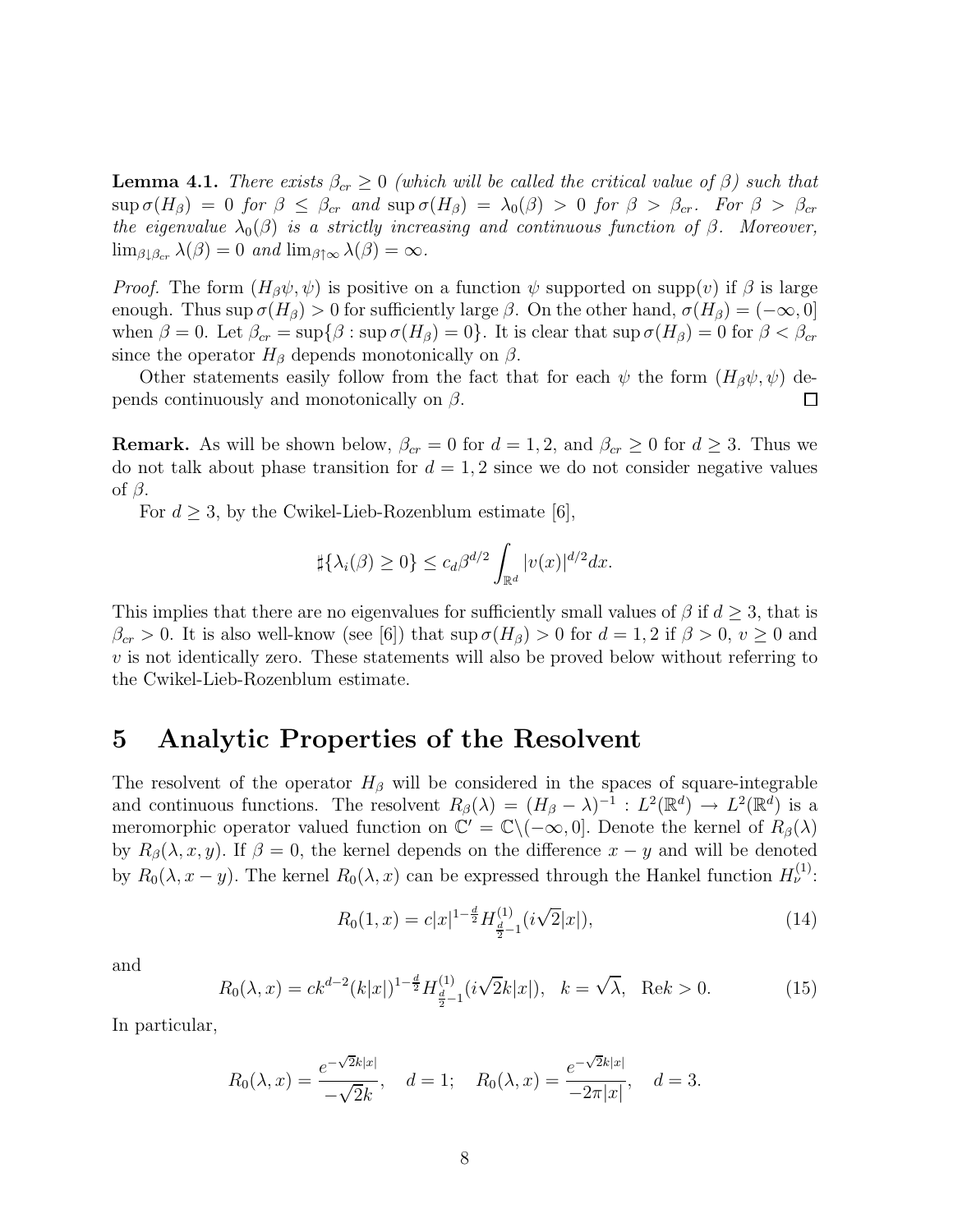We shall say that  $f \in L^2_{\text{exp}}(\mathbb{R}^d)$  if f is measurable and

$$
||f||_{L^2_{\exp}(\mathbb{R}^d)} = (\int_{\mathbb{R}^d} f^2(x)e^{|x|^2} dx)^{\frac{1}{2}} < \infty.
$$

Similarly, we shall say that  $f \in C_{\text{exp}}(\mathbb{R}^d)$  if f is continuous and

$$
||f||_{C_{\exp}(\mathbb{R}^d)} = \sup_{x \in \mathbb{R}^d} (|f(x)|e^{|x|^2}) < \infty.
$$

Note that  $R_0(\lambda)$ ,  $\lambda \in \mathbb{C}'$ , is a bounded operator not only in  $L^2(\mathbb{R}^d)$  but also from  $C_{\text{exp}}(\mathbb{R}^d)$  to  $C(\mathbb{R}^d)$ , where  $C(\mathbb{R}^d)$  is the space of bounded continuous functions on  $\mathbb{R}^d$ . Denote

$$
A(\lambda) = v(x)R_0(\lambda): L^2_{\text{exp}}(\mathbb{R}^d) \to L^2_{\text{exp}}(\mathbb{R}^d) \text{ (and } C_{\text{exp}}(\mathbb{R}^d) \to C_{\text{exp}}(\mathbb{R}^d)).\tag{16}
$$

The well-known properties of the Hankel functions together with (14) and (15) imply the following lemma (see [8] for a similar statement for general elliptic operators).

**Lemma 5.1.** Consider the operator  $A(\lambda)$  in the spaces  $L^2_{\text{exp}}(\mathbb{R}^d)$  and  $C_{\text{exp}}(\mathbb{R}^d)$ .

(1) The operator  $A(\lambda)$  is analytic in  $\lambda \in \mathbb{C}'$ . It admits an analytic extension as an (1) The operator  $A(\lambda)$  is analytic in  $\lambda \in \mathbb{C}$ . It damits an analytic extension as an<br>entire function of  $\sqrt{\lambda}$  if d is odd, except  $d = 1$ , when it has a pole (with respect to  $\sqrt{\lambda}$ ) at the origin. The operator  $A(\lambda)$  has the form  $A(\lambda) = A_1(\lambda) + \ln \lambda A_2(\lambda)$  if d is even, where  $A_1$  and  $A_2$  are entire functions.

(2)  $A_2(0) = 0$  if  $d \geq 4$  (d is even), and therefore  $A(0) = \lim_{\lambda \to 0, \lambda \in \mathbb{C}'} A(\lambda)$  exists and is a bounded operator for all  $d > 3$ .

- (3) The operator  $A(\lambda)$  is compact for all  $\lambda \in \mathbb{C}' \cup \{0\}$  ( $\lambda \neq 0$  if  $d = 1$  or 2).
- (4) For each  $\varepsilon > 0$ , we have  $||A(\lambda)|| = O(1/|\lambda|)$  as  $\lambda \to \infty$ ,  $|\arg \lambda| \leq \pi \varepsilon$ .
- (5) The operator  $A(\lambda)$  has the following asymptotic behavior as  $\lambda \to 0$ ,  $\lambda \in \mathbb{C}'$ :

$$
A(\lambda) = -vP_1/\sqrt{\lambda} + O(1), \quad d = 1,
$$
  
\n
$$
A(\lambda) = -vP_2\ln(1/\lambda) + O(1), \quad d = 2,
$$
  
\n
$$
A(\lambda) = -v(P_3 + Q_3\sqrt{\lambda}) + O(|\lambda|), \quad d = 3,
$$
  
\n
$$
A(\lambda) = -v(P_4 + Q_4\lambda\ln(1/\lambda)) + O(|\lambda|), \quad d = 4,
$$
  
\n
$$
A(\lambda) = -v(P_d + Q_d\lambda) + O(|\lambda|^{3/2}), \quad d \ge 5,
$$

where the operators  $P_d$ ,  $d \geq 1$ ,  $Q_d$ ,  $d \geq 3$ , have the following kernels:

$$
P_1(x, y) = \frac{1}{\sqrt{2}}, \quad P_2(x, y) = \frac{1}{\pi},
$$

$$
P_3(x, y) = \frac{1}{2\pi|x - y|}, \quad Q_3(x, y) = -\frac{1}{\sqrt{2}\pi},
$$

$$
P_4(x, y) = \frac{1}{\pi^2|x - y|^2}, \quad Q_4(x, y) = -\frac{1}{2\pi^2},
$$

$$
P_d(x, y) = \frac{a_d}{|x - y|^{d - 2}}, \quad Q_d(x, y) = \frac{-a_d}{(d - 4)|x - y|^{d - 4}}, \quad a_d > 0, \ d \ge 5.
$$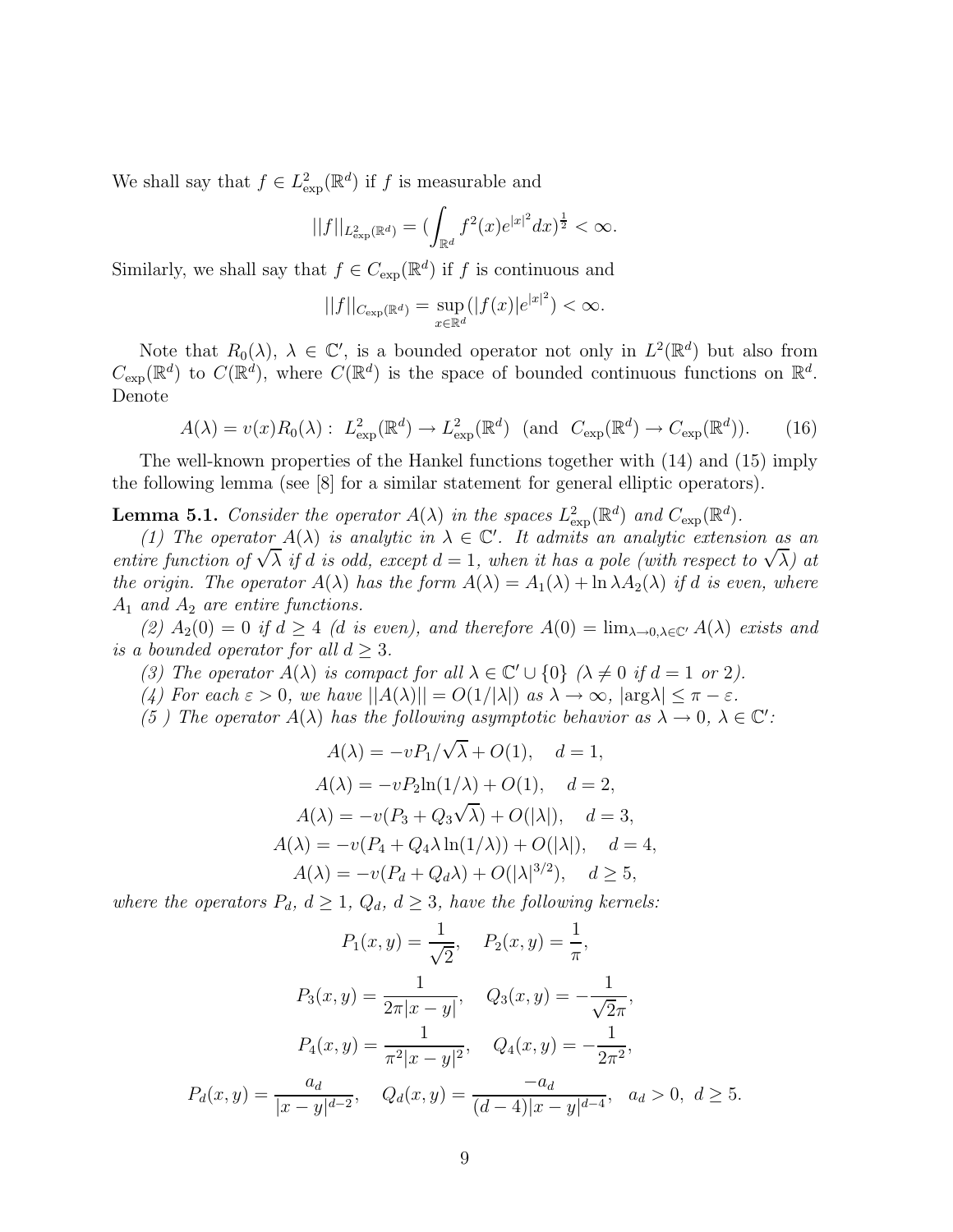*Proof.* Let d be odd. From (14), (15) and (16) it follows that the kernel  $A(\lambda, x, y) =$ *Proof.* Let a be odd. From (14), (15) and (16) it follows that the kerner  $A(\lambda, x, y) = v(x)R_0(\lambda, x - y)$  of the operator  $A(\lambda)$  is an entire function of  $k = \sqrt{\lambda}$  if  $d \ge 3$  (but has a pole at  $k = 0$  if  $d = 1$ ). The kernel has a weak singularity at  $x = y$  and an exponential estimate at infinity. To be more exact,

$$
|A(k^2, x, y)| + |\frac{\partial A(k^2, x, y)}{\partial k}| \le C(d, k)|v(x)|e^{|k(x-y)|}(|x-y| + |x-y|^{-(d-1)}), \tag{17}
$$

were  $C(d, k)$  has a singularity at  $k = 0$  if  $d = 1$ . Since

$$
||A(k^2)||_{C_{\exp}(\mathbb{R}^d)} \le \sup_{x \in \mathbb{R}^d} \int e^{|x|^2 - |y|^2} |A(k^2, x, y)| dy,
$$
  

$$
||\frac{d}{dk}A(k^2)||_{C_{\exp}(\mathbb{R}^d)} \le \sup_{x \in \mathbb{R}^d} \int e^{|x|^2 - |y|^2} |\frac{\partial A(k^2, x, y)}{\partial k}| dy,
$$

the estimate (17) immediately leads to the analyticity in  $k = \sqrt{\lambda}$  of the operator  $A(\lambda)$  in the space  $C_{\text{exp}}(\mathbb{R}^d)$ . In order to get the same result in the space  $L^2_{\text{exp}}(\mathbb{R}^d)$ , we represent  $A(\lambda)$  in the form  $B_1 + B_2$  were the kernel  $B_1(\lambda, x, y)$  of the operator  $B_1$  is equal to  $\chi(x-y)A(\lambda, x, y)$ . Here  $\chi$  is the indicator function of the unit ball. Since

$$
|\chi(x)R_0(k^2, x)| + |\frac{d}{dk}\chi(x)R_0(k^2, x)| \in L^1(\mathbb{R}^d),\tag{18}
$$

the convolution with  $\chi(x)R_0(k^2, x)$  is an analytic in k operator in the space  $L^2(\mathbb{R}^d)$ . Then  $B_1$  (which is the convolution followed by multiplication by  $v(x)$ ) is an analytic operator in the space  $L^2_{\text{exp}}(\mathbb{R}^d)$ . The product of the kernel of the operator  $B_2$  and  $e^{|x|^2-|y|^2}$  is square integrable in  $(x, y)$ . The same is true for the derivative in k of the kernel of  $B_2$  multiplied by  $e^{|x|^2-|y|^2}$ . Thus  $B_2$  is also analytic in k. This completes the proof of the analyticity of  $A(\lambda)$  when d is odd. The case of even d is similar. One needs only to take into account that  $R_0(\lambda, x)$  has a logarithmic branching point at  $\lambda = 0$  in this case. The second statement of the lemma follows immediately from (14), (15) and (16).

To prove the compactness of  $A(\lambda)$ , we note that the estimate (17) is valid not only for  $A(k^2, x, y)$  and  $\partial A(k^2, x, y)/\partial k$ , but also for  $\nabla_x A(k^2, x, y)$ . Thus the arguments above lead to the boundedness of the operators  $\frac{\partial}{\partial x_i}A(\lambda)$  (the composition of  $A(\lambda)$  with the differentiation). Since the supports of functions  $A(\lambda)$  belong to the support of v, the standard Sobolev embedding theorems imply the compactness of the operator  $A(\lambda)$  in both the spaces  $L^2_{\text{exp}}(\mathbb{R}^d)$  and  $C_{\text{exp}}(\mathbb{R}^d)$ .

In order to prove the fourth statement of the lemma, we observe that the  $L^2(\mathbb{R}^d)$  norm of the resolvent  $R_0(\lambda)$  does not exceed  $1/|\text{Im }\lambda|$  (the inverse distance from the spectrum). Since  $A(\lambda)$  is obtained from  $R_0(\lambda)$  after multiplying it by a bounded function with compact support, the  $L^2_{\text{exp}}(\mathbb{R}^d)$  norm of  $A(\lambda)$  does not exceed  $c/|\text{Im}\lambda|$ , where c is a positive constant which depends on v. The norm of  $A(\lambda)$  in the space  $C_{\text{exp}}(\mathbb{R}^d)$  can be estimated by  $\sup_{x\in\mathbb{R}^d} |v(x)e^{|x|^2}|\int_{\mathbb{R}^d} |R_0(\lambda,x)|dx$ , which is of order  $O(1/|\lambda|)$  as  $\lambda \to \infty$ ,  $|\arg \lambda| \leq \pi - \varepsilon$ , due to (15).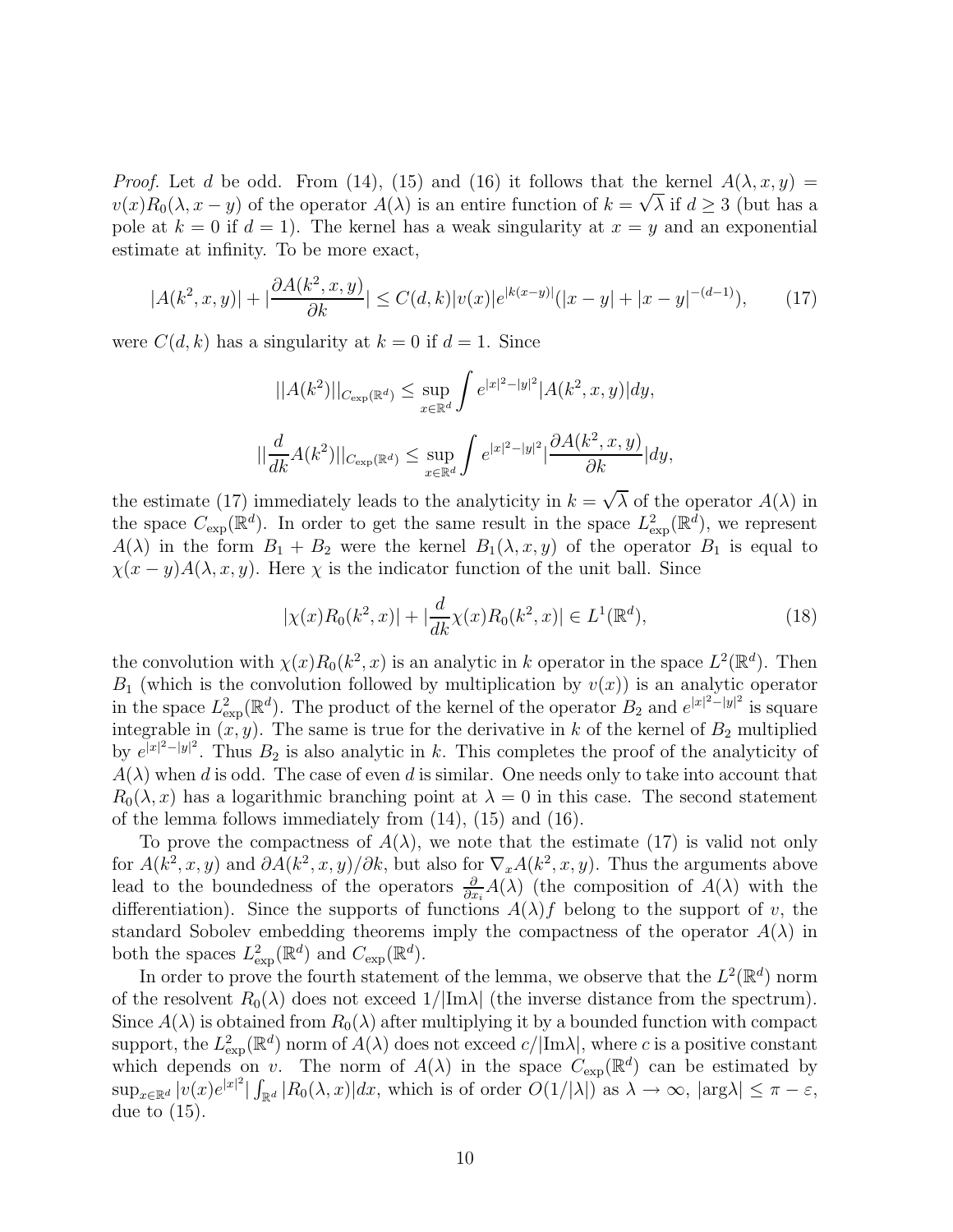The remaining statements also easily follow from (14) and (15). Note that for  $d \geq 3$ , there exists the limit

$$
R_0(0, x - y) := \lim_{\lambda \to 0, \lambda \in \mathbb{C}'} R_0(\lambda, x - y) = -a_d |x - y|^{2 - d},
$$

which is a fundamental solution of the operator  $\frac{1}{2}\Delta$ . The operator with this kernel will be denoted by  $R_0(0)$ . While  $R_0(\lambda)$ ,  $\lambda \in \mathbb{C}'$ , acts in  $L^2(\mathbb{R}^d)$  and  $C(\mathbb{R}^d)$ , the operator  $R_0(0)$ only maps  $C_{\text{exp}}(\mathbb{R}^d)$  to  $C(\mathbb{R}^d)$  if  $d < 5$ . The following lemma follows from formulas (14) and (15) similarly to Lemma 5.1.

**Lemma 5.2.** For  $d \geq 3$ , the operator  $R_0(\lambda)$  considered as an operator from  $C_{\text{exp}}(\mathbb{R}^d)$  to  $C(\mathbb{R}^d)$  is analytic in  $\lambda \in \mathbb{C}'$ . It is uniformly bounded in  $\mathbb{C}'$ . For each  $\varepsilon > 0$ , it is of order  $O(1/|\lambda|)$  as  $\lambda \to \infty$ ,  $|\arg \lambda| \leq \pi - \varepsilon$ . It has the following asymptotic behavior as  $\lambda \to 0$ ,  $\lambda \in \mathbb{C}'$ :

$$
R_0(\lambda) = R_0(0) + O(\sqrt{|\lambda|}), \quad d = 3,
$$
  
\n
$$
R_0(\lambda) = R_0(0) + O(|\lambda \ln \lambda|), \quad d = 4,
$$
  
\n
$$
R_0(\lambda) = R_0(0) + O(|\lambda|), \quad d \ge 5.
$$

The following lemma is simply a resolvent identity. It plays an important role in our future analysis.

**Lemma 5.3.** For  $\lambda \in \mathbb{C}'$ , we have the following relation between the meromorphic operator-valued functions

$$
R_{\beta}(\lambda) = R_0(\lambda) - R_0(\lambda)(I + \beta v(x)R_0(\lambda))^{-1}[\beta v(x)R_0(\lambda)] \tag{19}
$$

**Remark.** Note that (19) can be written as

$$
R_{\beta}(\lambda) = R_0(\lambda) - R_0(\lambda)(I + \beta A(\lambda))^{-1}[\beta v(x)R_0(\lambda)].
$$
\n(20)

From here it also follows that

$$
R_{\beta}(\lambda) = R_0(\lambda)(I + \beta A(\lambda))^{-1},\tag{21}
$$

which should be understood as an identity between meromorphic in  $\lambda$  operators acting from  $L^2_{\text{exp}}(\mathbb{R}^d)$  to  $L^2(\mathbb{R}^d)$  and from  $C_{\text{exp}}(\mathbb{R}^d)$  to  $C(\mathbb{R}^d)$ . In the lattice case considered in [1], the operator  $A(\lambda)$  has rank one and

$$
R_{\beta}(\lambda, x, y) = R_0(\lambda, x, y)/(1 - \beta I(\lambda)),
$$

where  $I(\lambda)$  is an analytic function of  $\sqrt{\lambda}$  related to  $A(\lambda)$ . This exact formula is the key to all the results in [1].

The kernels of the operators  $I + \beta A(\lambda)$  (both in spaces  $L^2_{\text{exp}}(\mathbb{R}^d)$  and  $C_{\text{exp}}(\mathbb{R}^d)$ ) are described by the following lemma.

 $\Box$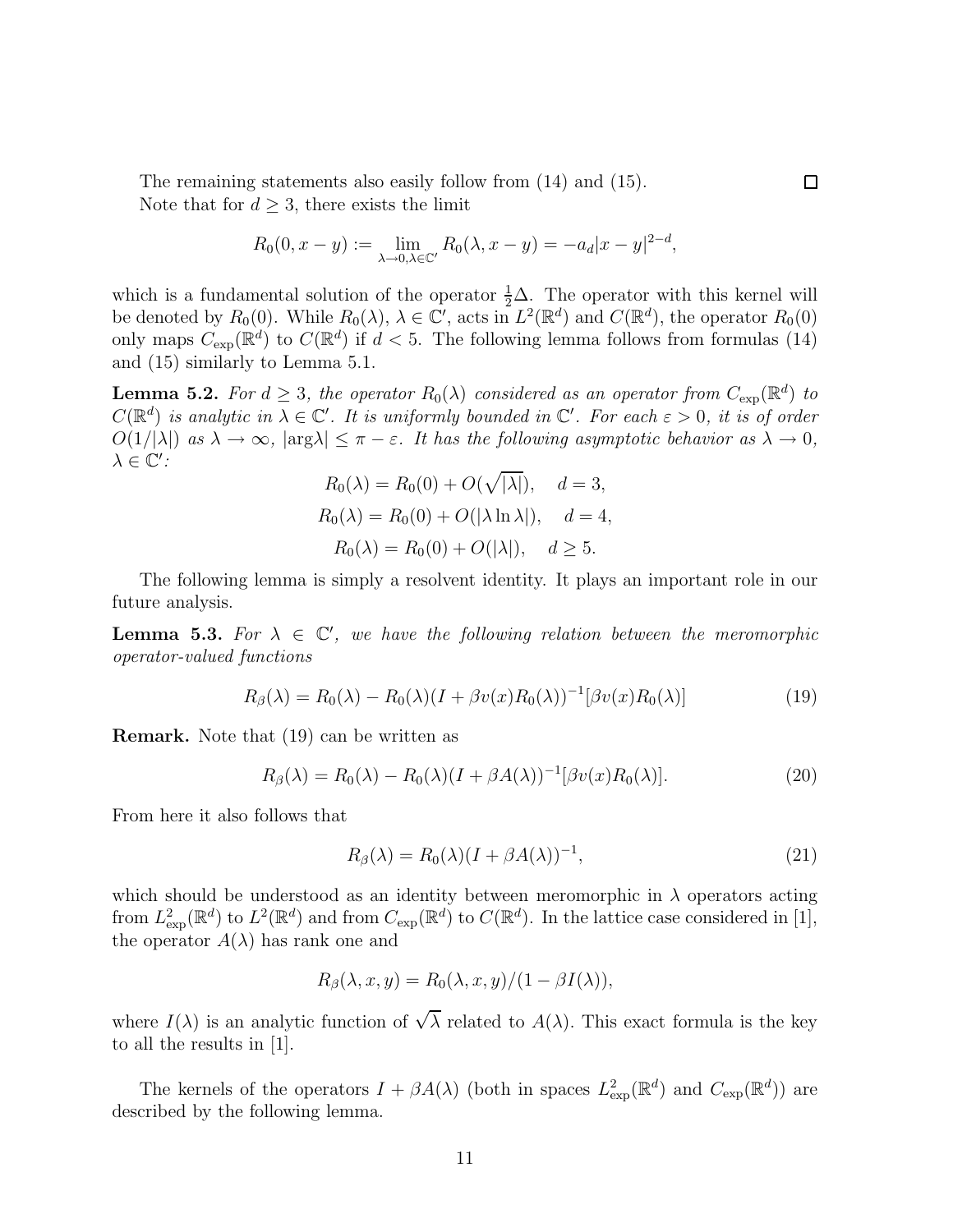**Lemma 5.4.** (1) The operator-valued function  $(I + \beta A(\lambda))^{-1}$  is meromorphic in  $\mathbb{C}'$ . It has a pole at  $\lambda \in \mathbb{C}'$  if and only if  $\lambda$  is an eigenvalue of  $H_\beta$ . These poles are of the first order.

(2) Let  $\lambda_i(\beta)$  be a positive eigenvalue of  $H_\beta$ . There is a one-to-one correspondence between the kernel of the operator  $I + \beta A(\lambda_i)$  and the eigenspace of the operator  $H_\beta$ corresponding to the eigenvalue  $\lambda_i$ . Namely, if  $(I + \beta A(\lambda_i))h = 0$ , then  $\psi = -R_0(\lambda_i)h$  is an eigenfunction of  $H_\beta$  and  $h = \beta v \psi$ .

(3) If  $d \geq 3$ , there is a one-to-one correspondence between the kernel of the operator  $I + \beta A(0)$  and solution space of the problem

$$
H_{\beta}(\psi) = \frac{1}{2}\Delta\psi + \beta v(x)\psi = 0, \quad \psi(x) = O(|x|^{2-d}), \quad \frac{\partial\psi}{\partial r}(x) = O(|x|^{1-d}) \quad \text{as} \quad r = |x| \to \infty.
$$
\n<sup>(22)</sup>

Namely, if  $(I + \beta A(0))h = 0$  for  $h \in L^2_{exp}(\mathbb{R}^d)$ , then  $h \in C_{exp}(\mathbb{R}^d)$ ,  $\psi = -R_0(0)h$  is a solution of (22) and  $h = \beta v \psi$ .

**Remark.** The relations (22) are an analogue of the eigenvalue problem for zero eigenvalue and the eigenfunction  $\psi$  which does not necessarily belong to  $L^2(\mathbb{R}^d)$  (see Lemma 5.6) below). We shall call a non-zero solution of (22) a ground state.

*Proof.* The operator  $A(\lambda)$ ,  $\lambda \in \mathbb{C}'$ , is analytic, compact, and tends to zero as  $\lambda \to +\infty$  by Lemma 5.1. Therefore  $(I + \beta A(\lambda))^{-1}$  is meromorphic by the Analytic Fredholm Theorem.

If  $\lambda \in \mathbb{C}'$  is a pole of  $(I + \beta A(\lambda))^{-1}$ , then it is also a pole of the same order of  $R_{\beta}(\lambda)$ as follows from (21) since the kernel of  $R_0(\lambda)$  is trivial. Therefore the pole is simple and coincides with one of the eigenvalues  $\lambda_i$ . Note that  $\lambda$  is a pole of  $(I + \beta A(\lambda))^{-1}$  if and only if the kernel of  $I + \beta A(\lambda)$  is non-trivial. Let  $h \in L^2_{\text{exp}}(\mathbb{R}^d)$  be such that  $||h||_{L^2_{\text{exp}}(\mathbb{R}^d)} \neq 0$ and  $(I + \beta v R_0(\lambda))h = 0$ . Then  $\psi := -R_0(\lambda)h \in L^2(\mathbb{R}^d)$  and  $(\frac{1}{2}\Delta - \lambda + \beta v)\psi = 0$ , that is  $\psi$  is an eigenfunction of  $H_{\beta}$ .

Conversely, let  $\psi \in L^2(\mathbb{R}^d)$  be an eigenfunction corresponding to an eigenvalue  $\lambda_i$ , that is

$$
(\frac{1}{2}\Delta - \lambda_i)\psi + \beta v\psi = 0.
$$
\n(23)

Denote  $h = \beta v \psi$ . Then  $(\frac{1}{2}\Delta - \lambda_i)\psi = -h$ . Thus  $\psi = -R_0(\lambda_i)h$  and (23) implies that h satisfies  $(I + \beta v R_0(\lambda_i))h = 0$ . Note that  $h \in C^{\infty}(\mathbb{R}^d)$ , h vanishes outside supp $(v)$ , and therefore belongs to the kernel of  $I + \beta A(\lambda_i)$ . This completes the proof of the first two statements.

Similar arguments can be used to prove the last statement. If  $h \in L^2_{\text{exp}}(\mathbb{R}^d)$  is such that  $||h||_{L^2_{\exp}(\mathbb{R}^d)} \neq 0$  and  $(I + \beta A(0))h = 0$ , then h has compact support and the integral operator  $R_0(0)$  can be applied to h. It is clear that  $\psi := -R_0(0)h$  satisfies (22) and, since h has compact support,  $h \in C_{\text{exp}}(\mathbb{R}^d)$ .

In order to prove that any solution of (22) corresponds to an eigenvector of  $I + \beta A(0)$ , one only needs to show that the solution  $\psi$  of the problem (22) can be represented in the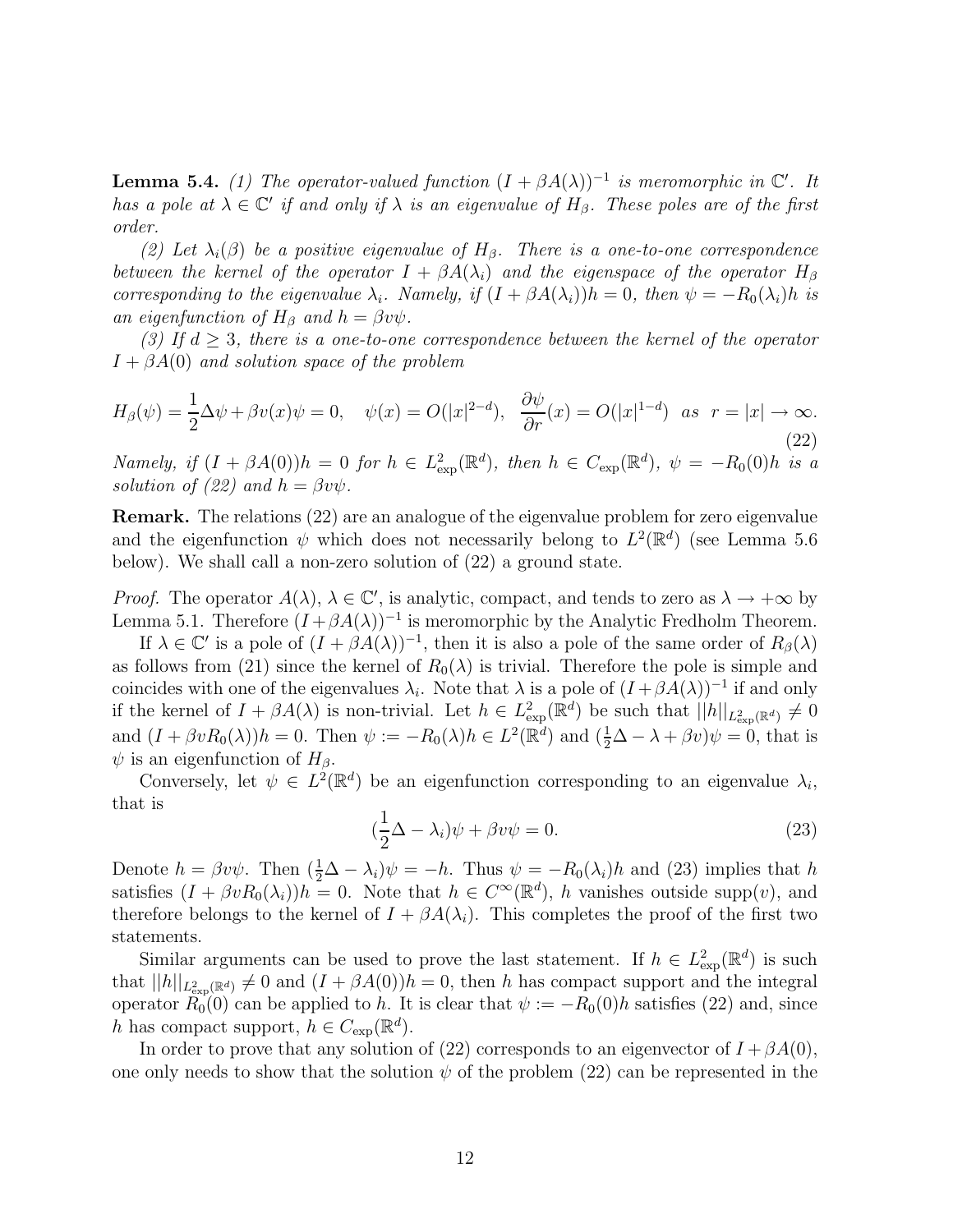form  $\psi = -R_0(0)h$  with  $h = \beta v \psi$ . The latter follows from the Green formula

$$
\psi(x) = -(R_0(0)(\beta v\psi))(x) + \int_{|y|=a} [R_0(0, x-y)\psi_r'(y) - \frac{\partial}{\partial r}R_0(0, x-y)\psi(y)]ds, \quad |x| < a,
$$

after passing to the limit as  $a \to \infty$ .

Lemma 5.4 can be improved for  $\lambda = \lambda_0(\beta)$ . Due to the monotonicity and continuity of  $\lambda = \lambda_0(\beta)$  for  $\beta > \beta_{cr}$ , we can define the inverse function

$$
\beta = \beta(\lambda) : [0, \infty) \to [\beta_{cr}, \infty). \tag{24}
$$

 $\Box$ 

We shall prove that the operator  $-A(\lambda)$ ,  $\lambda > 0$ , has a non-negative kernel and has a positive simple eigenvalue such that all the other eigenvalues are smaller in absolute value. Such an eigenvalue is called the principal eigenvalue.

**Lemma 5.5.** The operator  $-A(\lambda)$ ,  $\lambda > 0$ , (in the spaces  $L^2_{\text{exp}}(\mathbb{R}^d)$  and  $C_{\text{exp}}(\mathbb{R}^d)$ ) has the principal eigenvalue. This eigenvalue is equal to  $1/\beta(\lambda)$  and the corresponding eigenfunction can be taken to be positive in the interior of  $\text{supp}(v)$  and equal to zero outside of supp(v). If  $d \geq 3$ , then the same is true for the operator  $-A(0)$  (in particular,  $\beta_{cr} > 0$ ).

**Remark 1.** Let  $d \geq 3$ . Lemmas 5.4 and 5.5 imply that the ground state of the operator  $H_{\beta}$  for  $\beta = \beta_{cr}$  (defined by (22)) is defined uniquely up to a multiplicative constant and corresponds to the principal eigenvalue of  $A(0)$ . The ground state (with  $\lambda = 0$ ) does not exist if  $\beta < \beta_{cr}$ .

**Remark 2.** Let  $d \geq 3$ . From Lemma 5.1 it follows that

$$
\lim_{\lambda \to 0, \lambda \in \mathbb{C}'} A(\lambda) = A(0).
$$

Therefore for all  $\lambda \in \mathbb{C}'$  with  $|\lambda|$  sufficiently small, the operator  $-A(\lambda)$  has a simple eigenvalue whose real part is larger than the absolute values of the other eigenvalues. We shall denote this eigenvalue by  $1/\beta(\lambda)$ , thus extending the domain of the function  $\beta(\lambda)$  (see (24)) from  $[0, \infty)$  to  $[0, \infty) \cup (U \cap \mathbb{C}')$ , where U is a sufficiently small neighborhood of zero.

*Proof of Lemma 5.5.* By Lemma 5.4 it is sufficient to consider the case of  $L^2_{\text{exp}}(\mathbb{R}^d)$ . The maximum principle for the operator  $(\frac{1}{2}\Delta - \lambda)$ ,  $\lambda > 0$ , implies that the kernel of the operator  $R_0(\lambda)$ ,  $\lambda > 0$ , is negative. Thus, by (16), for all y the kernel of  $-A(\lambda)$  is positive when x is in the interior of supp(v) and zero otherwise. Thus  $-A(\lambda)$ ,  $\lambda > 0$ , has the principal eigenvalue (see [4]). On the other hand, by Lemma 5.4,  $1/\beta(\lambda)$  is a positive eigenvalue of  $-A(\lambda)$ . Note that this is the largest positive eigenvalue of  $-A(\lambda)$ . Indeed, if  $\mu = 1/\beta' > 1/\beta(\lambda)$  is an eigenvalue of  $-A(\lambda)$ , then  $\lambda$  is one of the eigenvalues  $\lambda_i$  of  $H_{\beta'}$ by Lemma 5.4. Therefore,  $\lambda_i(\beta') = \lambda_0(\beta)$  for  $\beta' < \beta$ . This contradicts the monotonicity of  $\lambda_0(\beta)$ . Hence the statement of the lemma concerning the case  $\lambda > 0$  holds.

For  $d \geq 3$ , the kernel of  $-A(0)$  is equal to  $vP_d$  and has the same properties as the kernel of  $-A(\lambda)$ ,  $\lambda > 0$ . Thus  $-A(0)$  has the principal eigenvalue. Since  $A(\lambda) \rightarrow A(0)$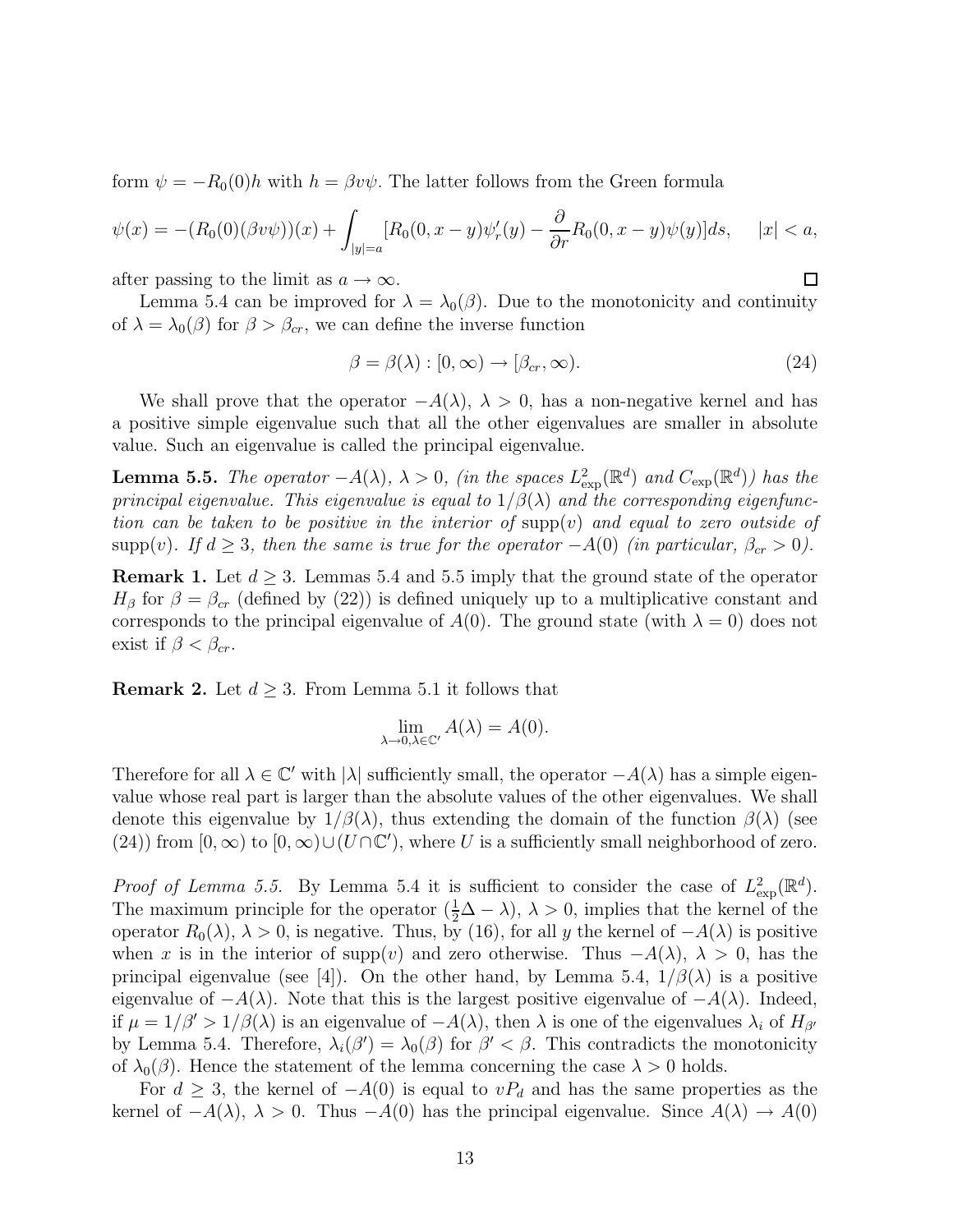as  $\lambda \downarrow 0$ , the principal eigenvalue  $1/\beta(\lambda)$  converges to the principal eigenvalue  $\mu < \infty$  of −A(0). On the other hand,  $\beta(\lambda)$  is a continuous function, and therefore  $\mu = 1/\beta_{cr}$ , which proves the statement concerning the case  $\lambda = 0$ .  $\Box$ 

The relationship between ground states and eigenfunctions of  $H_\beta$  is explained by the following lemma.

**Lemma 5.6.** Let  $\beta = \beta_{cr}$ . If  $d = 3$  or  $d = 4$ , then  $H_{\beta}$  has a unique ground state (up to a multiplicative constant), but  $\lambda = 0$  is not an eigenvalue. If  $d \geq 5$ , then  $\lambda = 0$  is a simple eigenvalue of  $H_\beta$  and the sets of ground states and eigenfunctions coincide.

*Proof.* The ground states belong to  $L^2(\mathbb{R}^d)$  if and only if  $d \geq 5$ . In order to complete the proof of the lemma, it remains to show that any eigenfunction of  $H_\beta$  with zero eigenvalue satisfies (22). Thus, it is enough to prove that if  $\frac{1}{2}\Delta \psi + \beta v(x)\psi = 0$  and  $\psi \in L^2(\mathbb{R}^d)$ , then  $\psi = -R_0(0)h$  with  $h = \beta v \psi$ . From  $\frac{1}{2} \Delta \psi + \beta v(x) \psi - \lambda \psi = -\lambda \psi$  we obtain  $\psi =$  $-R_0(\lambda)(h + \lambda \psi)$ . Obviously  $R_0(\lambda)h \to R_0(0)h$  in  $L^2(\mathbb{R}^d)$  as  $\lambda \downarrow 0$  since  $h \in L^2_{\text{exp}}(\mathbb{R}^d)$ . Now the lemma will be proved if we show that

$$
||\lambda R_0(\lambda)\psi||^2_{L^2(\mathbb{R}^d)} = \int_{\mathbb{R}^d} \left(\frac{2\lambda|\psi(\sigma)|}{\sigma^2 + 2\lambda}\right)^2 d\sigma \to 0 \quad \text{as } \lambda \downarrow 0.
$$

The latter follows from the dominated convergence theorem.

The following lemma summarizes some facts about the operator  $(I + \beta A(\lambda))^{-1}$  proved above. It also describes the structure of the singularity of the operator  $(I + \beta A(\lambda))^{-1}$  for  $\lambda$  and  $\beta$  in a neighborhood of  $\lambda = 0$ ,  $\beta = \beta_{cr}$ .

**Lemma 5.7.** Let  $d \geq 3$  and  $\beta \geq 0$ . The operator  $(I + \beta A(\lambda))^{-1}$  (considered in  $L^2_{exp}(\mathbb{R}^d)$ ) and  $C_{\text{exp}}(\mathbb{R}^d)$  is meromorphic in  $\lambda \in \mathbb{C}^r$  and has poles of the first order at eigenvalues of the operator  $H_{\beta}$ . For each  $\varepsilon > 0$  and some  $\Lambda = \Lambda(\beta)$ , the operator is uniformly bounded in  $\lambda \in \mathbb{C}'$ ,  $|\arg \lambda| \leq \pi - \varepsilon$ ,  $|\lambda| \geq \Lambda$ .

If  $\beta = \beta_{cr}$ , then the operator  $(I+\beta A(\lambda))^{-1}$  is analytic in  $\lambda \in \mathbb{C}'$  and uniformly bounded in  $\lambda \in \mathbb{C}'$ ,  $|\arg \lambda| \leq \pi - \varepsilon$ ,  $|\lambda| \geq \varepsilon$ .

If  $\beta < \beta_{cr}$ , then the operator  $(I+\beta A(\lambda))^{-1}$  is analytic in  $\lambda \in \mathbb{C}'$  and uniformly bounded in  $\lambda \in \mathbb{C}'$ ,  $|\arg \lambda| \leq \pi - \varepsilon$ .

There are  $\lambda_0 > 0$  and  $\delta_0 > 0$  such that for  $\lambda \in \mathbb{C}' \cup \{0\}$ ,  $|\lambda| \leq \lambda_0$ ,  $|\beta - \beta_{cr}| \leq \delta_0$ ,  $\beta \neq \beta(\lambda)$ , we have the representation

$$
(I + \beta A(\lambda))^{-1} = \frac{\beta(\lambda)}{\beta(\lambda) - \beta}(B + S_d(\lambda)) + C(\lambda, \beta).
$$
 (25)

Here  $\beta(\lambda)$  is defined in Remark 2 following Lemma 5.5, B is the one dimensional operator with the kernel

$$
B(x,y) = \frac{v(x)\psi(x)\psi(y)}{\int_{\mathbb{R}^d} v(x)\psi^2(x)dx},\tag{26}
$$

 $\Box$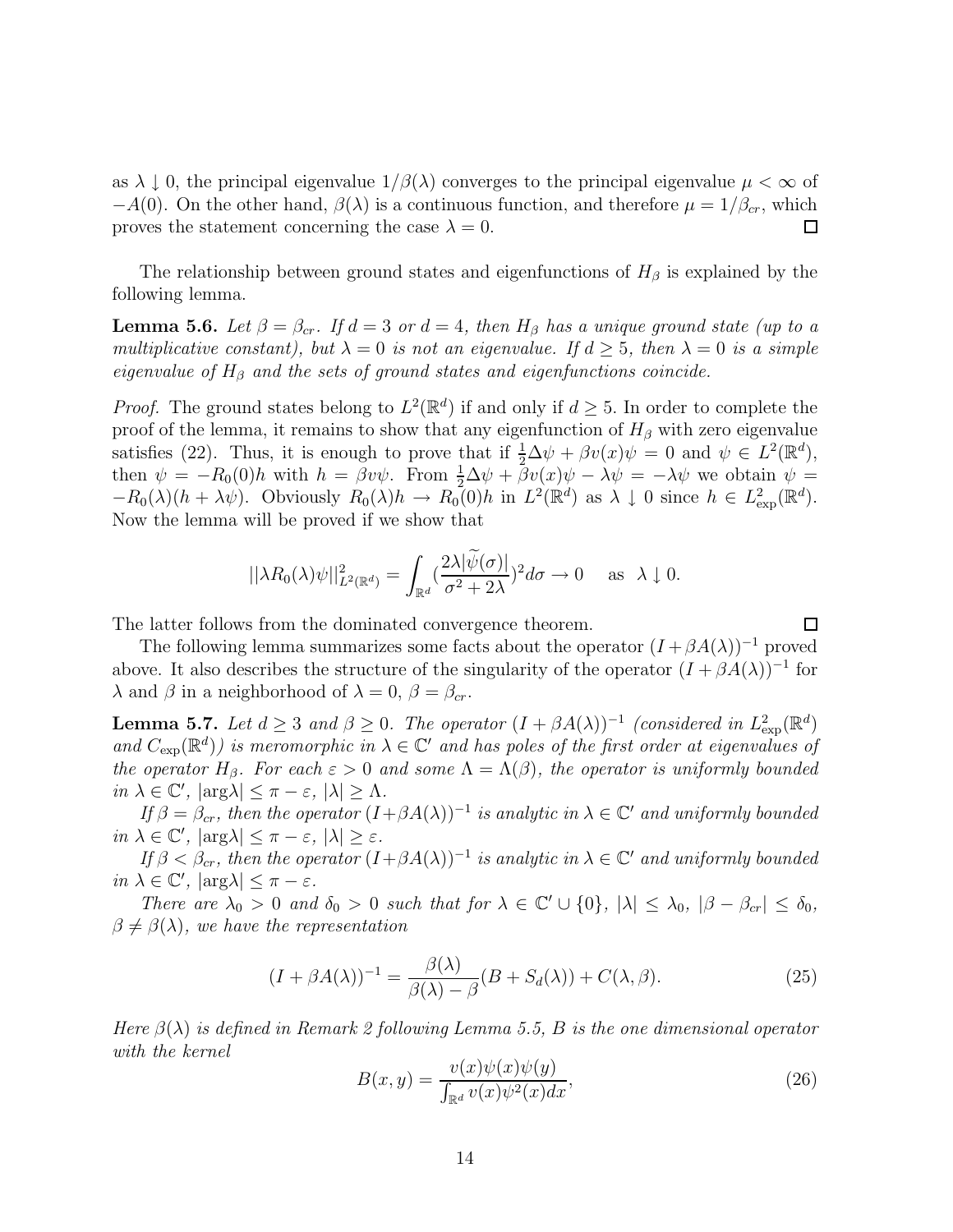where  $\psi$  is a ground state defined in the Remark following Lemma 5.4, and

$$
S_3(\lambda) = O(\sqrt{|\lambda|}), \quad S_4(\lambda) = O(|\lambda \ln(\lambda)|), \quad S_d(\lambda) = O(|\lambda|), \quad d \ge 5, \quad \text{as } \lambda \to 0, \quad \lambda \in \mathbb{C}', \tag{27}
$$

 $S_d(0) = 0, d \geq 3$ , and  $C(\lambda, \beta)$  is bounded uniformly in  $\lambda$  and  $\beta$ .

*Proof.* The analytic properties of  $(I + \beta A(\lambda))^{-1}$  follow from Lemma 5.4. By Lemma 5.1, the norm of  $A(\lambda)$  decays at infinity when  $\lambda \to \infty$ ,  $|\arg \lambda| \leq \pi - \varepsilon$ . Therefore there is  $\Lambda > 0$  such that the operator  $(I + \beta A(\lambda))^{-1}$  is bounded for  $|\arg \lambda| \leq \pi - \varepsilon$ ,  $|\lambda| \geq \Lambda$ .

If  $\beta \leq \beta_{cr}$ , then  $(I + \beta A(\lambda))^{-1}$  does not have poles in  $\lambda \in \mathbb{C}'$ , and therefore  $\Lambda$  can be taken to be arbitrarily small.

If  $\beta < \beta_{cr}$ , then  $(I + \beta A(0))$  is invertible by Lemma 5.5. By Lemma 5.1, the operators  $A(\lambda)$  tend to  $A(0)$  when  $\lambda \to 0$ ,  $\lambda \in \mathbb{C}'$ . Therefore  $(I + \beta A(\lambda))^{-1}$ ,  $\lambda \in \mathbb{C}'$ , are bounded in a neighborhood of zero. It remains to justify (25).

For  $d \geq 3$ , let  $h_{\lambda}$  be an eigenvector corresponding to the eigenvalue  $1/\beta(\lambda)$  of the operator  $-A(\lambda)$ ,  $\lambda \in [0,\infty) \cup (U \cap \mathbb{C}')$ . By Lemma 5.5 and the second remark following it, this eigenvector is defined up to a multiplicative constant. Let  $A^*(\lambda)$  be the operator in  $L^2_{\text{exp}}(\mathbb{R}^d)$  or  $C_{\text{exp}}(\mathbb{R}^d)$  with the kernel  $A^*(\lambda, x, y) = A(\lambda, y, x)e^{|y|^2 - |x|^2}$ . Similarly to Lemma 5.5, it is not difficult to show that  $1/\beta(\lambda)$  is an eigenvalue for the operator  $-A^*(\lambda)$ and that its real part exceeds the absolute values of the other eigenvalues. The corresponding eigenvector  $h^*_{\lambda}$  is uniquely defined up to a multiplicative constant. Moreover, we can take  $h_{\lambda}$  and  $h_{\lambda}^*$  such that

$$
v(x)e^{|x|^2}h^*_{\lambda}(x) = h_{\lambda}(x). \tag{28}
$$

Note that  $h_{\lambda}$  and  $h_{\lambda}^*$  can be chosen in such a way that

$$
||h_{\lambda} - h_0||, ||h_{\lambda}^* - h_0^*|| \le k||A(\lambda) - A(0)|| \tag{29}
$$

for some  $k > 0$  and all sufficiently small  $|\lambda|$ , where the norms on both sides of (29) are either in the space  $L^2_{\text{exp}}(\mathbb{R}^d)$  or  $C_{\text{exp}}(\mathbb{R}^d)$ .

Recall that  $A(\lambda) \to A(0)$  as  $\lambda \to 0, \lambda \in \mathbb{C}$ , by Lemma 5.1. Using this and the fact that  $1/\beta_{cr}$  is the principal eigenvalue for  $-A(0)$ , it is easy to show that there are  $\lambda_1 > 0$  and  $\delta_1 > 0$  such that for  $\lambda \in \mathbb{C}' \cup \{0\}, |\lambda| \leq \lambda_1$ , the eigenvalue  $1/\beta(\lambda)$  of the operator  $-A(\lambda)$ is the unique eigenvalue whose distance from  $1/\beta_{cr}$  does not exceed  $\delta_1$ . Take  $0 < \lambda_0 < \lambda_1$ and  $0 < \delta_0 < \delta_1$  such that for  $\lambda \in \mathbb{C}' \cup \{0\}$ ,  $|\lambda| \leq \lambda_0$ , the distance between  $1/\beta(\lambda)$  and  $1/\beta_{cr}$  does not exceed  $\delta_0$ .

Then for  $\lambda \in \mathbb{C}' \cup \{0\}$ ,  $|\lambda| \leq \lambda_0$  and  $\beta$  such that  $|1/\beta - 1/\beta_{cr}| \leq \delta_0$ , the operator valued function

$$
F(z) = \frac{(A(\lambda) + zI)^{-1}}{z - (1/\beta)}
$$

is meromorphic inside the circle  $\gamma = \{z : |z-1/\beta_{cr}| = \delta_1\}$ . It has two poles: one at  $z = 1/\beta$ and the other at  $z = 1/\beta(\lambda)$ . The residue at the first pole is equal to  $(A(\lambda) + I/\beta)^{-1}$ . In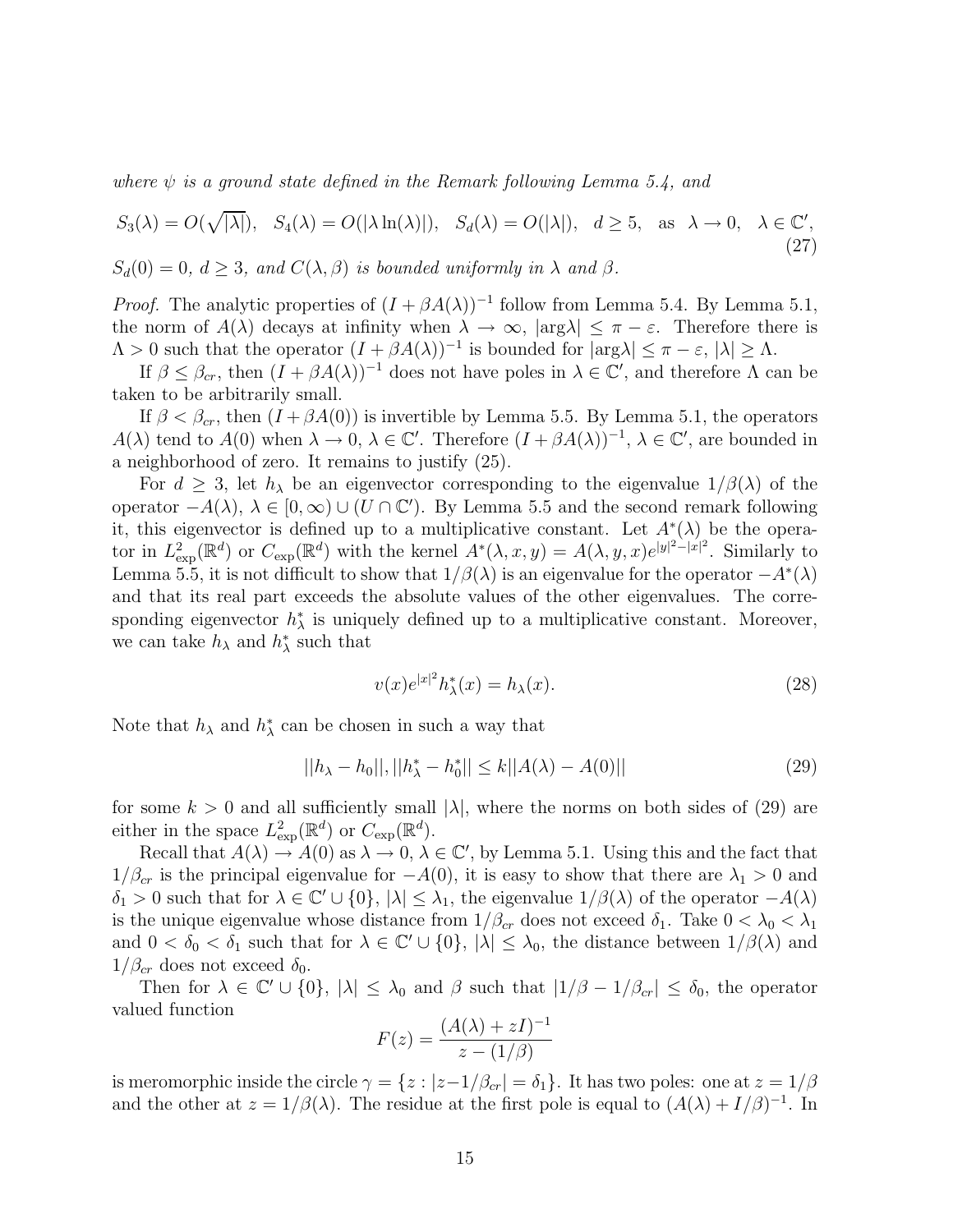order to find the residue at the second pole, recall that it is a simple pole for  $(A(\lambda)+zI)^{-1}$ , and therefore

$$
(A(\lambda) + zI)^{-1} = T_{-1}(\lambda)(z - \frac{1}{\beta(\lambda)})^{-1} + T_0(\lambda) + T_1(\lambda)(z - \frac{1}{\beta(\lambda)}) + \dots
$$

for some operators  $T_{-1}, T_0, T_1, ...$  and all z in a neighborhood of  $1/\beta(\lambda)$ . From here and the fact that the kernels of  $A(\lambda) + I/\beta(\lambda)$  and  $A^*(\lambda) + I/\beta(\lambda)$  are one-dimensional and coincide with span $\{h_{\lambda}\}\$  and span $\{h_{\lambda}^*\}\$ , respectively, it easily follows that

$$
T_{-1}(\lambda)f = \frac{h_{\lambda}\langle f, h_{\lambda}^*\rangle_{L^2_{\exp}(\mathbb{R}^d)}}{\langle h_{\lambda}, h_{\lambda}^*\rangle_{L^2_{\exp}(\mathbb{R}^d)}}, \quad f \in L^2_{\exp}(\mathbb{R}^d) \text{ (in particular if } f \in C_{\exp}(\mathbb{R}^d)).
$$

From (29) and Lemma 5.1 it follows that  $S_d(\lambda) := T_{-1}(\lambda) - T_{-1}(0)$  satisfies (27). The residue of  $F(z)$  at  $z = 1/\beta(\lambda)$  is equal to

$$
\frac{\beta(\lambda)\beta}{\beta-\beta(\lambda)}(T_{-1}(0)+S_d(\lambda)).
$$

Integrating  $F(z)$  over the contour  $\gamma$ , we obtain

$$
(A(\lambda) + I/\beta)^{-1} + \frac{\beta(\lambda)\beta}{\beta - \beta(\lambda)}(T_{-1}(0) + S_d(\lambda)) = \frac{1}{2\pi i} \int_{\gamma} \frac{(A(\lambda) + zI)^{-1}}{z - (1/\beta)} dz.
$$

The right hand side of this formula is uniformly bounded, which completes the proof of the lemma if we show that  $T_{-1}(0) = B$ . Thus it remains to prove that

$$
\frac{h_0(x)e^{|y|^2}h_0^*(y)}{\langle h_0, h_0^*\rangle_{L^2_{\exp}(\mathbb{R}^d)}}=\frac{v(x)\psi(x)\psi(y)}{\int_{\mathbb{R}^d}v(x)\psi^2(x)dx}.
$$

The latter follows from the relation  $h_0 = \beta v \psi$  (see Lemma 5.4) and (28).

Formula (21) and Lemmas 5.2 and 5.7 imply the following result.

**Lemma 5.8.** Let  $d \geq 3$  and  $\beta \geq 0$ . The operator  $R_{\beta}(\lambda)$  (considered as an operator from  $C_{\text{exp}}(\mathbb{R}^d)$  to  $C(\mathbb{R}^d)$  is meromorphic in  $\lambda \in \mathbb{C}^r$  and has poles of the first order at eigenvalues of the operator  $H_\beta$ . For each  $\varepsilon > 0$  and some  $\Lambda = \Lambda(\beta)$ , the operator is uniformly bounded in  $\lambda \in \mathbb{C}'$ ,  $|\arg \lambda| \leq \pi - \varepsilon$ ,  $|\lambda| \geq \Lambda$ . It is of order  $O(1/|\lambda|)$  as  $\lambda \to \infty$ ,  $|\arg \lambda| < \pi - \varepsilon$ .

If  $\beta = \beta_{cr}$ , then the operator  $R_{\beta}(\lambda)$  is analytic in  $\lambda \in \mathbb{C}'$  and uniformly bounded in  $\lambda \in \mathbb{C}'$ ,  $|\arg \lambda| \leq \pi - \varepsilon$ ,  $|\lambda| \geq \varepsilon$ .

If  $\beta < \beta_{cr}$ , then the operator  $R_{\beta}(\lambda)$  is analytic in  $\lambda \in \mathbb{C}'$  and uniformly bounded in  $\lambda \in \mathbb{C}'$ ,  $|\arg \lambda| \leq \pi - \varepsilon$ .

There are  $\lambda_0 > 0$  and  $\delta_0 > 0$  such that for  $\lambda \in \mathbb{C}'$ ,  $0 < |\lambda| \leq \lambda_0$ ,  $|\beta - \beta_{cr}| \leq \delta_0$ ,  $\beta \neq \beta(\lambda)$ , we have the representation

$$
R_{\beta}(\lambda) = \frac{\beta(\lambda)}{\beta(\lambda) - \beta} (R_0(0)B + S_d(\lambda)) + C(\lambda, \beta), \tag{30}
$$

where  $\beta(\lambda)$  is defined in Remark 2 following Lemma 5.5 and B is given by (26),  $S_d$ ,  $d \geq 3$ , satisfy (27), and  $C(\lambda, \beta)$  is bounded uniformly in  $\lambda$  and  $\beta$ .

 $\Box$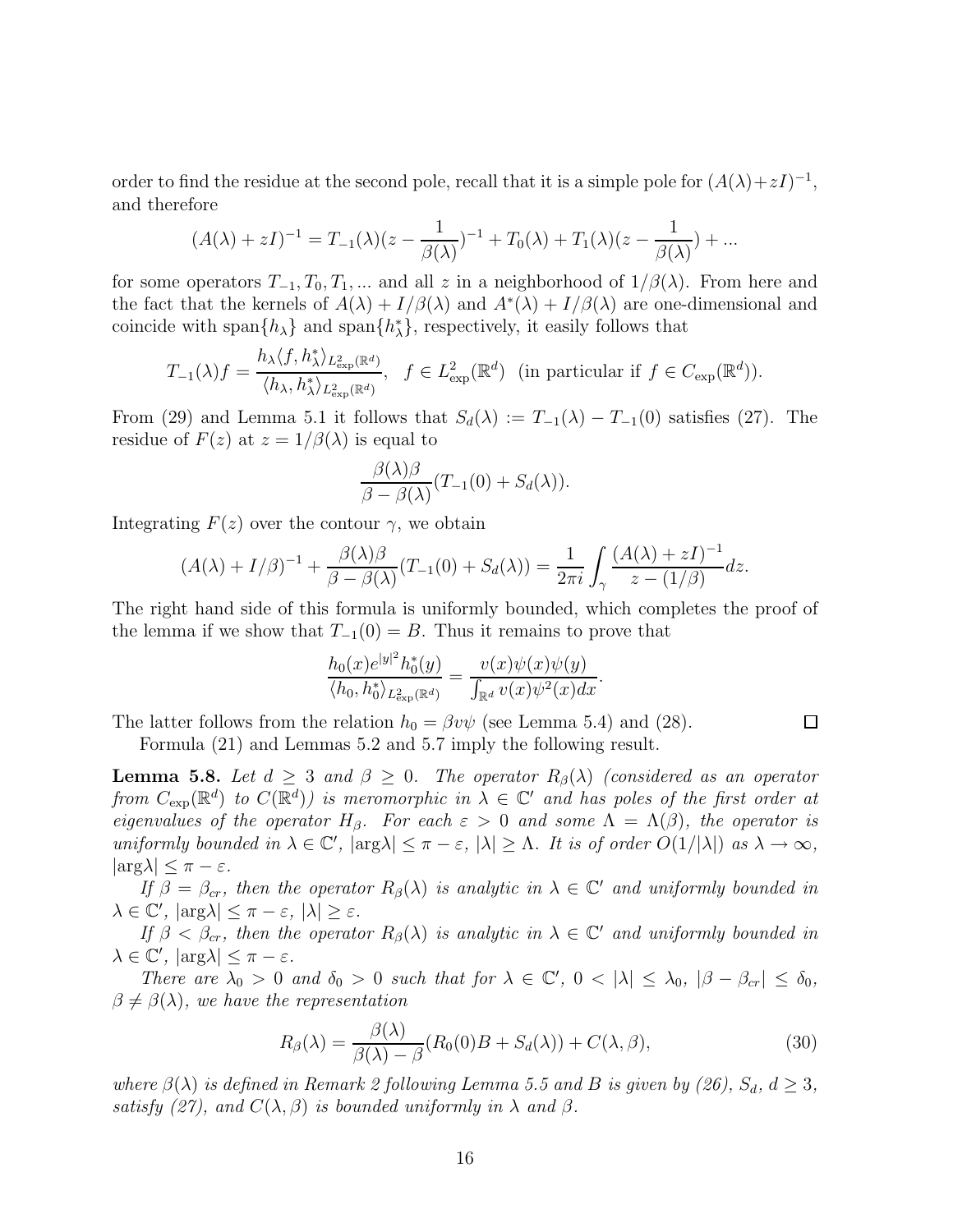#### **6** The Behavior of the Principal Eigenvalue for  $\beta \downarrow \beta_{cr}$

In Lemma 5.5 we showed that  $\beta_{cr} > 0$  for  $d \geq 3$ . The following theorem implies, in particular, that  $\beta_{cr} = 0$  for  $d = 1$  or 2.

**Theorem 6.1.** For  $d = 1, 2$  (when  $\beta_{cr} = 0$ ) the eigenvalue  $\lambda_0(\beta)$  has the following behavior as  $\beta \downarrow \beta_{cr}$ :

$$
\lambda_0(\beta) \sim \frac{1}{2} c_1^2 \beta^2
$$
,  $c_1 = \int_{\mathbb{R}^d} v(x) dx$ ,  $d = 1$ , (31)

$$
\lambda_0(\beta) \sim \exp(-\frac{c_2}{\beta}), \quad c_2 = \frac{\pi}{c_1}, \quad d = 2. \tag{32}
$$

In dimensions  $d \geq 3$  the eigenvalue  $\lambda_0(\beta)$  has the following behavior as  $\beta \downarrow \beta_{cr}$ .

$$
\lambda_0(\beta) \sim c_3(\beta - \beta_{cr})^2, \quad d = 3,
$$
\n(33)

$$
\lambda_0(\beta) \sim c_4(\beta - \beta_{cr})/\ln(1/(\beta - \beta_{cr})), \quad d = 4,
$$
\n(34)

$$
\lambda_0(\beta) \sim c_d(\beta - \beta_{cr}), \quad d \ge 5,
$$
\n(35)

where  $c_d \neq 0, d \geq 3$ , depend on v and will be indicated in the proof.

*Proof.* Since we are interested in the behavior of  $\lambda_0(\beta)$  for  $\beta \downarrow \beta_{cr}$  and  $\lambda_0(\beta) \downarrow 0$  when  $\beta \downarrow \beta_{cr}$  by Lemma 4.1, we shall study the behavior of  $\beta(\lambda)$  as  $\lambda \downarrow 0$  (or, more generally, as  $\lambda \to 0$ ,  $\lambda \in \mathbb{C}'$ ). The arguments below are based on Lemma 5.1.

First consider the case  $d = 1$ . For  $\lambda \to 0$ ,  $\lambda \in \mathbb{C}'$ , the eigenvalue problem for  $-A(\lambda)$ can be written in the form

$$
(vP_1 + O(\sqrt{\lambda}))h_\lambda = \frac{\sqrt{\lambda}}{\beta(\lambda)}h_\lambda.
$$
\n(36)

Note that the kernel of  $vP_1$  is positive when x is an interior point of supp(v). Therefore  $vP_1$  has a principal eigenvalue. In fact, the operator  $vP_1$  is one-dimensional and the  $v_{1}$  has a principal eigenvalue. In fact, the operator  $v_{1}$  is one-dimensional and the eigenvalue is equal to  $c_{1}/\sqrt{2}$  where  $c_{1} = \int_{\mathbb{R}^{d}} v(x) dx$ . Since this eigenvalue is simple and the operator in the left-hand side of (36) is analytic in  $\sqrt{\lambda}$ , both  $h_{\lambda}$  and  $\sqrt{\lambda}/\beta(\lambda)$  are the operator in the left-hand side of (50) is analytic in  $\sqrt{\lambda}$ ,<br>analytic functions of  $\sqrt{\lambda}$  in a neighborhood of the origin and

$$
\lim_{\lambda \to 0, \lambda \in \mathbb{C}'} (\sqrt{\lambda}/\beta(\lambda)) = c_1/\sqrt{2}.
$$

Therefore,  $\beta_{cr} = 0$ ,  $\beta(\lambda)$  is analytic in  $\sqrt{\lambda}$ , and  $\beta(\lambda) \sim \sqrt{2\lambda}/c_1$  as  $\lambda \to 0$ ,  $\lambda \in \mathbb{C}'$ , which proves (31).

The same arguments in the case  $d = 2$  lead to the relation

$$
\lim_{\lambda \to 0, \lambda \in \mathbb{C}'} \left( \frac{-1}{\beta(\lambda) \ln \lambda} \right) = c_1/\pi.
$$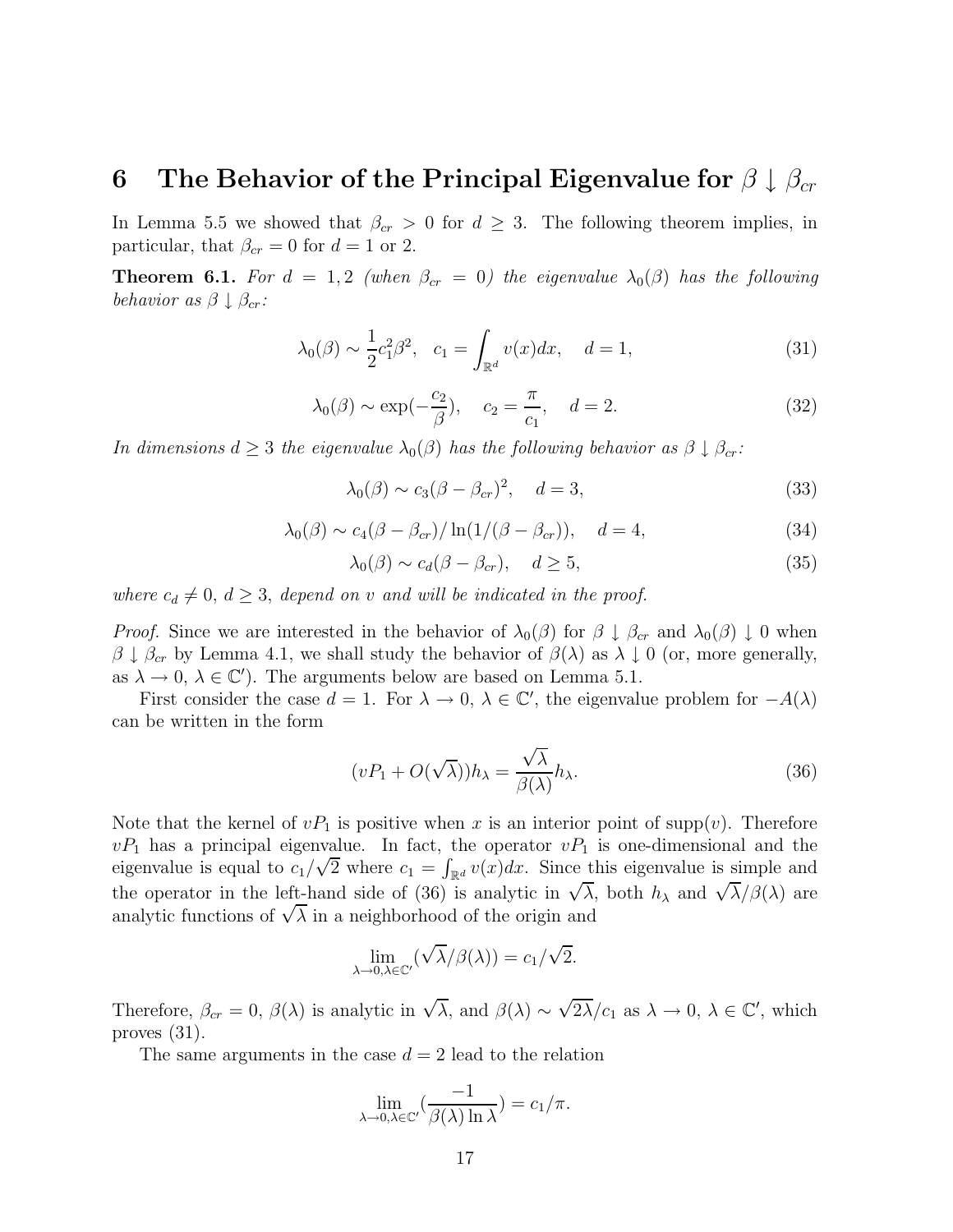This implies that  $\beta_{cr} = 0$  and (32) holds.

In the case  $d = 3$  the eigenvalue problem for  $-A(\lambda)$  takes the form

$$
(-A(0) + \sqrt{\lambda}v(x)Q_3 + O(\lambda))h_\lambda = \frac{1}{\beta(\lambda)}h_\lambda.
$$
\n(37)

As in the one-dimensional case,  $1/\beta(\lambda)$  and  $h_{\lambda}$  are analytic functions of  $\sqrt{\lambda}$ . Now  $1/\beta_{cr}$  is equal to the principal eigenvalue of  $-A(0)$ . Recall that  $h_0$  is the principal eigenfunction of  $-A(0)$  and  $h_0^*$  is the principal eigenfunction of  $-A^*(0)$ . Standard perturbation arguments imply that

$$
\frac{1}{\beta(\lambda)} = \frac{1}{\beta_{cr}} - \gamma \sqrt{\lambda} + O(\lambda), \quad \lambda \to 0, \ \lambda \in \mathbb{C}', \tag{38}
$$

where

$$
\gamma = \frac{-\langle vQ_3 h_0, h_0^* \rangle_{L^2_{\exp}(\mathbb{R}^d)}}{\langle h_0, h_0^* \rangle_{L^2_{\exp}(\mathbb{R}^d)}} > 0,
$$
\n(39)

which implies (33) with  $c_3 = 1/(\gamma^2 \beta_{cr}^4)$ . Note that  $\gamma > 0$  since the kernel of the operator  $vQ_3$  is negative and principal eigenfunctions  $h_0$ ,  $h_0^*$  can be chosen to be positive inside  $supp(v)$ .

Formula for  $\gamma$  can be simplified. We choose  $h_0 = \beta v \psi$  (see Lemma 5.4) and  $h_0^*$  defined in (28). Then

$$
\gamma = \frac{(\int_{\mathbb{R}^3} v(x)\psi(x)dx)^2}{\sqrt{2}\pi \int_{\mathbb{R}^3} v(x)\psi^2(x)dx}, \quad d = 3.
$$
 (40)

Let  $d = 4$ . Then instead of (37) we get

$$
(-A(0) + \lambda \ln(1/\lambda)vQ_4 + O(\lambda))h_\lambda = \frac{1}{\beta(\lambda)}h_\lambda.
$$
\n(41)

From here it follows that

$$
\frac{1}{\beta(\lambda)} = \frac{1}{\beta_{cr}} - \gamma \lambda \ln(1/\lambda) + O(\lambda), \quad \lambda \to 0, \ \lambda \in \mathbb{C}', \tag{42}
$$

where  $1/\beta_{cr}$  is the principal eigenvalue of  $-A(0)$  and  $\gamma$  is given by (39) with  $Q_3$  replaced by  $Q_4$ . Thus (34) holds with  $c_4 = 1/(\gamma \beta_{cr}^2)$ .

For  $d \geq 5$  we get

$$
(-A(0) + \lambda vQ_d + O(\lambda^{3/2}))h_\lambda = \frac{1}{\beta(\lambda)}h_\lambda.
$$

From here it follows that

$$
\frac{1}{\beta(\lambda)} = \frac{1}{\beta_{cr}} - \gamma \lambda + O(\lambda^{3/2}), \quad \lambda \to 0, \ \lambda \in \mathbb{C}',
$$

where  $1/\beta_{cr}$  is the principal eigenvalue of  $-A(0)$  and  $\gamma$  is given by (39) with  $Q_3$  replaced by  $Q_d$ . Thus (35) holds with  $c_d = 1/(\gamma \beta_{cr}^2)$ .  $\Box$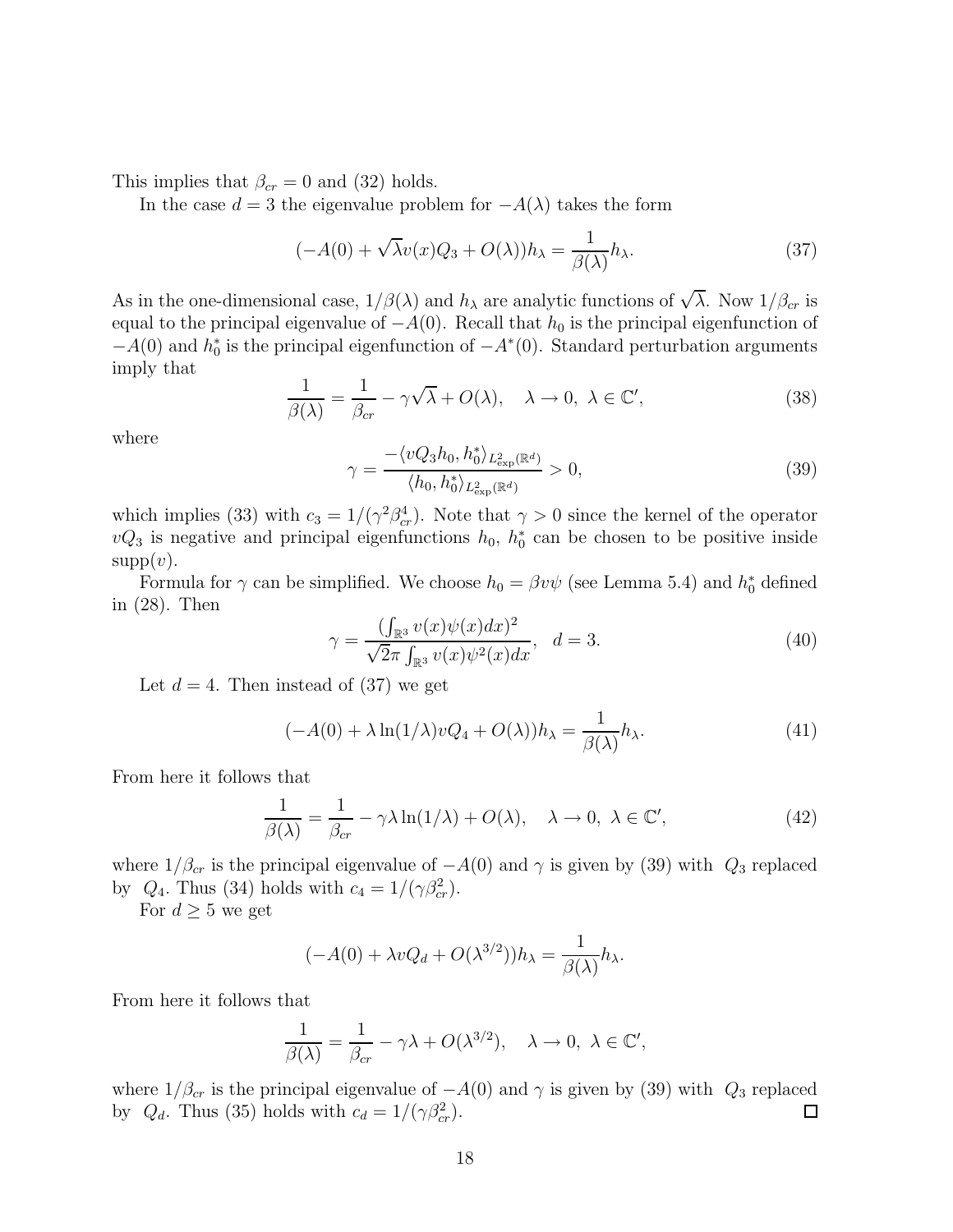# **7 Asymptotics of the Partition Function, Solutions, and Fundamental Solutions**

We shall need the following notation. Recall from (4) that by  $p_\beta(t, y, x)$  we denote the fundamental solution of the parabolic problem

$$
\frac{\partial p_{\beta}(t, y, x)}{\partial t} = \frac{1}{2} \Delta_x p_{\beta}(t, y, x) + \beta v(x) p_{\beta}(t, y, x),
$$

$$
p_{\beta}(0, y, x) = \delta(x - y).
$$

For a given  $f \in L^2(\mathbb{R}^d)$ , let

$$
u_{\beta}(t,x) = \int_{\mathbb{R}^d} p_{\beta}(t,y,x) f(y) dy
$$

be the solution of the Cauchy problem with the initial data  $f$ . The partition function is defined as the integral of the fundamental solution

$$
Z_{\beta,t}(x) = \int_{\mathbb{R}^d} p_{\beta}(t,x,y) dy = \int_{\mathbb{R}^d} p_{\beta}(t,y,x) dy.
$$

Note that the partition function defined in (3) is simply  $Z_{\beta,T} = Z_{\beta,T}(0)$ . Also note that  $Z_{\beta,t}(x)$  is the solution of the Cauchy problem with initial data equal to one:

$$
\frac{\partial Z_{\beta,t}(x)}{\partial t} = \frac{1}{2} \Delta Z_{\beta,t}(x) + \beta v(x) Z_{\beta,t}(x), \quad Z_{\beta,0}(x) \equiv 1.
$$

For  $\beta > \beta_{cr}$ , let  $\psi_{\beta}$  be the positive eigenfunction for the operator  $H_{\beta}$  with eigenvalue  $\lambda_0(\beta)$  normalized by the condition  $||\psi_{\beta}||_{L^2(\mathbb{R})} = 1$ . This function is defined uniquely by Lemma 5.4 and is equal to  $-R_0(\lambda)h_\lambda$ , where  $\lambda = \lambda_0(\beta)$  and  $h_\lambda$  is the principal eigenfunction for the operator  $-A(\lambda)$ . Note that  $\psi_\beta$  decays exponentially at infinity.

For  $a \in \mathbb{R}$ , let  $\Gamma(a)$  be the following contour in the complex plane

$$
\Gamma(a) = \{a - s + is, s \ge 0\} \cup \{a - s - is, s \ge 0\}.
$$

We choose the direction along  $\Gamma(a)$  in such a way that the imaginary coordinate increases.

The following lemma is an important tool for investigating the asymptotics of  $Z_{\beta,T}$ .

**Lemma 7.1.** Let  $a > \lambda_0(\beta)$ . Then for  $f \in L^2(\mathbb{R}^d)$  (or  $f \in C_{exp}(\mathbb{R}^d)$ ) and  $t > 0$ ,

$$
u_{\beta}(t,x) = \frac{-1}{2\pi i} \int_{\Gamma(a)} e^{\lambda t} (R_{\beta}(\lambda)f)(x) d\lambda,
$$
\n(43)

which holds in  $L^2(\mathbb{R}^d)$  (or  $C(\mathbb{R}^d)$ ). This formula remains valid if the initial function f is identically equal to one and  $R_\beta(\lambda) f$  is understood by substituting  $f \equiv 1$  into (19) with  $R_0(\lambda)1 = -1/\lambda$ . More precisely,

$$
Z_{\beta,t}(x) - 1 = \frac{-1}{2\pi i} \int_{\Gamma(a)} \frac{e^{\lambda t}}{\lambda} (R_{\beta}(\lambda)(\beta v))(x) d\lambda \tag{44}
$$

in  $L^2(\mathbb{R}^d)$  and  $C(\mathbb{R}^d)$ .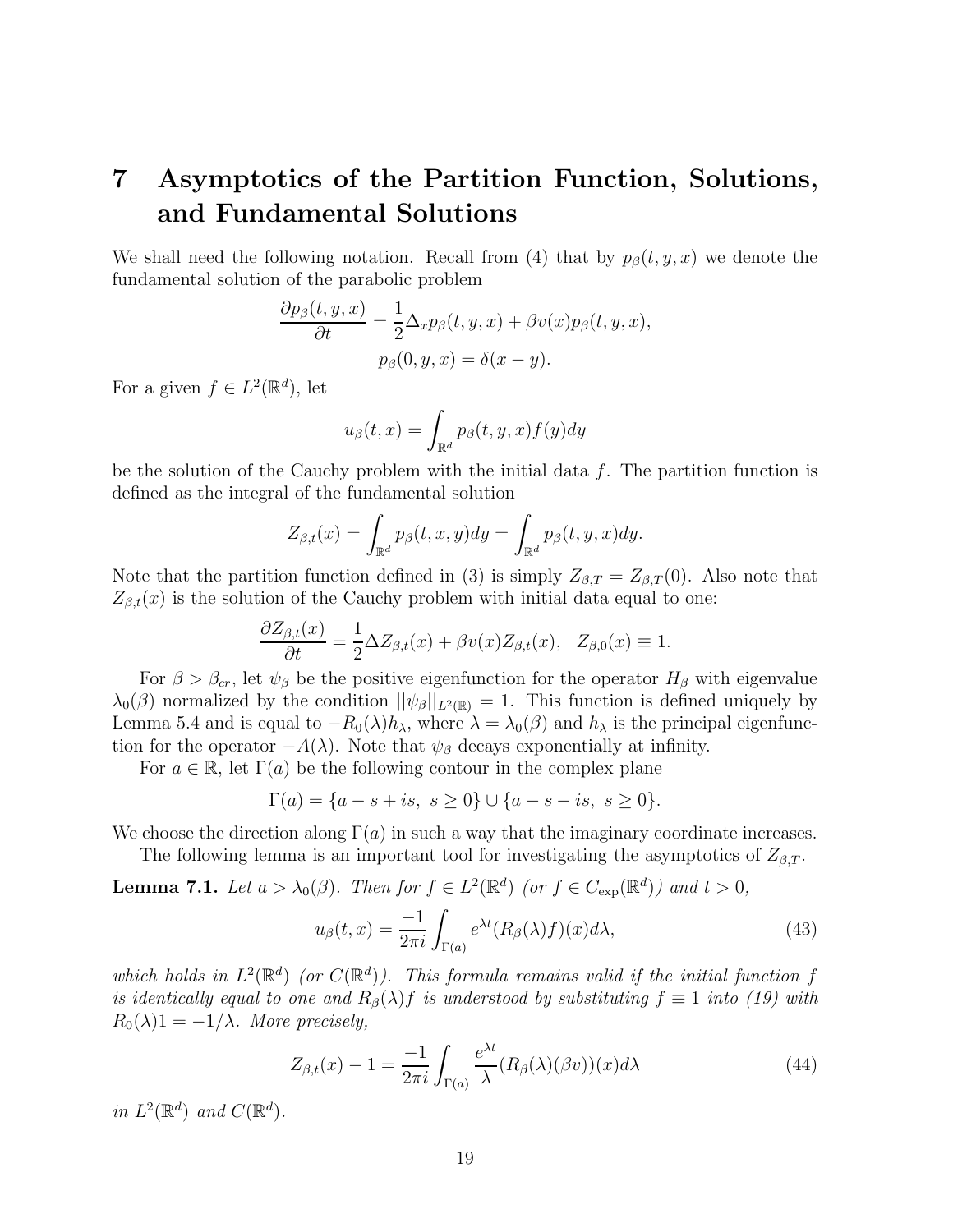*Proof.* First, let  $f \in L^2(\mathbb{R}^d)$ . We solve the Cauchy problem for  $u_\beta$  using the Laplace transform with respect to t. This leads to (43) with  $\Gamma(a)$  replaced by the line  $\{\lambda : \text{Re}\lambda =$ a}. The integral over this line is equal to the integral over  $\Gamma(a)$  since the resolvent is analytic between these contours and its norm decays as  $|\lambda|^{-1}$  when  $|\lambda| \to \infty$ .

Now let  $f \equiv 1$ . Then  $w(t, x) = Z_{\beta,t}(x) - 1$  is the solution of the problem

$$
\frac{\partial w(t,x)}{\partial t} = \frac{1}{2}\Delta w(t,x) + \beta v(x)w(t,x) + \beta v(x), \quad w(0,x) \equiv 0.
$$

By the Duhamel formula and (43),

$$
w(t,x) = \frac{-1}{2\pi i} \int_0^t \int_{\Gamma(a)} e^{\lambda(t-s)} (R_\beta(\lambda)\beta v)(x) d\lambda ds =
$$
  

$$
\frac{-1}{2\pi i} \int_{\Gamma(a)} \frac{e^{\lambda t} - 1}{\lambda} (R_\beta(\lambda)\beta v)(x) d\lambda = \frac{-1}{2\pi i} \int_{\Gamma(a)} \frac{e^{\lambda t}}{\lambda} (R_\beta(\lambda)\beta v)(x) d\lambda,
$$

since in the domain  $\Gamma^+(a)$  to the right of the contour  $\Gamma(a)$ , the operator  $R_\beta(\lambda) : L^2(\mathbb{R}^d) \to$  $L^2(\mathbb{R}^d)$  is analytic and decays as  $|\lambda|^{-1}$  at infinity. This justifies (44) in  $L^2(\mathbb{R}^d)$  sense. It remains to show that the right-hand side of (43) is continuous for  $f \in C_{\text{exp}}(\mathbb{R}^d)$  and the right-hand side of (44) is continuous. Since  $\beta v \in C_0^{\infty}$ , the integrands are continuous in  $(t, x)$  for each  $\lambda \in \Gamma_a$ . It remains to note that the integrals converge uniformly when  $x \in \mathbb{R}^n$ ,  $t \ge t_0 > 0$ . This is due to the fact that  $||R_\beta(\lambda)f||_{C(\mathbb{R}^d)}$ ,  $||R_\beta(\lambda)\beta v||_{C(\mathbb{R}^d)} \le C_d(a)$ , as follows from Lemma 5.8.  $\Box$ 

In order to state the next theorem we shall need the following notation. As in part (3) of Lemma 5.4, it is not difficult to show that for  $d \geq 3$ ,  $0 \leq \beta < \beta_{cr}$  and  $f \in C_0^{\infty}(\mathbb{R}^d)$ there is a unique solution of the problem

$$
H_{\beta}(\varphi) = \frac{1}{2}\Delta\varphi + \beta v(x)\varphi = f, \quad \varphi = O(|x|^{2-d}), \quad \frac{\partial\varphi}{\partial r}(x) = O(|x|^{1-d}) \quad \text{as} \quad r = |x| \to \infty.
$$
\n(45)

This solution is given by  $\varphi = R_0(0)(I + \beta A(0))^{-1}f$ . For  $f = -\beta v$ , we denote this solution by  $\varphi_{\beta}$ .

**Theorem 7.2.** (1) For  $\beta > \beta_{cr}$  there is  $\epsilon > 0$  such that we have the following asymptotics for the partition function:

$$
Z_{\beta,t}(x) - 1 = \exp(\lambda_0(\beta)t)(||\psi_{\beta}||_{L^1(\mathbb{R}^d)}\psi_{\beta}(x) + O(\exp(-\varepsilon t))) \text{ as } t \to \infty,
$$

which holds in  $L^2(\mathbb{R}^d)$  and in  $C(\mathbb{R}^d)$ , where  $\psi_\beta$  is the positive eigenfunction for the operator  $H_{\beta}$  with eigenvalue  $\lambda_0(\beta)$  normalized by the condition  $||\psi_{\beta}||_{L^2(\mathbb{R})} = 1$ .

(2) For  $\beta = \beta_{cr}$  we have the following asymptotics for the partition function:

$$
Z_{\beta,t}(x) = k_3 t^{1/2} \psi(x) + O(1) \quad \text{as} \quad t \to \infty, \quad d = 3,
$$
  

$$
Z_{\beta,t}(x) = k_4 \frac{t}{\ln t} \psi(x) + O(\frac{t}{\ln^2 t}) \quad \text{as} \quad t \to \infty, \quad d = 4,
$$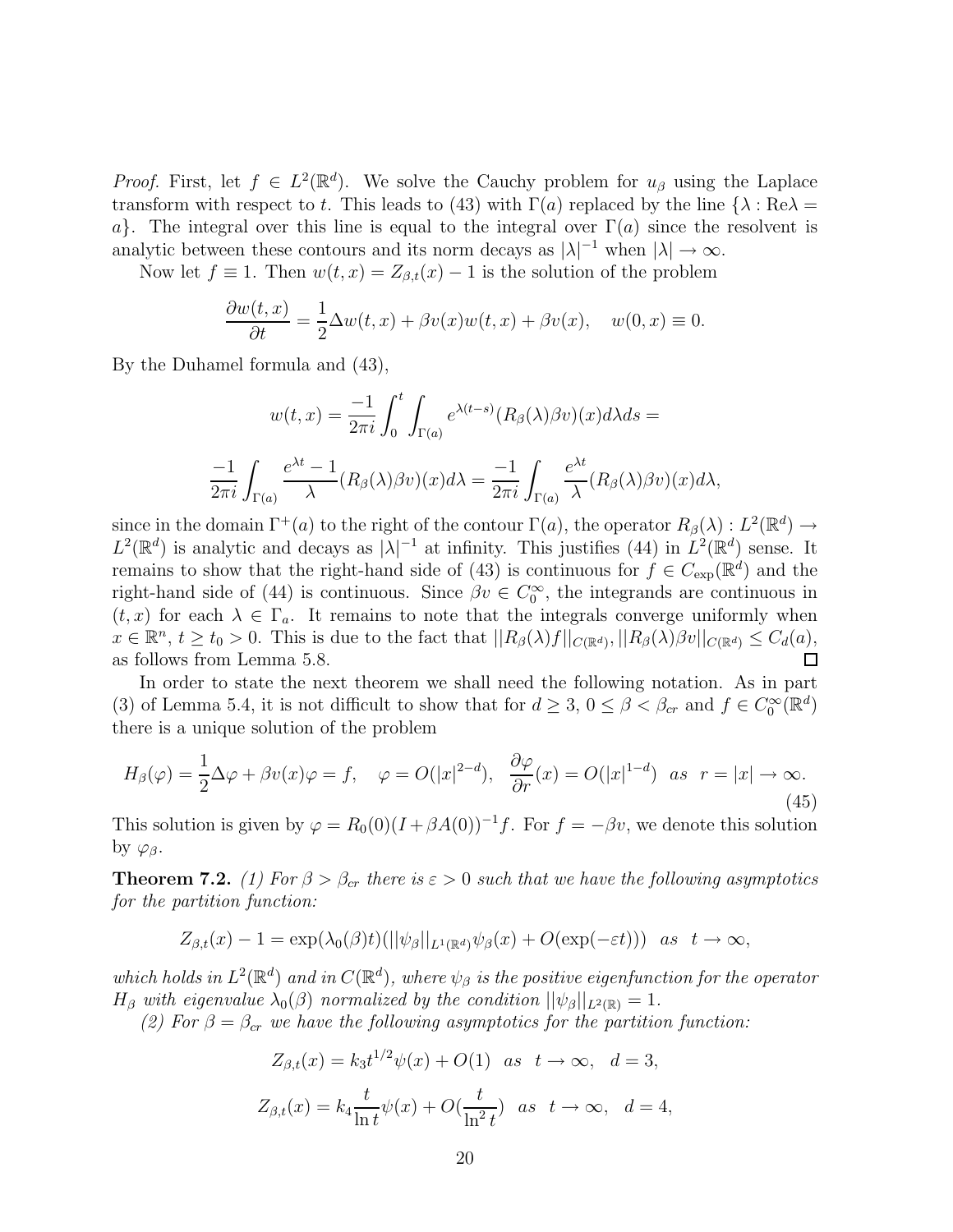$$
Z_{\beta,t}(x) = k_d t \psi(x) + O(\sqrt{t}) \quad \text{as} \quad t \to \infty, \quad d \ge 5,
$$

which holds in  $C(\mathbb{R}^d)$ . Here  $k_d$ ,  $d \geq 3$ , are positive constants and  $\psi$  is the positive ground state for  $H_{\beta_{cr}}$  normalized by the condition  $||\beta_{cr}v\psi||_{L^2_{\exp}(\mathbb{R}^d)}=1$ .

(3) If  $0 \leq \beta < \beta_{cr}$ , then

$$
\lim_{t \to \infty} Z_{\beta,t}(x) = 1 + \varphi_{\beta}(x)
$$

in  $C(\mathbb{R}^d)$ .

*Proof.* (1) Note that the resolvent  $R_\beta(\lambda)$  has only one pole between the contours  $\Gamma(a)$  and  $\Gamma(\lambda_0(\beta)-\varepsilon)$  if  $\varepsilon$  is less than the distance from  $\lambda_0$  to the rest of the spectrum. This pole is at the point  $\lambda_0(\beta)$  and the residue is the integral operator with the kernel  $-\psi_\beta(x)\psi_\beta(y)$ . Therefore from (44) it follows that

$$
Z_{\beta,t}(x) - 1 = \frac{e^{\lambda_0(\beta)t}}{\lambda_0(\beta)} \psi_\beta(x) \int_{\mathbb{R}^d} \beta v(y) \psi_\beta(y) dy - \frac{1}{2\pi i} \int_{\Gamma(\lambda_0(\beta) - \varepsilon)} \frac{e^{\lambda t}}{\lambda} (R_\beta(\lambda)\beta v)(x) d\lambda. \tag{46}
$$

Since  $(\frac{1}{2}\Delta + \beta v - \lambda_0(\beta))\psi_\beta = 0$ , we have  $\beta v \psi_\beta = (\lambda_0(\beta) - \frac{1}{2}\Delta)\psi_\beta$ , and the integral in the first term of the right-hand side of (46) is equal to  $\lambda_0(\beta)||\psi_{\beta}||_{L^1(\mathbb{R}^d)}$ . Thus the first term on the right-hand side coincides with the main term of the asymptotics stated in the theorem.

It remains to show that the second term on the right-hand side of (46) is exponentially smaller than the first term. This is due to the fact that the norm of the operator  $R_\beta(\lambda)$ is of order  $1/|\lambda|$  at infinity for  $\lambda \in \Gamma(\lambda_0(\beta)-\varepsilon)$ .

(2) Let  $d = 3$ . First, let us analyze (30) when  $\beta = \beta_{cr}$  and  $\lambda \to 0, \lambda \in \mathbb{C}'$ . By (38), the factor  $\beta(\lambda)/(\beta(\lambda) - \beta)$  in the right hand side of (30) is equal to  $(\beta_{cr}\gamma\sqrt{\lambda})^{-1} + O(1)$ as  $\lambda \to 0$ ,  $\lambda \in \mathbb{C}'$ , where  $\gamma > 0$  is given by (39).

We choose the same ground state  $\psi$  specified in the statement of Theorem 7.2. Then from (26) and Lemma 5.4 it follows that

$$
R_0(0)B(\beta_{cr}v) = \frac{\int_{R^d} v(x)\psi(x)dx}{\int_{R^d} v(x)\psi^2(x)dx}R_0(0)(\beta_{cr}v\psi) = -\frac{\int_{R^d} v(x)\psi(x)dx}{\int_{R^d} v(x)\psi^2(x)dx}\psi.
$$
 (47)

Now, by Lemma 5.8 and (33), (38),

$$
R_{\beta_{cr}}(\lambda)(\beta_{cr}v) = \frac{-\int_{R^d} v(x)\psi(x)dx}{\gamma\beta_{cr}\sqrt{\lambda}\int_{R^d} v(x)\psi^2(x)dx} \psi + D(\lambda) = \frac{-k_3'\psi}{\sqrt{\lambda}} + D(\lambda), \quad k_3' > 0,
$$
 (48)

where the remainder  $D(\lambda)$  is of order  $O(1)$  when  $\lambda \to 0$ ,  $\lambda \in \mathbb{C}'$ . Note that  $D(\lambda)$  is bounded on  $\Gamma^+(0)$  since the left hand side and the first term on the right hand side of (48) are bounded on  $\Gamma^+(0)$  outside a neighborhood of zero.

Next, we apply  $(44)$  with a replaced by  $1/t$  and use the expression  $(48)$  to obtain

$$
Z_{\beta,t}(x) - 1 = \frac{1}{2\pi i} \int_{\Gamma(1/t)} \frac{e^{\lambda t}}{\lambda} \left(\frac{k_3' \psi}{\sqrt{\lambda}} + D(\lambda)\right) d\lambda. \tag{49}
$$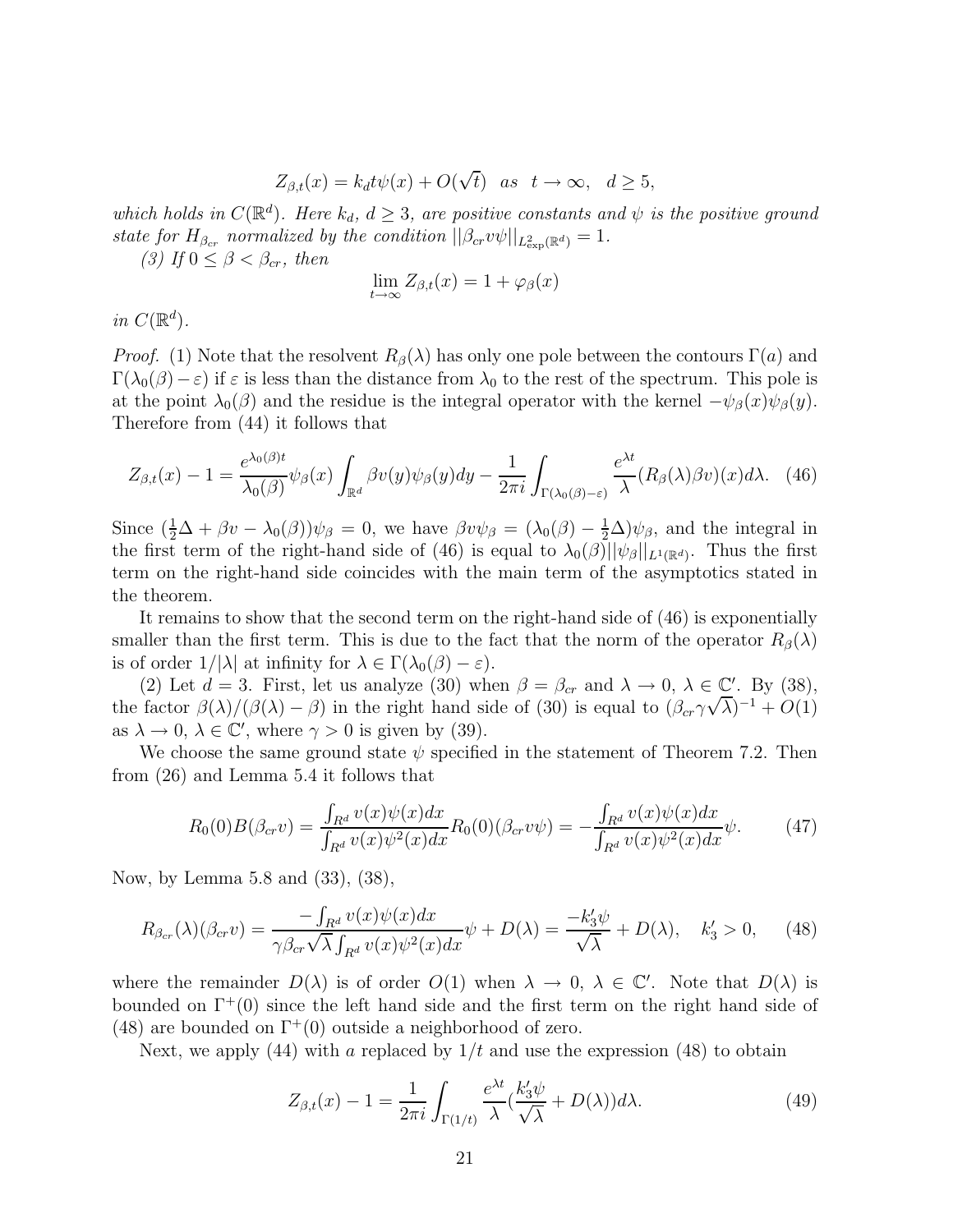Let us change the variables in the integral  $\lambda t = z$ . Thus

$$
Z_{\beta,t}(x) - 1 = \frac{1}{2\pi i} \int_{\Gamma(1)} \frac{e^z}{z} (\frac{\sqrt{t}k_3'\psi}{\sqrt{z}} + D(\frac{z}{t})) dz.
$$

The contribution to the integral from the term containing  $D(z/t)$  is bounded, while the contribution from the first term is equal to  $k_3t^{1/2}\psi(x)$ , as claimed in the lemma. One needs only to note that  $k_3 > 0$  since

$$
\frac{1}{2\pi i} \int_{\Gamma(1)} z^{-3/2} e^z dz = \frac{1}{\pi i} \int_{\Gamma(1)} z^{-1/2} e^z dz = \frac{2}{\pi} \int_0^\infty \sigma^{-1/2} e^{-\sigma} d\sigma = \frac{2}{\sqrt{\pi}} > 0.
$$

If  $d = 4$ , then (34), (42) imply that  $\beta(\lambda) - \beta_{cr} \sim \beta_{cr}^2 \gamma \lambda \ln(1/\lambda)$  as  $\lambda \to 0, \lambda \in C'$ . This leads to the following analog of (49)

$$
Z_{\beta,t}(x) - 1 = \frac{1}{2\pi i} \int_{\Gamma(1/t)} \frac{e^{\lambda t}}{\lambda} \left(\frac{k_4'\psi(x)}{\lambda \ln(1/\lambda)} + D(\lambda)\right) d\lambda, \quad k_4' > 0,
$$

where  $D(\lambda)$  is of order  $O(1/|\lambda \ln^2 \lambda|)$  when  $\lambda \to 0$ ,  $\lambda \in \mathbb{C}'$  and is bounded at infinity. After the change of variables  $\lambda t = z$ , we obtain

$$
Z_{\beta,t}(x) - 1 = \frac{1}{2\pi i} \int_{\Gamma(1)} \frac{e^z}{z} \left( \frac{tk'_4 \psi(x)}{z(\ln t - \ln z)} + D(\frac{z}{t}) \right) dz,
$$

which easily leads to the second part of the lemma in the case  $d = 4$ . The treatment of the case  $d \geq 5$  is similar.

(3) We apply (44) with a replaced by  $1/t$  to obtain

$$
Z_{\beta,t}(x) - 1 = \frac{-1}{2\pi i} \int_{\Gamma(1/t)} \frac{e^{\lambda t}}{\lambda} (R_{\beta}(\lambda)(\beta v))(x) d\lambda = \frac{-1}{2\pi i} \int_{\Gamma(1)} \frac{e^z}{z} (R_{\beta}(\frac{z}{t})(\beta v))(x) dz. \tag{50}
$$

Note that by Lemma 5.2 and since  $1/\beta$  is not an eigenvalue of  $A(0)$  we have

$$
\lim_{\lambda \to 0, \lambda \in \mathbb{C}'} R_{\beta}(\lambda)(\beta v) = \lim_{\lambda \to 0, \lambda \in \mathbb{C}'} R_0(\lambda)(I + \beta A(\lambda))^{-1}(\beta v) = R_0(0)(I + \beta A(0))^{-1}(\beta v) = -\varphi_{\beta}.
$$

Since the difference between  $R_\beta(z/t)(\beta v)$  and  $-\varphi_\beta$  is bounded on  $\Gamma(1)$ , one can pass to the limit  $t \to \infty$  under the integral sign in (50), which leads to

$$
\lim_{t \to \infty} Z_{\beta,t}(x) = 1 + \frac{\varphi_{\beta}(x)}{2\pi i} \int_{\Gamma(1)} \frac{e^z}{z} dz = 1 + \varphi_{\beta}(x).
$$

The third part of Theorem 7.2 establishes the existence of  $\lim_{t\to\infty} Z_{\beta,t}(x)$  for  $\beta < \beta_{cr}$ . Next we examine the behavior of this quantity as  $\beta \uparrow \beta_{cr}$ .

 $\Box$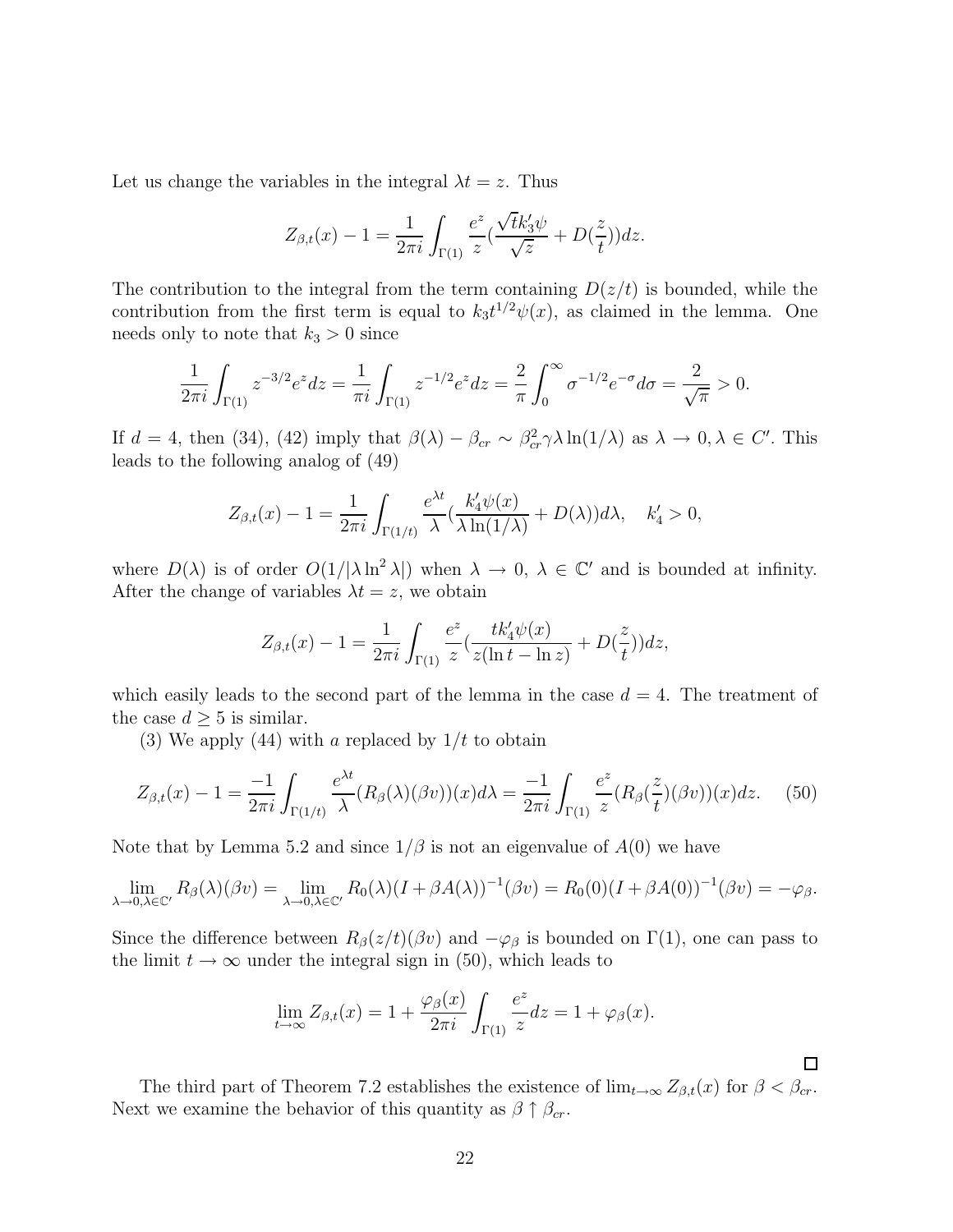**Lemma 7.3.** There are positive constant  $b_d$ ,  $d \geq 3$ , such that

$$
\lim_{t \to \infty} Z_{\beta,t}(x) - 1 = \frac{b_d}{\beta_{cr} - \beta} \psi(x) + O(1) \quad \text{as} \quad \beta \uparrow \beta_{cr}
$$

is valid in  $C(\mathbb{R}^d)$ , where  $\psi$  is the positive ground state for  $H_{\beta_{cr}}$  normalized by the condition  $||\beta_{cr}v\psi||_{L^2_{\exp}(\mathbb{R}^d)}=1.$ 

*Proof.* By the third part of Theorem 7.2, we only need to find the asymptotics as  $\beta \uparrow \beta_{cr}$ of  $\varphi_{\beta} = -R_0(0)(I + \beta A(0))^{-1}(\beta v)$ . From (25) with  $\lambda = 0$  and  $\beta(0) = \beta_{cr}$  and (47) it follows that

$$
\varphi_{\beta} = -R_0(0)(I + \beta A(0))^{-1}(\beta v) = \frac{-\beta_{cr}}{\beta_{cr} - \beta}R_0(0)B(\beta_{cr}v) + O(1) = \frac{b_d}{\beta_{cr} - \beta}\psi + O(1)
$$

for some positive constant  $b_d$ .

## **8 Behavior of the Polymer for**  $\beta > \beta_{cr}$

In this section we shall assume that  $\beta > \beta_{cr}$  is fixed. A result similar to the first part of Theorem 7.2 is valid for the solution of the Cauchy problem and for the fundamental solution.

**Theorem 8.1.** Let  $f \in L^2(\mathbb{R}^d)$  (or  $f \in C_{exp}(\mathbb{R}^d)$ ). For  $\beta > \beta_{cr}$  there is  $\varepsilon > 0$  such that we have the following asymptotics for the solution  $u<sub>\beta</sub>$  of the Cauchy problem with the initial data f:

$$
u_{\beta}(t) = \exp(\lambda_0(\beta)t) (\langle \psi_{\beta}, f \rangle_{L^2(\mathbb{R}^d)} \psi_{\beta} + q_f(t)), \tag{51}
$$

which holds in  $L^2(\mathbb{R}^d)$  (or in  $C(\mathbb{R}^d)$ ), where  $||q_f(t)|| \leq c||f|| \exp(-\varepsilon t)$  for some c and all sufficiently large t.

We have the following asymptotics for the fundamental solution of the parabolic equation:

$$
p_{\beta}(t, y, x) = \exp(\lambda_0(\beta)t)(\psi_{\beta}(y)\psi_{\beta}(x) + q(t, y, x)), \tag{52}
$$

where  $\lim_{t\to\infty}||q(t,y,x)||=0$ , uniformly in y, and (52) holds in  $L^2(\mathbb{R}^d)$  and in  $C(\mathbb{R}^d)$  for each y fixed.

*Proof.* The proof of (51) is the same as the proof of the first part of Theorem 7.2, and therefore we omit it.

Let  $f_{\beta}^{\delta,y}(x) = p_{\beta}(\delta, y, x)$  be the fundamental solution of the parabolic problem at time δ. Note that  $f_{\beta}^{\delta,y} \in L^2(\mathbb{R}^d)$  for all  $\delta > 0$  and all y, and  $f_{\beta}^{\delta,y} \in C_{\text{exp}}(\mathbb{R}^d)$  for all sufficiently small  $\delta > 0$  and all y. Denote the solution of the parabolic equation with the initial data  $f_{\beta}^{\delta,y}$  by  $u_{\beta}^{\delta,y}(t,x)$ . Then

$$
p_{\beta}(t, y, x) = u_{\beta}^{\delta, y}(t - \delta, x) = \exp(\lambda_0(\beta)(t - \delta))(\langle \psi_{\beta}, f_{\beta}^{\delta, y} \rangle_{L^2(\mathbb{R}^d)} \psi_{\beta}(x) + q^{\delta}(t, y, x)),
$$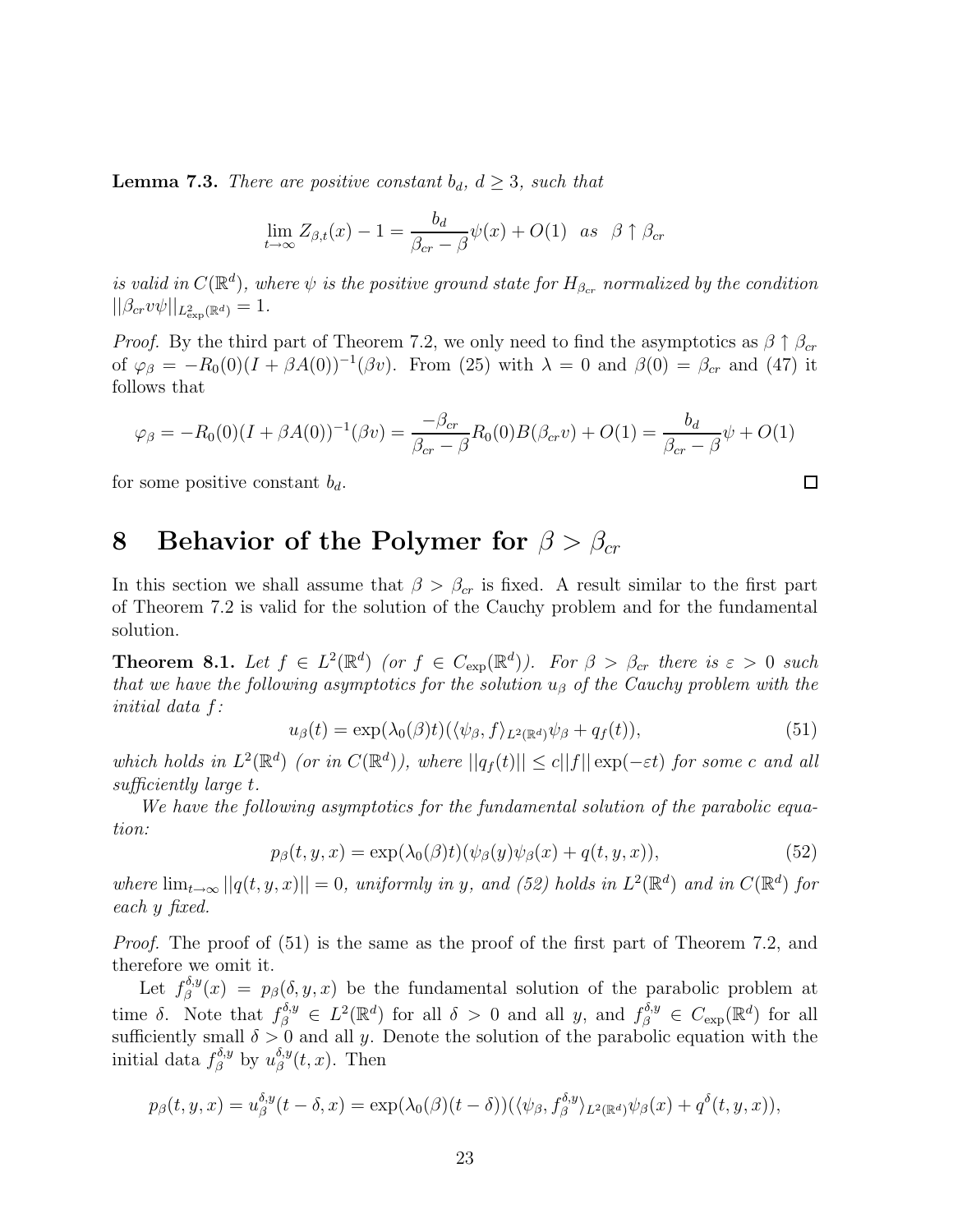where  $||q^{\delta}(t, y, x)|| \leq c||f_{\beta}^{\delta, y}|| \exp(-\varepsilon(t-\delta))$  for some c and all sufficiently large t.

Note that  $\langle \psi_\beta, f_\beta^{\delta, y} \rangle_{L^2(\mathbb{R}^d)}$  can be made arbitrarily close to  $\psi_\beta(y)$  uniformly in y, by choosing a sufficiently small  $\delta$ , and  $||f_{\beta}^{\delta,y}||$  is uniformly bounded in y for any fixed  $\delta$ . This justifies (52). □

Next, let us study the distribution of the end of the polymer with respect to the measure  $P_{\beta,T}$  as  $T \to \infty$ .

**Theorem 8.2.** The distribution of  $x(T)$  with respect to the measure  $P_{\beta,T}$  converges, weakly, as  $T \to \infty$ , to the distribution with the density  $\psi_{\beta}/||\psi_{\beta}||_{L^1(\mathbb{R}^d)}$ .

*Proof.* The density of  $x(T)$  with respect to the Lebesgue measure is equal to

$$
\frac{p_{\beta}(T,0,x)}{Z_{\beta,T}(0)} = \frac{\exp(\lambda_0(\beta)T)(\psi_{\beta}(0)\psi_{\beta}(x) + q(T,0,x))}{\exp(\lambda_0(\beta)T)(||\psi_{\beta}||_{L^1(\mathbb{R}^d)}\psi_{\beta}(0) + o(1))},
$$
(53)

where q is the same as in (52). When  $T \to \infty$ , the right hand side of (53) converges to  $\psi_{\beta}(x)/||\psi_{\beta}||_{L^{1}(\mathbb{R}^{d})}$  uniformly in x by Theorem 8.1. This justifies the weak convergence. □

Now let us examine the behavior of the polymer in a region separated both from zero and T. Let  $S(T)$  be such that

$$
\lim_{T \to \infty} S(T) = \lim_{T \to \infty} (T - S(T)) = +\infty.
$$
\n(54)

Let  $s > 0$  be fixed. Consider the process  $y^T(t) = x(S(T) + t)$ ,  $0 \le t \le s$ .

**Theorem 8.3.** The distribution of the process  $y^T(t)$  with respect to either of the measures  $P_{\beta,T}$  or  $P_{\beta,T}(\cdot|x(T) = 0)$  converges as  $T \to \infty$ , weakly in the space  $C([0, s], \mathbb{R}^d)$ , to the distribution of a stationary Markov process with invariant density  $\psi_{\beta}^2$  and the generator

$$
L_{\beta}g = \frac{1}{2}\Delta g + \frac{(\nabla \psi_{\beta}, \nabla g)}{\psi_{\beta}}.
$$

**Remark.** Let

$$
r_{\beta}(t, y, x) = \frac{p_{\beta}(t, y, x)\psi_{\beta}(x)}{\psi_{\beta}(y)} \exp(-\lambda_0(\beta)t).
$$
 (55)

Note that  $r_\beta(t, y, x)$  is the fundamental solution for the operator  $\partial/\partial t - L^*_\beta$ , where  $L^*_\beta$  is the formal adjoint to  $L_{\beta}$ . Thus  $r_{\beta}$  is the transition density for the Markov process with the generator  $L_{\beta}$ . Also note that  $L_{\beta}^*\psi_{\beta}^2=0$ , and thus  $\psi_{\beta}^2$  is the invariant density for the Markov process.

*Proof of Theorem 8.3.* We shall only consider the measure  $P_{\beta,T}$  since the arguments for the measure  $P_{\beta,T}(\cdot|x(T) = 0)$  are completely analogous. First, let us prove the convergence of the finite-dimensional distributions. For  $y \in \mathbb{R}^d$  and a Borel set  $A \in \mathcal{B}(\mathbb{R}^d)$ , let

$$
R(t, y, A) = \int_A r_\beta(t, y, x) dx,
$$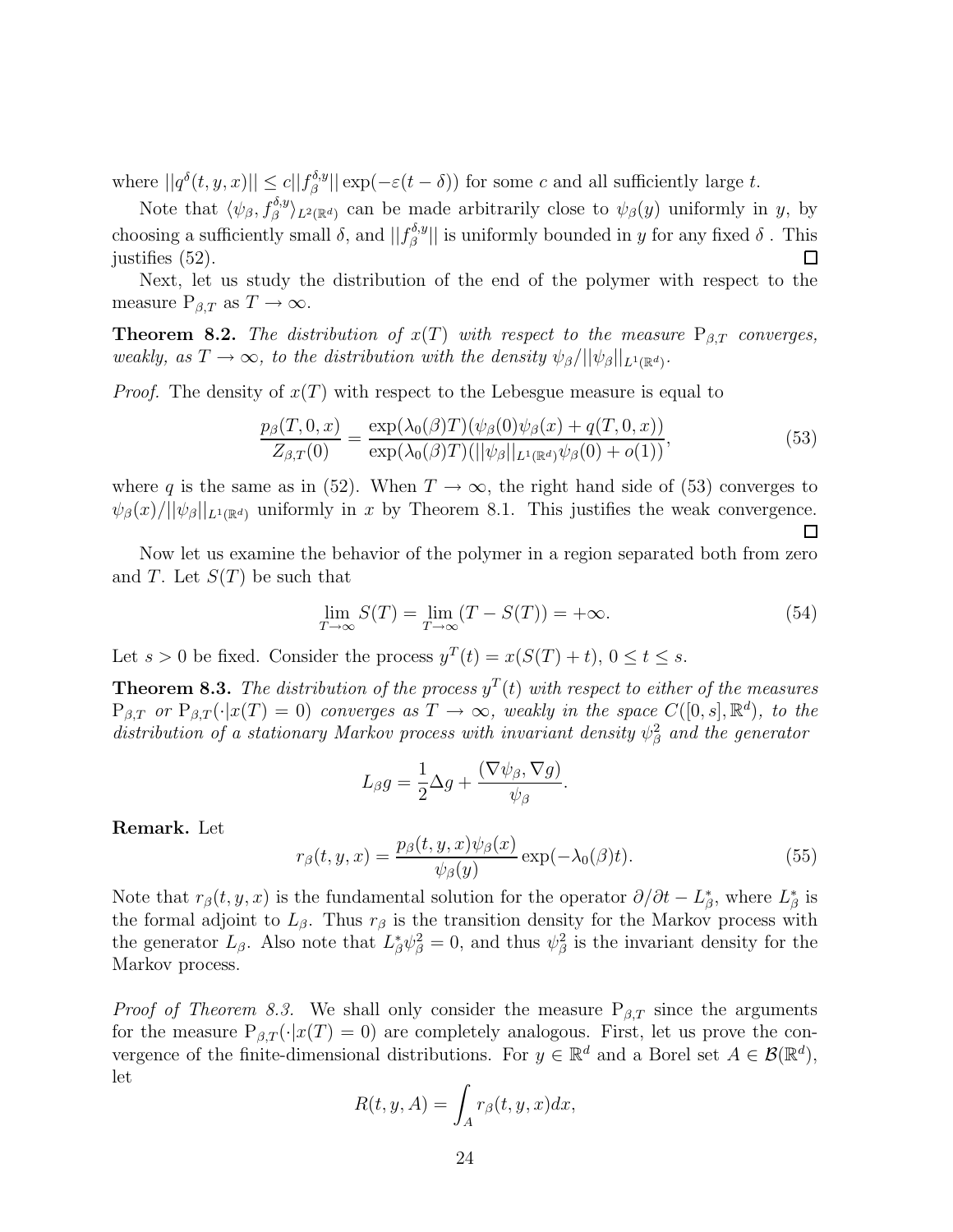with  $r_\beta$  given by (55). Note that R is a Markov transition function since

$$
\int_{\mathbb{R}^d} r_\beta(t,y,x)dx \equiv 1.
$$

The generator of the corresponding Markov process is  $L_{\beta}$  and the invariant density is  $\psi_{\beta}^2$ . Let  $0 \leq t_1 < \ldots < t_n \leq s$ . The density of the random vector  $(y^T(t_1),..., y^T(t_n))$  with respect to the Lebesgue measure on  $\mathbb{R}^{dn}$  is equal to

$$
\rho^T(x_1,...,x_n) =
$$

$$
p_{\beta}(S(T) + t_1, 0, x_1)p_{\beta}(t_2 - t_1, x_1, x_2)...p_{\beta}(t_n - t_{n-1}, x_{n-1}, x_n)Z_{\beta, T-t_n}(x_n)(Z_{\beta, T}(0))^{-1}.
$$

We replace here all factors  $p_{\beta}$ , except the first one, by  $r_{\beta}$  using (55). We replace the first factor and the factors Z by their asymptotic expansions given in Theorems 8.1 and 7.2, respectively. This leads to

$$
\rho^{T}(x_{1},...,x_{n}) = \psi_{\beta}^{2}(x_{1})r_{\beta}(t_{2}-t_{1},x_{1},x_{2})...r_{\beta}(t_{n}-t_{n-1},x_{n-1},x_{n}) + o(1), \quad T \to \infty,
$$

where the remainder tends to zero uniformly in  $(x_1, ..., x_n)$ . By the remark made after the statement of the theorem, this justifies the convergence of the finite dimensional distributions of  $y<sup>T</sup>$  to those of the Markov process. It remains to justify the tightness of the family of measures induced by the processes  $y<sup>T</sup>$ .

From the convergence of the one-dimensional distributions it follows that for any  $\eta > 0$ there is  $a > 0$  such that

$$
P_{\beta,T}(|y^T(0)| > a) \le \eta.
$$
\n
$$
(56)
$$

for all sufficiently large T. For a continuous function  $x : [0, T] \to \mathbb{R}^d$ ,  $x(0) = 0$ , let

$$
m^{T}(x,\delta) = \sup_{|t_{1}-t_{2}| \leq \delta, \ S(T) \leq t_{1}, t_{2} \leq S(T)+s} |x(t_{1}) - x(t_{2})|.
$$

Let us prove that for each  $\varepsilon$ ,  $\eta > 0$ , there is  $\delta > 0$  such that

$$
P_{\beta,T}(m^T(x,\delta) > \varepsilon) \le \eta \tag{57}
$$

for all sufficiently large T. Observe that

$$
P_{\beta,T}(m^T(x,\delta) > \varepsilon) =
$$
  

$$
(Z_{\beta,T}(0))^{-1}E_{0,T}(\exp(\int_0^{S(T)+s}\beta v(x(t))dt)\chi_{\{m^T(x,\delta)>\varepsilon\}}Z_{\beta,T-S(T)-s}(x(S(T)+s))) \le
$$
  

$$
(Z_{\beta,T}(0))^{-1}\sup_{x\in\mathbb{R}^d}Z_{\beta,T-S(T)-s}(x)E_{0,T}(\exp(\int_0^{S(T)+s}\beta v(x(t))dt)\chi_{\{m^T(x,\delta)>\varepsilon\}}) \le
$$
  

$$
\exp(s\beta \sup_{x\in\mathbb{R}^d}v(x))(Z_{\beta,T}(0))^{-1}\sup_{x\in\mathbb{R}^d}Z_{\beta,T-S(T)-s}(x)E_{0,T}(\exp(\int_0^{S(T)}\beta v(x(t))dt)\chi_{\{m^T(x,\delta)>\varepsilon\}})
$$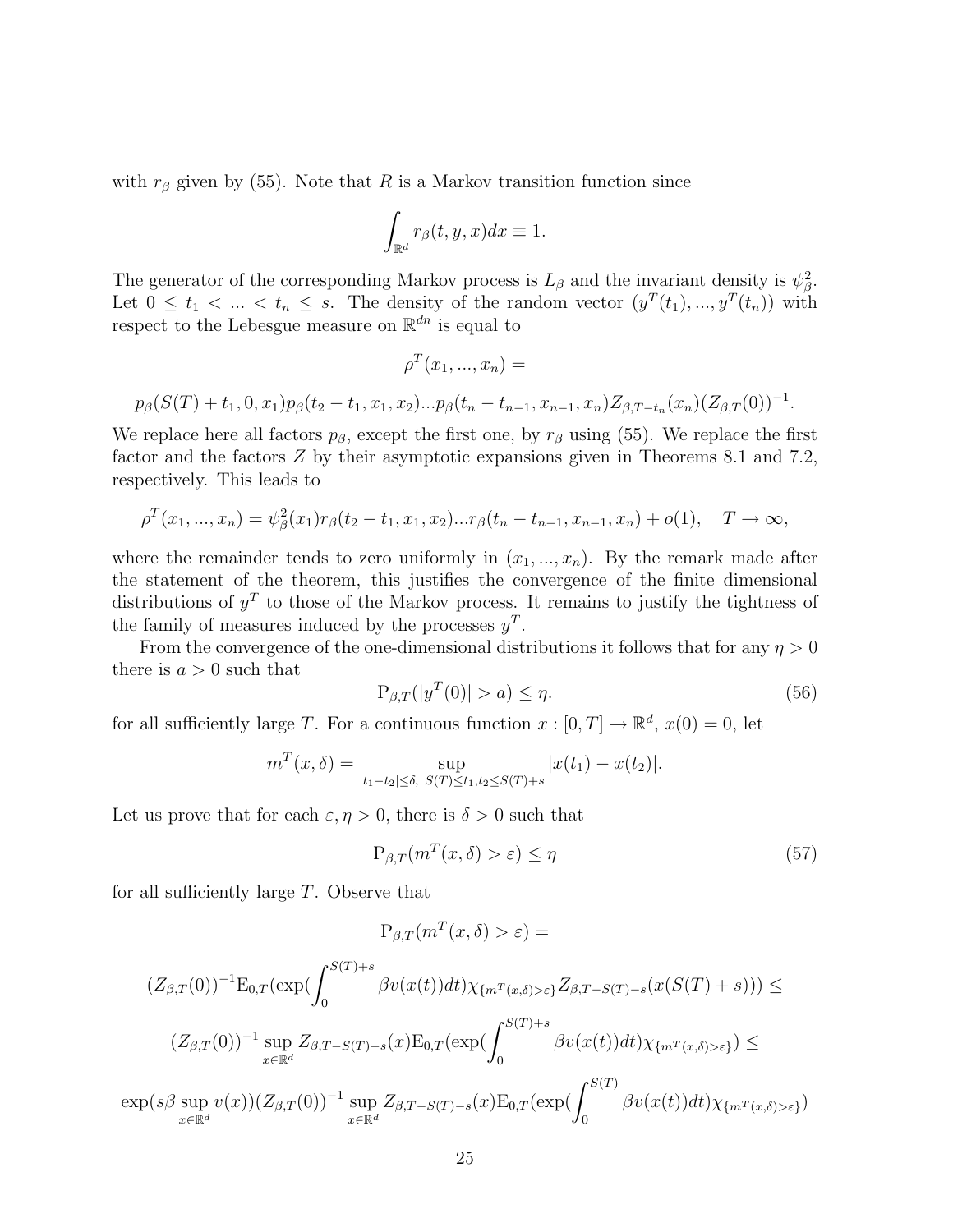$$
\leq \exp(s\beta \sup_{x\in\mathbb{R}^d} v(x))(Z_{\beta,T}(0))^{-1} \sup_{x\in\mathbb{R}^d} Z_{\beta,T-S(T)-s}(x) \sup_{x\in\mathbb{R}^d} p_{\beta}(S(T),0,x)C(\delta,\varepsilon),
$$

where  $C(\delta, \varepsilon)$  is the probability that for a d-dimensional Brownian motion  $W_t$ ,  $0 \le t \le s$ , we have

$$
\sup_{|t_1 - t_2| \le \delta, \ 0 \le t_1, t_2 \le s} |W(t_1) - W(t_2)| > \varepsilon.
$$

Note that

$$
\exp(s\beta \sup_{x\in\mathbb{R}^d} v(x))(Z_{\beta,T}(0))^{-1} \sup_{x\in\mathbb{R}^d} Z_{\beta,T-S(T)-s}(x) \sup_{x\in\mathbb{R}^d} p_{\beta}(S(T),0,x)
$$

is bounded, as follows from Theorems 7.2 and 8.1, while  $C(\delta, \varepsilon)$  can be made arbitrarily small by selecting a sufficiently small  $\delta$ . This justifies (57). Since the inequalities (56) and (57) hold for all sufficiently large T, by choosing different a and  $\delta$ , we can make sure that they hold for all T. Thus the family of measures induced by the processes  $y^T$  is tight. 囗

**Remark.** If instead of (54) we assume that  $S(T) = 0$ , the result of Theorem 8.3 will hold with the only difference that the initial distribution for the limiting Markov process will now be concentrated at zero, instead of being the invariant distribution.

# **9** Behavior of the Polymer for  $\beta < \beta_{cr}$

First, we shall study the asymptotic behavior of the solution  $u_{\beta}(t, x)$  of the Cauchy prob-First, we shall study the asymptotic behavior of the solution  $u_{\beta}(t, x)$  of the Cauchy prob-<br>lem and of the fundamental solution  $p_{\beta}(t, y, x)$  when  $t \to \infty$ ,  $|y| \leq \varepsilon^{-1}$ ,  $\varepsilon \sqrt{t} \leq |x| \leq$ For and of the fundamental solution  $p_{\beta}(t, y, x)$  when  $t \to \infty$ ,  $|y| \leq \varepsilon^{-1}$ ,  $\varepsilon \vee t \leq 1$ <br> $\varepsilon^{-1} \sqrt{t}$ , and  $\varepsilon > 0$  is small but fixed. Recall that  $\varphi_{\beta}$  was defined before Theorem 7.2.

**Lemma 9.1.** Let  $d \geq 3$ ,  $0 \leq \beta < \beta_{cr}$ ,  $\varepsilon > 0$  and  $f \in C_{exp}(\mathbb{R}^d)$ ,  $f \geq 0$ . We have the following asymptotics for the solution  $u_{\beta}$  of the Cauchy problem with the initial data f:

$$
u_{\beta}(t,x) = (2\pi t)^{-d/2} \exp(-|x|^2/2t) (\langle 1+\varphi_{\beta}, f \rangle_{L^2(\mathbb{R}^3)} + q_f(t,x)), \tag{58}
$$

where for some constant  $C_{\beta}(\varepsilon)$  we have

$$
\sup_{\varepsilon\sqrt{t}\leq |x|\leq \varepsilon^{-1}\sqrt{t}}|q_f(t,x)|\leq C_{\beta}(\varepsilon)t^{-1/2}||f||_{C_{\exp}(\mathbb{R}^3)},\quad t\geq 1.
$$

We have the following asymptotics for the fundamental solution of the parabolic equation:

$$
p_{\beta}(t, y, x) = (2\pi t)^{-d/2} \exp(-|x|^2/2t)(1 + \varphi_{\beta}(y) + q(t, y, x)), \tag{59}
$$

where

$$
\lim_{t \to \infty} \sup_{|y| \le \varepsilon^{-1}, \ \varepsilon \sqrt{t} \le |x| \le \varepsilon^{-1} \sqrt{t}} |q(t, y, x)| = 0.
$$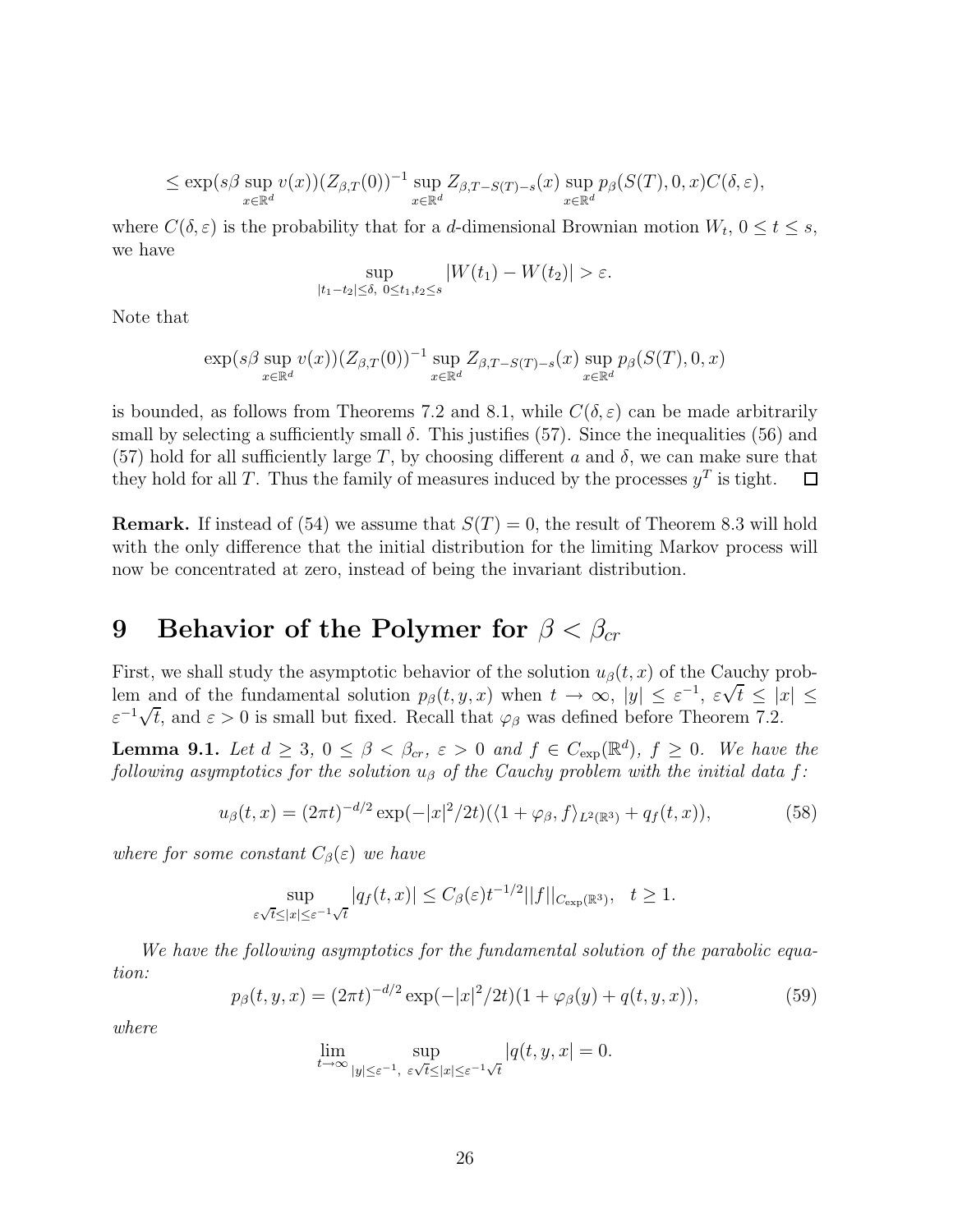*Proof.* Note that (59) follows from (58) since the fundamental solution at time t is equal to the solution with the initial data  $p_\beta(t, y, \delta)$  evaluated at time  $t-\delta$  (the same argument was used in the proof of Theorem 8.1). Therefore it is sufficient to prove (58).

For the sake of transparency of exposition, we shall consider only the case  $d = 3$ . From Lemma 5.8 it follows that we can put  $a = 0$  in (43) when  $\beta < \beta_{cr}$ . Thus using (21) and the explicit formula for  $R_0(\lambda)$ , we obtain

$$
u_{\beta}(t,x) = \frac{-1}{2\pi i} \int_{\Gamma(0)} e^{\lambda t} (R_{\beta}(\lambda)f)(x) d\lambda = \frac{1}{2\pi i} \int_{\Gamma(0)} \int_{\mathbb{R}^3} e^{\lambda t} \frac{e^{-\sqrt{2\lambda}|x-y|}}{2\pi |x-y|} g(\lambda, y) dy d\lambda, \quad (60)
$$

where

$$
g(\lambda) = (I + \beta A(\lambda))^{-1} f.
$$
\n(61)

By Lemma 5.1,  $A(\lambda)$  is an entire function of  $\sqrt{\lambda}$ . By the Analytic Fredholm Theorem, By Lemma 5.1,  $A(\lambda)$  is an entire function of  $\nabla \lambda$ . By the Analytic Fredholm Theorem,<br> $(I + \beta A(\lambda))^{-1}$  is a meromorphic function of  $\sqrt{\lambda}$ , since  $A(\lambda)$  tends to zero as  $\lambda \to +\infty$ ,  $\text{Im}(\lambda) = 0$ . It does not have a pole at zero as follows from Lemma 5.4 and Remark 1 following Lemma 5.5. Therefore, by the Taylor formula, for all sufficiently small  $|\lambda|$ ,  $\lambda \in \Gamma(0)$ , and some  $c > 0$ , we have

$$
g(\lambda) = g_0 + g_1(\lambda), \quad ||g_1(\lambda)||_{C_{\exp}(\mathbb{R}^3)} \le c\sqrt{|\lambda|}||f||_{C_{\exp}(\mathbb{R}^3)},\tag{62}
$$

where  $g_0 = (I+\beta A(0))^{-1}f$ . Since  $||(I+\beta A(\lambda))^{-1}||_{C_{\exp}(\mathbb{R}^3)}$  is bounded on  $\Gamma(0)$ , formula (62) is valid for all  $\lambda \in \Gamma(0)$ , but not only in a neighborhood of zero.

Let  $u_{\beta}^{(1)}(x)$  be given by (60) with g replaced by  $g_1$ . Then

$$
u_{\beta}^{(1)}(t,x) = \frac{1}{2\pi i} \int_{\Gamma(0)} \int_{|y| \leq \varepsilon \sqrt{t}/2} e^{\lambda t} \frac{e^{-\sqrt{2\lambda}|x-y|}}{2\pi |x-y|} g_1(\lambda, y) dy d\lambda +
$$

$$
\frac{1}{2\pi i} \int_{\Gamma(0)} \int_{|y| > \varepsilon \sqrt{t}/2} e^{\lambda t} \frac{e^{-\sqrt{2\lambda}|x-y|}}{2\pi |x-y|} g_1(\lambda, y) dy d\lambda = I_1 + I_2.
$$

We change the variable  $\lambda t = \zeta$  and use the estimate  $1/|x-y| < 2/(\varepsilon\sqrt{t})$  in  $I_1$ . This implies

$$
|I_{1}| \leq \frac{c||f||_{C_{\exp}(\mathbb{R}^{3})}}{2\pi^{2}\varepsilon t^{2}} \int_{\Gamma(0)} \int_{|y| \leq \varepsilon \sqrt{t}/2} |\sqrt{|\zeta|} e^{\zeta - \sqrt{2\zeta} \frac{|x-y|}{\sqrt{t}}} e^{-y^{2}} |dyd\zeta \leq
$$
  

$$
\frac{C(\varepsilon)||f||_{C_{\exp}(\mathbb{R}^{3})}}{t^{2}}, \quad \varepsilon \sqrt{t} \leq |x| \leq \varepsilon^{-1} \sqrt{t}.
$$

In  $I_2$  we change the variables  $\lambda t = \zeta$ ,  $x = \sqrt{t}z$ ,  $y = \sqrt{t}u$  and use the estimate  $e^{-y^2} \leq$  $e^{-(\varepsilon t/2)^2}$ . This leads to the exponential decay of  $|I_2|$  as  $t \to \infty$ . Hence

$$
u_{\beta}(t,x) = \frac{1}{2\pi i} \int_{\mathbb{R}^3} \int_{\Gamma(0)} e^{\lambda t} \frac{e^{-\sqrt{2\lambda}|x-y|}}{2\pi |x-y|} g_0(y) d\lambda dy + r_1(t,x), \tag{63}
$$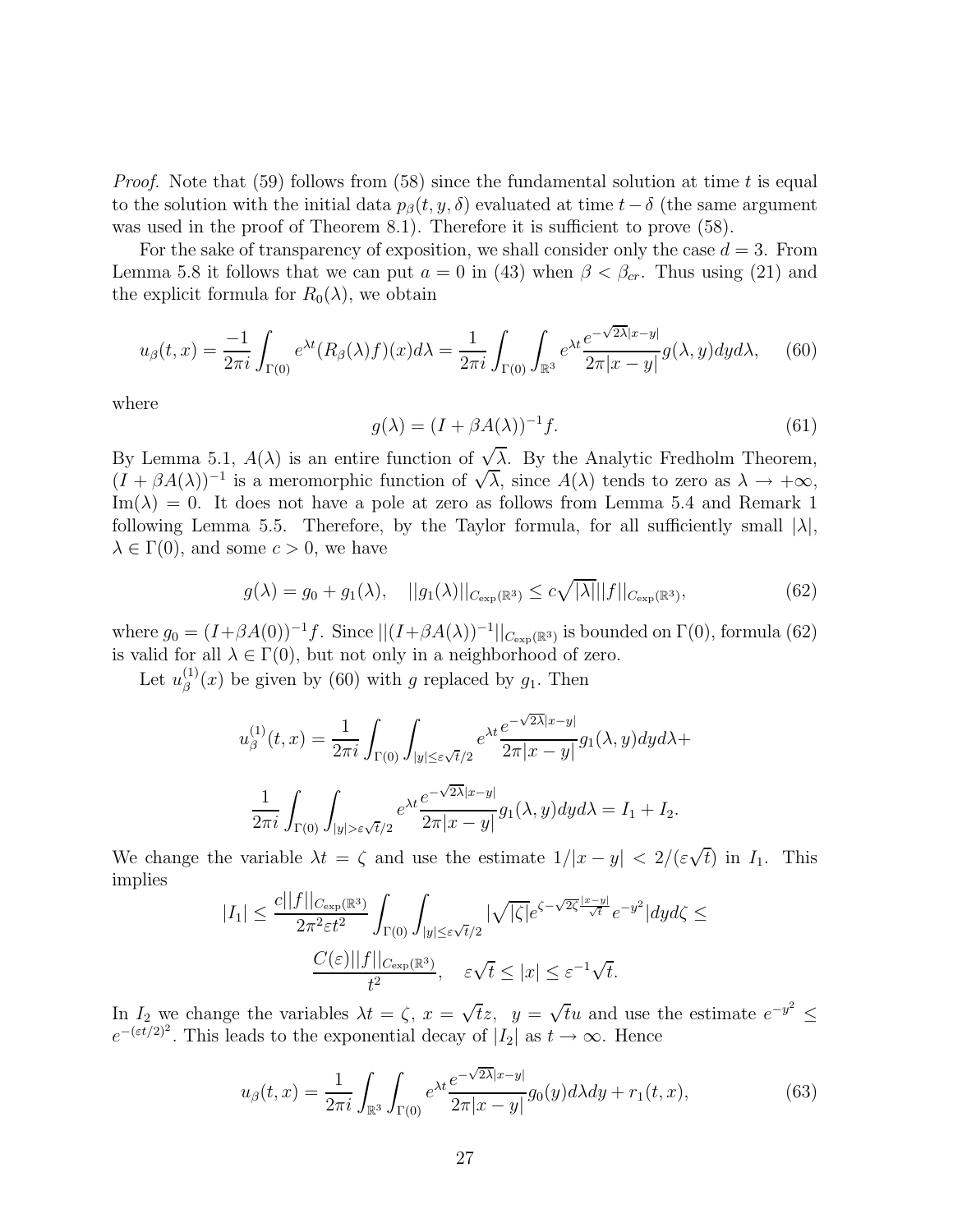where the remainder  $r_1(t, x)$  satisfies

$$
\sup_{\varepsilon \sqrt{t} \le |x| \le \varepsilon^{-1} \sqrt{t}} |r_1(t, x)| = ||f||_{C_{\exp}(\mathbb{R}^3)} O(t^{-2}) \text{ as } t \to \infty.
$$
 (64)

The integral over  $\Gamma(0)$  in (63) can be evaluated, and we obtain

$$
u_{\beta}(t,x) = \frac{1}{(2\pi t)^{3/2}} \int_{\mathbb{R}^3} e^{-\frac{|x-y|^2}{2t}} g_0(y) dy + r_1(t,x).
$$

Since  $||g_0||_{C_{\exp}(\mathbb{R}^3)} \leq C||f||_{C_{\exp}(\mathbb{R}^3)}$  for some constant C, we have

$$
u_{\beta}(t,x) = \frac{1}{(2\pi t)^{3/2}} e^{-\frac{|x|^2}{2t}} \int_{\mathbb{R}^3} g_0(y) dy + r_2(t,x),
$$

where  $r_2$  satisfies (64) with  $r_1$  replaced by  $r_2$ . In order to prove (58), it remains to show that

$$
\int_{\mathbb{R}^3} g_0(x) dx = \int_{\mathbb{R}^3} (1 + \varphi_\beta(x)) f(x) dx.
$$
\n(65)

Since  $(I + \beta v R_0(0))g_0 = f$ , we have  $g_0 = f - \beta v R_0(0)g_0$ . Recall that  $\varphi_\beta$  is the solution of (45) with  $f = -\beta v$ . Thus

$$
\int_{\mathbb{R}^3} g_0(x) dx = \int_{\mathbb{R}^3} f(x) dx + \int_{\mathbb{R}^3} \left[ \frac{1}{2} \Delta \varphi_\beta + \beta v \varphi_\beta \right] R_0(0) g_0 dx.
$$

Since  $\varphi_{\beta}, R_0(0)g_0 = O(1/|x|)$  and their derivatives are of order  $O(|x|^{-2})$  as  $|x| \to \infty$ , the Green formula implies

$$
\int_{\mathbb{R}^3} \frac{1}{2} \Delta \varphi_\beta R_0(0) g_0 dx = \int_{\mathbb{R}^3} \varphi_\beta \frac{1}{2} \Delta R_0(0) g_0 dx = \int_{\mathbb{R}^3} \varphi_\beta g_0 dx.
$$

Hence

$$
\int_{\mathbb{R}^3} g_0(x) dx = \int_{\mathbb{R}^3} f(x) dx + \int_{\mathbb{R}^3} \varphi_\beta(I + \beta v R_0(0)) g_0 dx,
$$

which implies (65.)

Next, let us study the distribution of the polymer with respect to the measure  $P_{\beta,T}$ as  $T \to \infty$ . Consider the process  $y^T(t) = x(t) / \sqrt{T}$ ,  $0 \le t \le 1$ .

**Theorem 9.2.** Let  $d \geq 3$  and  $0 \leq \beta < \beta_{cr}$ . With respect to  $P_{\beta,T}$ , the distribution of the process  $y^T(t)$  converges as  $T \to \infty$ , weakly in the space  $C([0, 1], \mathbb{R}^d)$ , to the distribution of the d-dimensional Brownian motion. With respect to  $P_{\beta,T}(\cdot|x(T) = 0)$ , the distribution of the process  $y^T(t)$  converges as  $T \to \infty$ , weakly in the space  $C([0, 1], \mathbb{R}^d)$ , to the distribution of the d-dimensional Brownian bridge.

 $\Box$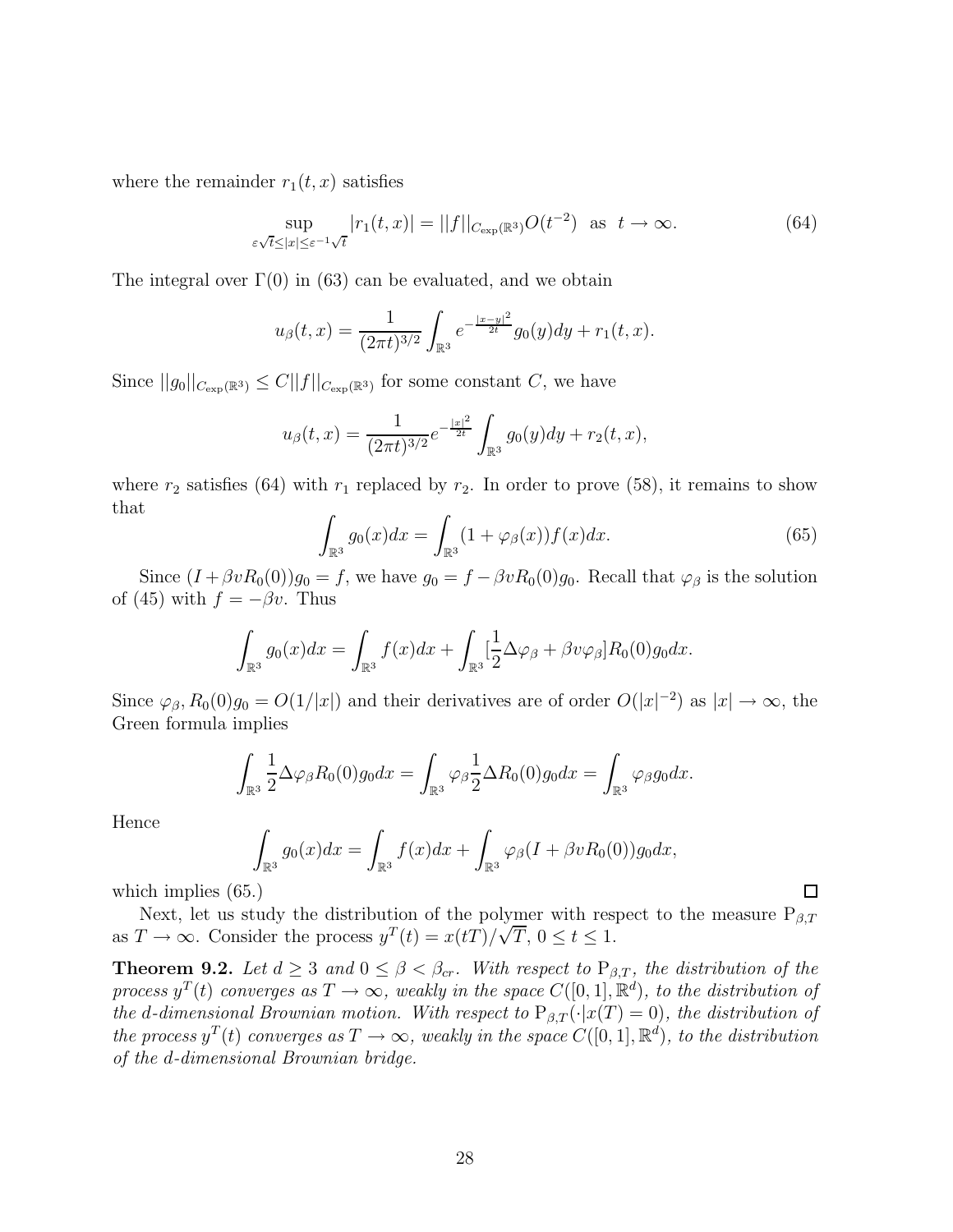Proof. We shall only prove the first statement since the proof of the second one is completely similar. First, let us prove the convergence of the finite-dimensional distributions. Clearly  $P_{\beta,T}(y^T(0) = 0) = 1$ . Let  $0 < t_1 < ... < t_n \leq 1$ . The density of the random vector  $(y^T(t_1),...,y^T(t_n))$  with respect to the Lebesgue measure on  $\mathbb{R}^{dn}$  is equal to

$$
\rho^T(x_1,...,x_n) =
$$

 $T^{\frac{dn}{2}}p_{\beta}(t_1T,0,x_1T^{\frac{1}{2}})p_{\beta}((t_2-t_1)T,x_1T^{\frac{1}{2}},x_2T^{\frac{1}{2}})...p_{\beta}((t_n-t_{n-1})T,x_{n-1}T^{\frac{1}{2}},x_nT^{\frac{1}{2}})(Z_{\beta,T}(0))^{-1}.$ By Lemma 9.1,

$$
p_{\beta}(t_1T, 0, x_1T^{\frac{1}{2}}) = T^{-d/2}(2\pi t_1)^{-d/2}(1+\varphi_{\beta}(0))\exp(-|x_1|^2/2t_1)(1+r(T, x_1)),
$$

where

$$
\lim_{T \to \infty} \sup_{\varepsilon \le |x_1| \le \varepsilon^{-1}} (|r(T, x_1|) = 0. \tag{66}
$$

Note that  $p_\beta \geq p_0$  since v is non-negative, and  $\lim_{T\to\infty} (Z_{\beta,T}(0)) = (1 + \varphi_\beta(0))$  by Theorem 7.2. Therefore,

$$
\rho^T(x_1, ..., x_n) \ge
$$
\n
$$
(2\pi t_1)^{-\frac{d}{2}} e^{-\frac{|x_1|^2}{2t_1}} (1 + r(T, x_1)) (2\pi (t_2 - t_1))^{-\frac{d}{2}} e^{-\frac{|x_2 - x_1|^2}{2(t_2 - t_1)}} \dots (2\pi (t_n - t_{n-1}))^{-\frac{d}{2}} e^{-\frac{|x_n - x_{n-1}|^2}{2(t_n - t_{n-1})}} (67)
$$
\n
$$
= \rho^W_{t_1, ..., t_n} (x_1, ..., x_n) (1 + r(T, x_1)),
$$

where  $\rho_{t_1,\dots,t_n}^W(x_1,\dots,x_n)$  is the density of the Gaussian vector  $(W(t_1),...,W(t_n))$ , where W is a d-dimensional Brownian motion, and  $q(T, x_1)$  satisfies (66) with q instead of r. Since  $\varepsilon$  was an arbitrary positive number, this implies the convergence of the finite-dimensional distributions of  $y^T$  to the finite-dimensional distributions of the Brownian motion. Indeed, the estimate from below for  $\rho^T(x_1, ..., x_n)$  in (67) is sufficient since we know a priori that  $\rho_{t_1,\ldots,t_n}^W(x_1,...,x_n)$  is the density of a probability measure.

It remains to prove tightness of the family of processes  $y^T$ ,  $T \ge 1$ . For a continuous function  $x : [0, T] \to \mathbb{R}^d$ , let

$$
m(x,\delta) = \sup_{|t_1 - t_2| \le \delta T, \ 0 \le t_1, t_2 \le T} |x(t_1) - x(t_2)| / \sqrt{T},
$$

$$
\widetilde{m}(x,\delta,\varepsilon) = \sup_{|t_1 - t_2| \le \delta T, \ 0 \le t_1, t_2 \le T, \ |x(t_1)| \ge \varepsilon \sqrt{T}} |x(t_1) - x(t_2)| / \sqrt{T}.
$$

The tightness will follow if we show that for each  $\varepsilon$ ,  $\eta > 0$  there is  $\delta > 0$  such that

$$
P_{\beta,T}(m(x,\delta) > \varepsilon) \le \eta
$$

for all sufficiently large T. Note that  $m(x, \delta) > \varepsilon$  implies that  $\widetilde{m}(x, \delta, \varepsilon/4) > \varepsilon/4$ . Therefore, it is sufficient to show that

$$
P_{\beta,T}(\widetilde{m}(x,\delta,\varepsilon/4) > \varepsilon/4) \le \eta.
$$
\n(68)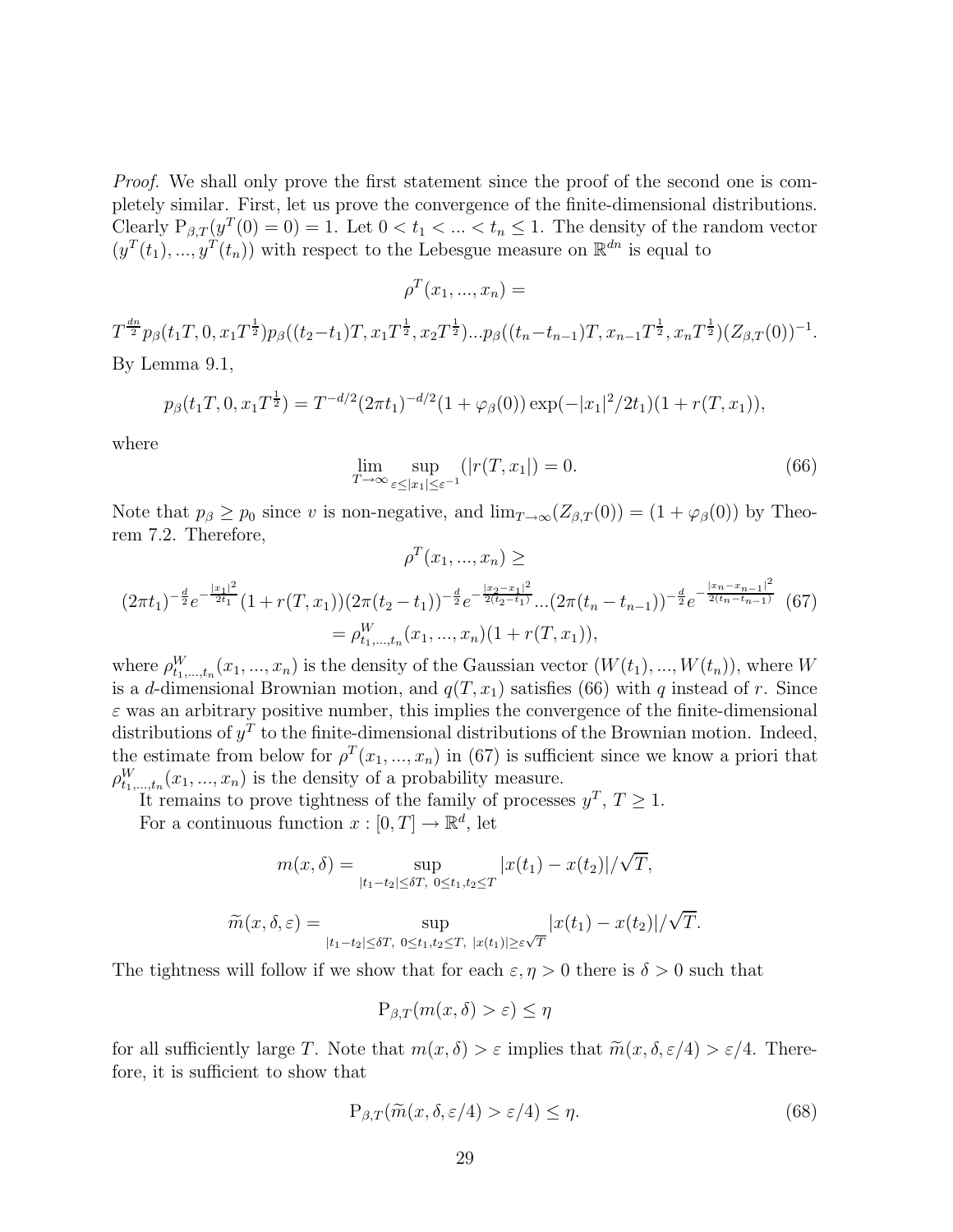Fix  $\varepsilon > 0$ . For a continuous function  $x : [0, T] \to \mathbb{R}^d$ , let

$$
\tau = \min(T, \inf\{t \ge 0 : |x(t)| = \varepsilon \sqrt{T}/4\}),
$$

Let  $\mathcal{E}_{\delta}$  be the event that  $m(x, \delta) > \varepsilon/4$  and  $\mathcal{E}_{\delta}$  the event that  $\widetilde{m}(x, \delta, \varepsilon/4) > \varepsilon/4$ . For  $0 \leq s \leq T$ , let  $\mathcal{E}_{\delta}^{s}$  be the event that a continuous function  $x : [0, T - s] \to \mathbb{R}^{d}$  satisfies

$$
\sup_{|t_1-t_2| \le \delta T, \ 0 \le t_1,t_2 \le T-s} |x(t_1) - x(t_2)|/\sqrt{T} > \varepsilon/4.
$$

Then

$$
P_{\beta,T}(\widetilde{\mathcal{E}}_{\delta}) = (Z_{\beta,T}(0))^{-1} E_{0,T}(\exp(\int_0^T \beta v(x(t))dt) \chi_{\widetilde{\mathcal{E}}_{\delta}}) \le
$$
  

$$
(Z_{\beta,T}(0))^{-1} E_{0,T} \left( \exp(\int_0^T \beta v(x(t))dt) E_{0,T-\tau}^{x(\tau)}(\chi_{\mathcal{E}_{\delta}^{\tau}} \exp(\int_0^{T-\tau} \beta v(x(t))dt)) \right),
$$

where  $\mathbb{E}_{0,T}^x$  denotes the expectation with respect to the measure induced by the Brownian motion starting at the point  $x$ . Since

$$
E_{0,T} \exp(\int_0^{\tau} \beta v(x(t)) dt) \le Z_{\beta,T}(0)
$$

and

$$
\mathcal{E}_{0,T-\tau}^{x(\tau)}(\chi_{\mathcal{E}_{\delta}^{\tau}}\exp(\int_{0}^{T-\tau}\beta v(x(t))dt))\leq \sup_{x\in\mathbb{R}^{d},|x|=\varepsilon\sqrt{T}/4}\mathcal{E}_{0,T}^{x}(\chi_{\mathcal{E}_{\delta}}\exp(\int_{0}^{T}\beta v(x(t))dt)),
$$

it is sufficient to estimate

$$
\sup_{x \in \mathbb{R}^d, |x| = \varepsilon \sqrt{T}/4} \mathbf{E}_{0,T}^x(\chi_{\mathcal{E}_\delta} \exp(\int_0^T \beta v(x(t)) dt)). \tag{69}
$$

Let  $\mathcal{E}'$  be the event that a trajectory starting at x reaches the support of v before time T. Note that

$$
\lim_{T \to \infty} \sup_{x \in \mathbb{R}^d, |x| = \varepsilon \sqrt{T}/4} \mathbf{P}^x_{0,T}(\mathcal{E}') = 0
$$

since  $d \geq 3$ . The expression in (69) is estimated form above by

$$
\sup_{x \in \mathbb{R}^d, |x| = \varepsilon \sqrt{T}/4} (\mathbf{E}_{0,T}^x(\chi_{\mathcal{E}'} \exp(\int_0^T \beta v(x(t)) dt)) + \mathbf{P}_{0,T}^x(\mathcal{E}_\delta)).
$$

The second term does not depend on T due to the scaling invariance of the Brownian motion, and can be made arbitrarily small by selecting a sufficiently small  $\delta$ . Due to the Markov property of the Brownian motion, the first term is estimated from above by

$$
\sup_{x \in \mathbb{R}^d, |x| = \varepsilon T/4} \mathbf{P}_{0,T}^x(\mathcal{E}') \cdot \sup_{x \in \text{supp}(v)} Z_{\beta,T}(x),
$$

and thus tends to zero when  $T \to \infty$ .

 $\Box$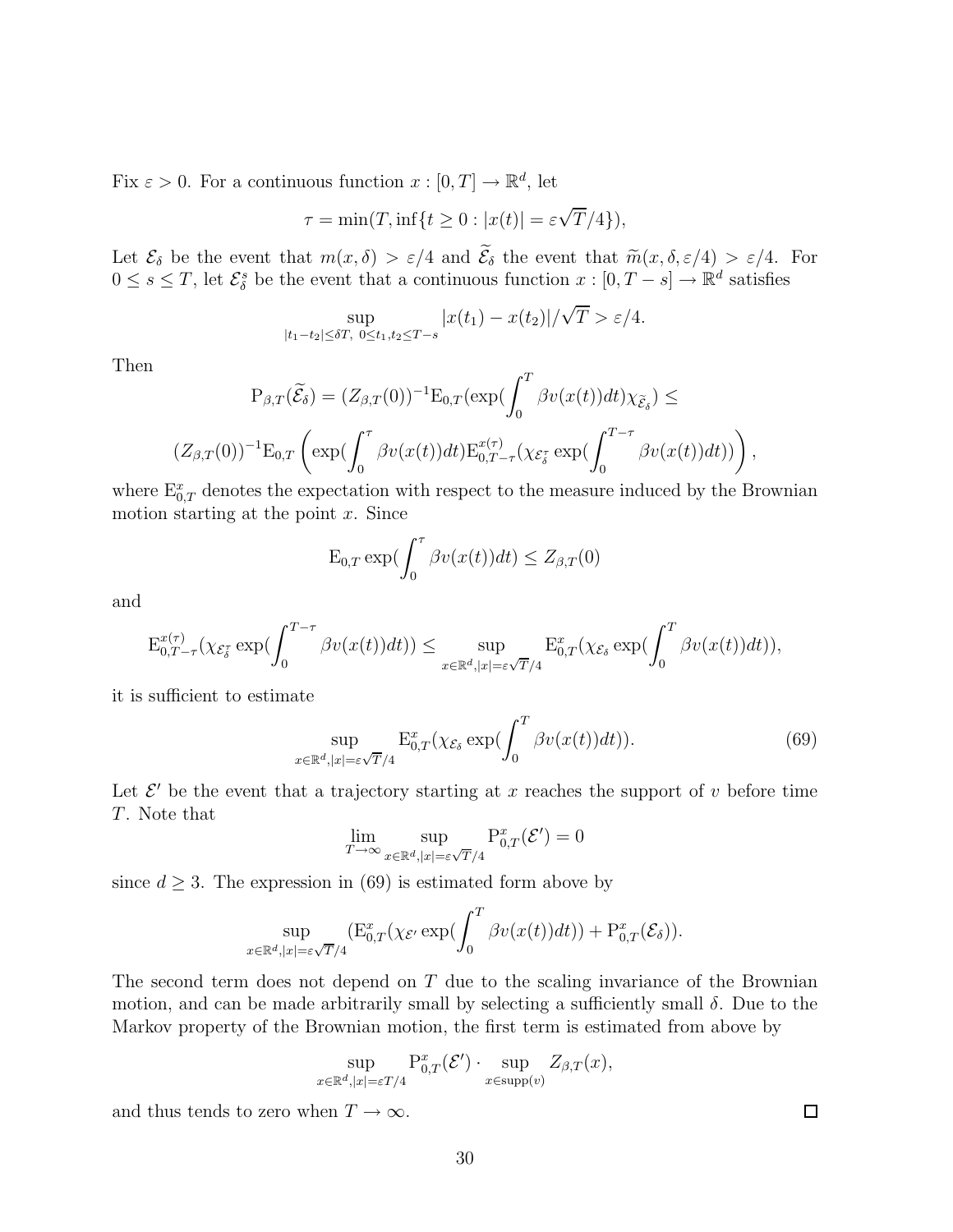#### **10 Behavior of the Polymer for**  $\beta = \beta_{cr}$

In this section we assume that  $d = 3$ . Again, we start with the asymptotic behavior of the solution  $u_{\beta}(t, x)$  of the Cauchy problem and of the fundamental solution  $p_{\beta}(t, y, x)$ when  $t \to \infty$ ,  $|y| \le \varepsilon^{-1}$ ,  $\varepsilon \sqrt{t} \le |x| \le \varepsilon^{-1} \sqrt{t}$ , and  $\varepsilon > 0$  is small but fixed.

Recall that  $\psi$  is the positive ground state for  $H_{\beta_{cr}}$  normalized by the condition  $||\beta_{cr}v\psi||_{L^2_{\text{exp}}(\mathbb{R}^3)}=1$  (see the remark following Lemma 5.4 and Theorem 7.2). For  $f \in$  $C_{\text{exp}}(\mathbb{R}^3)$ , define

$$
\alpha(f) = \varkappa \int_{\mathbb{R}^3} \psi(x) f(x) dx, \quad \varkappa = \frac{1}{\sqrt{2\pi} \beta_{cr} \int_{\mathbb{R}^3} v(x) \psi(x) dx}.
$$

We can formally apply this to f being the  $\delta$ -function centered at a point y, and thus define

$$
\alpha(\delta_y(x)) = \varkappa \psi(y).
$$

**Theorem 10.1.** Let  $d = 3$ ,  $\beta = \beta_{cr}$ ,  $\varepsilon > 0$  and  $f \in C_{exp}(\mathbb{R}^3)$ ,  $f \ge 0$ . We have the following asymptotics for the solution  $u_{\beta}$  of the Cauchy problem with the initial data f:

$$
u_{\beta}(t,x) = \frac{1}{|x|\sqrt{t}} \exp(-|x|^2/2t)(\alpha(f) + q_f(t,x)),
$$
\n(70)

where for some constant  $C_{\beta}(\varepsilon)$  we have

$$
\sup_{\varepsilon\sqrt{t}\leq |x|\leq \varepsilon^{-1}\sqrt{t}}|q_f(t,x)|\leq C_\beta(\varepsilon)t^{-1/2}||f||_{C_{\exp}(\mathbb{R}^3)},\quad t\geq 1.
$$

We have the following asymptotics for the fundamental solution of the parabolic equation:

$$
p_{\beta}(t, y, x) = \frac{\varkappa}{|x|\sqrt{t}} \exp(-|x|^2/2t)(\psi(y) + q(t, y, x)), \tag{71}
$$

where

$$
\lim_{t \to \infty} \sup_{|y| \le \varepsilon^{-1}, \ \varepsilon \sqrt{t} \le |x| \le \varepsilon^{-1} \sqrt{t}} |q(t, y, x)| = 0.
$$

Proof. As in Lemma 9.1, formula (71) follows from (70). Lemma 5.7 implies

$$
(I + \beta_{cr}A(\lambda))^{-1} = \frac{\beta_{cr}}{\beta(\lambda) - \beta_{cr}}B + O(1), \quad \lambda \to 0, \ \lambda \in \mathbb{C}',
$$

where  $B$  is the one dimensional operator with the kernel

$$
B(x,y) = \frac{v(x)\psi(x)\psi(y)}{\int_{\mathbb{R}^3} v(x)\psi^2(x)dx}.
$$

From here, (33) and (38) we get

$$
(I + \beta_{cr}A(\lambda))^{-1} = \frac{1}{\beta_{cr}\gamma\sqrt{\lambda}}B + O(1), \quad \lambda \to 0, \ \lambda \in \mathbb{C}',
$$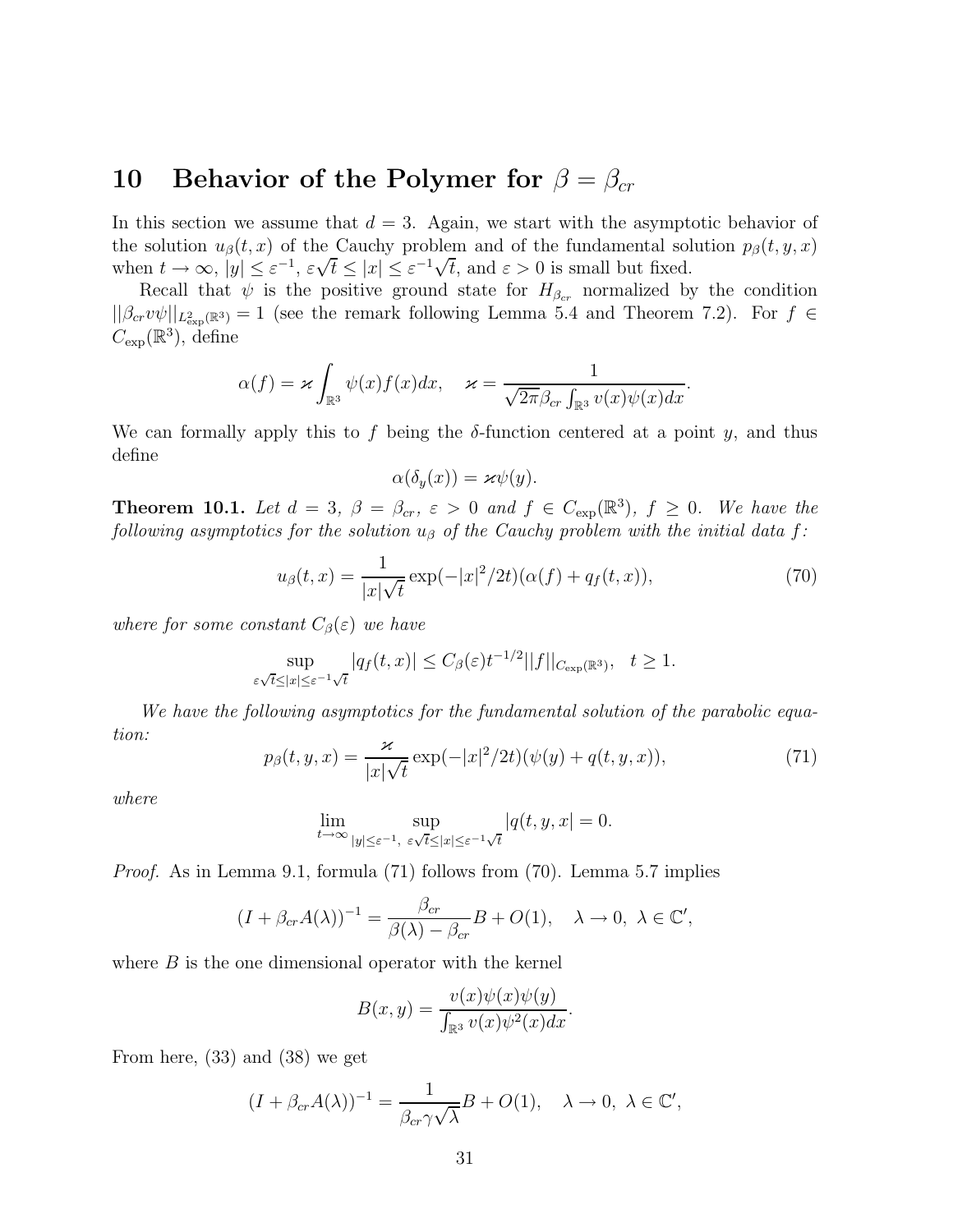where  $\gamma$  is defined in (39), (40). Hence, for any  $f \in C_{\text{exp}}(\mathbb{R}^3)$  and  $\lambda \to 0, \lambda \in \mathbb{C}'$ ,

$$
h(\lambda, x) := (I + \beta_{cr} A(\lambda))^{-1} f = \frac{\widetilde{\alpha}(f)}{\sqrt{\lambda}} v(x) \psi(x) + g_1(\lambda), \quad \widetilde{\alpha}(f) = \frac{\sqrt{2\pi} \int_{\mathbb{R}^3} \psi(x) f(x) dx}{\beta_{cr} (\int_{\mathbb{R}^3} v(x) \psi(x) dx)^2},
$$
\n(72)

where  $g_1(\lambda) \leq c||f||_{C_{\text{exp}}(\mathbb{R}^3)}$  for some constant c. Now, similarly to (60), we have

$$
u_{\beta}(t,x) = \frac{-1}{2\pi i} \int_{\Gamma(0)} e^{\lambda t} (R_{\beta}(\lambda)f)(x) d\lambda = \frac{1}{2\pi i} \int_{\Gamma(0)} \int_{\mathbb{R}^3} e^{\lambda t} \frac{e^{-\sqrt{2\lambda}|x-y|}}{2\pi |x-y|} h(\lambda,y) dy d\lambda.
$$

The integral with  $g_1(\lambda)$  instead of h can be estimated similarly to the estimate on  $u_\beta^{(1)}$  in the case of  $\beta < \beta_{cr}$ . This leads to following analogue of (63)

$$
u_{\beta}(t,x) = \frac{\widetilde{\alpha}(f)}{2\pi i} \int_{\mathbb{R}^3} \int_{\Gamma(0)} e^{\lambda t} \frac{e^{-\sqrt{2\lambda}|x-y|}}{2\pi \sqrt{\lambda}|x-y|} v(y) \psi(y) d\lambda dy + r_1(t,x),
$$

where the remainder  $r_1(t, x)$  satisfies

$$
\sup_{\varepsilon\sqrt{t}\le|x|\le\varepsilon^{-1}\sqrt{t}}|r_1(t,x)|=||f||_{C_{\exp}(\mathbb{R}^3)}O(t^{-3/2})\quad\text{as}\quad t\to\infty.
$$
\n(73)

We evaluate the integral over  $\Gamma(0)$ :

$$
\frac{1}{2\pi i} \int_{\Gamma(0)} \frac{e^{\lambda t - \sqrt{2\lambda}|x-y|}}{\sqrt{2\lambda}} d\lambda = \frac{1}{\sqrt{2\pi t}} e^{-\frac{|x-y|^2}{2t}}.
$$
 (74)

 $\Box$ 

This equality simply means that the inverse Laplace transform of the Green function of the one dimensional Helmholtz equation coincides with the fundamental solution of the corresponding heat equation. Thus,

$$
u_{\beta}(t,x) = \frac{\widetilde{\alpha}(f)}{2\pi^{3/2}\sqrt{t}} \int_{\mathbb{R}^3} \frac{1}{|x-y|} e^{-\frac{|x-y|^2}{2t}} v(y) \psi(y) dy + r_1(t,x).
$$

This implies (70) since v has a compact support.

The next theorem concerns the fundamental solution when both  $y$  and  $x$  are at a distance of order  $\sqrt{t}$  away from the origin. Note that now there are two terms in the asymptotic expansion for the fundamental solution which are of the same order in  $t$ . The main terms have the order  $t^{-3/2}$  when  $t \to \infty$ , compared with  $t^{-1}$  in the case considered in Theorem 10.1 (where  $y$  was bounded).

**Theorem 10.2.** Let  $d = 3$ ,  $\beta = \beta_{cr}$ ,  $\varepsilon > 0$ . We have the following asymptotics for the fundamental solution of the parabolic equation:

$$
p_{\beta}(t, y, x) = p_0(t, y, x) + \frac{1}{(2\pi)^{3/2}|y||x|\sqrt{t}} e^{-(|y|+|x|)^2/2t} (1 + \overline{q}(t, y, x)), \tag{75}
$$

where

$$
\lim_{t \to \infty} \sup_{\varepsilon \sqrt{t} \le |y|, |x| \le \varepsilon^{-1} \sqrt{t}} |\overline{q}(t, y, x)| = 0. \tag{76}
$$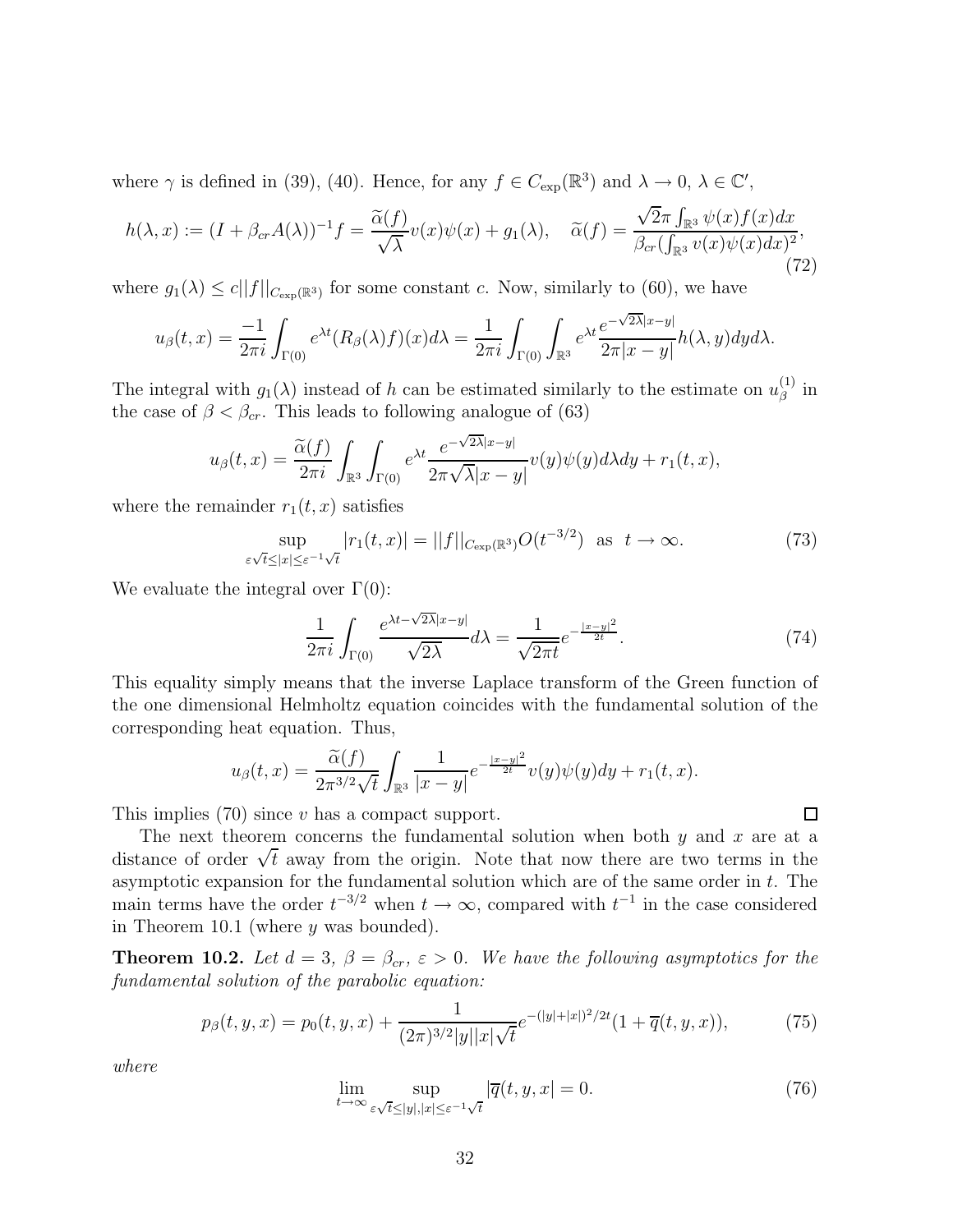*Proof.* Let  $p_\beta(t, y, x) = p_0(t, y, x) + u$ . Then  $u_t = H_\beta u + \beta v p_0$ ,  $u|_{t=0} = 0$ , and therefore by the Duhamel formula

$$
u(t, y, x) = \int_0^t \int_{\mathbb{R}^3} p_\beta(t - s, z, x) \beta v(z) p_0(s, y, z) dz ds.
$$

Using (71), we get

$$
u(t, y, x) = \int_0^t \int_{\mathbb{R}^3} \frac{\varkappa}{|x|\sqrt{t-s}} \exp(-|x|^2/2(t-s)) (\psi(z)\beta v(z)p_0(s, y, 0) dz ds + h_1 + h_2 \tag{77}
$$

with

$$
h_1 = \int_0^t \int_{\mathbb{R}^3} \frac{\varkappa}{|x|\sqrt{t-s}} \exp(-|x|^2/2(t-s))(\psi(z)\beta v(z)(p_0(s, y, z) - p_0(s, y, 0))dzds,
$$
  

$$
h_2 = \int_0^t \int_{\mathbb{R}^3} \frac{\varkappa}{|x|\sqrt{t-s}} \exp(-|x|^2/2(t-s)) (q(t-s, z, x)\beta v(z)p_0(s, y, z)dzds,
$$

where q is the same as in (71). The integral in the right hand side of (77) (let us denote it by  $w$ ) is a convolution of two functions and can be evaluated using the Laplace transform (see (74)). It gives the second term in the right hand side of (75). The contribution from the other two terms can be shown to satisfy  $(76)$ . Let us prove the statement about w. In fact,

$$
w = \varkappa_1(w_1 * p_0(t, y, 0)), \quad \varkappa_1 = \frac{\varkappa \sqrt{2\pi}}{|x|} \int_{\mathbb{R}^3} \beta v(z) \psi(z) dz = \frac{1}{|x|}, \quad w_1 = \frac{1}{\sqrt{2\pi t}} \exp(-|x|^2/2t).
$$

The Laplace transform  $\widehat{w}_1(\lambda)$  of the function  $w_1$  is equal to  $e^{-\sqrt{2\lambda}|x|}/$ √  $2\lambda$  (see (74)), and the Laplace transform of  $p_0(t, y, 0)$  is equal to  $e^{-\sqrt{2\lambda}|y|}/2\pi|y|$ . Thus

$$
\widehat{w}(\lambda) = \frac{1}{2\pi|x||y|} \frac{e^{-\sqrt{2\lambda}(|x|+|y|)}}{\sqrt{2\lambda}}.
$$

It remains to apply (74) one more time.

As in Section 9, we shall study the limit, as  $T \to \infty$ , of the family of processes  $y^T(t) = x(t) / \sqrt{T}$ ,  $0 \le t \le 1$ . For  $0 \le s < t \le 1$ ,  $y, x \in \mathbb{R}^3$ , define

 $\Box$ 

$$
p_{\beta}^{T}(s,t,y,x) = p_{\beta}(T(t-s), y\sqrt{T}, x\sqrt{T}),
$$

$$
\overline{p}_{\beta}(s,t,0,x) = \lim_{T \to \infty} (Tp_{\beta}^{T}(s,t,0,x)) = \lim_{T \to \infty} (Tp_{\beta}(T(t-s), 0, x\sqrt{T})), \ x \neq 0,
$$

$$
\overline{p}_{\beta}(s,t,y,x) = \lim_{T \to \infty} (T^{3/2}p_{\beta}^{T}(s,t,y,x)) = \lim_{T \to \infty} (T^{3/2}p_{\beta}(T(t-s), y\sqrt{T}, x\sqrt{T})), \ y, x \neq 0.
$$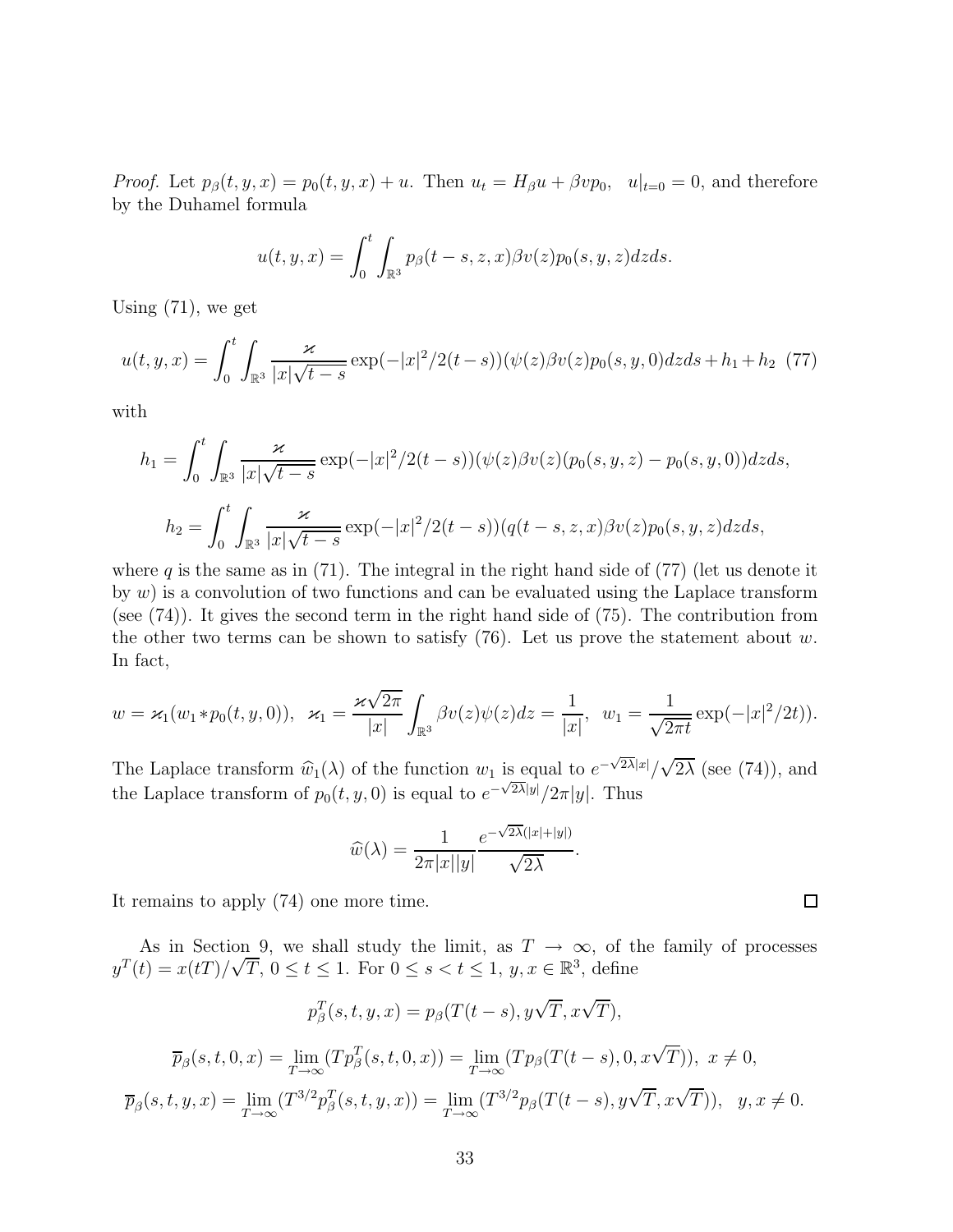By Theorems 10.1 and 10.2,

$$
\overline{p}_{\beta}(s,t,0,x) = \frac{\varkappa \psi(0)}{|x|\sqrt{t-s}} \exp(-|x|^2/2(t-s)), \quad x \neq 0,
$$

$$
\overline{p}_{\beta}(s,t,y,x) = p_0(t-s,y,x) + \frac{1}{(2\pi)^{3/2}|y||x|\sqrt{t-s}} \exp(-(|y|+|x|)^2/2(t-s)) \quad ,y,x \neq 0. \tag{78}
$$

For  $0 < t_1 < ... < t_n \leq 1$ , let the density of the random vector  $(y^T(t_1), ..., y^T(t_n))$  with respect to the Lebesgue measure on  $\mathbb{R}^{dn}$  be denoted by  $\rho^{T}(x_{1},...,x_{n})$ .

For  $0 \leq s < t \leq 1$  and  $y, x \in \mathbb{R}^3$ , define

$$
Q^{T}(s,t,y,x) = p_{\beta}^{T}(s,t,y,x) \int_{\mathbb{R}^{3}} p_{\beta}^{T}(t,1,x,z) dz \left( \int_{\mathbb{R}^{3}} p_{\beta}^{T}(s,1,y,z) dz \right)^{-1}, \quad t < 1,
$$
  

$$
Q^{T}(s,1,y,x) = p_{\beta}^{T}(s,1,y,x) \left( \int_{\mathbb{R}^{3}} p_{\beta}^{T}(s,1,y,z) dz \right)^{-1}.
$$

Thus

$$
\rho^{T}(x_{1},...,x_{n}) = Q^{T}(0,t_{1},0,x_{1})Q^{T}(t_{1},t_{2},x_{1},x_{2})...Q^{T}(t_{n-1},t_{n},x_{n-1},x_{n}).
$$

In order to find the limit of the finite dimensional distributions of  $y<sup>T</sup>$ , we need to identify the limit of  $Q^T$  as  $T \to \infty$ . For  $0 \le s < t \le 1$ ,  $y \in \mathbb{R}^3$  and  $x \in \mathbb{R}^3 \setminus \{0\}$ , define

$$
Q(s,t,y,x) = \lim_{T \to \infty} Q^T(s,t,y,x). \tag{79}
$$

By Theorems 10.1 and 10.2,

$$
Q(s,t,y,x) = \overline{p}_{\beta}(s,t,y,x) \int_{\mathbb{R}^3} \overline{p}_{\beta}(t,1,x,z) dz \left(\int_{\mathbb{R}^3} \overline{p}_{\beta}(s,1,y,z) dz\right)^{-1}, \quad t < 1,
$$
 (80)

$$
Q(s, 1, y, x) = \overline{p}_{\beta}(s, 1, y, x) \left(\int_{\mathbb{R}^3} \overline{p}_{\beta}(s, 1, y, z) dz\right)^{-1}.
$$
 (81)

We additionally define  $Q(s, t, y, 0) = 0$ .

Using (79), (80) and (81), we can identify the limit of the densities  $\rho^T(x_1, ..., x_n)$  for  $x_2, ..., x_n \neq 0$ . In order to identify the weak limit of the finite dimensional distributions of the processes  $y^T$ , we are going to show that the limit of the densities is the density of a probability distribution, i.e. the mass does not escape to the origin or infinity. This is done in Lemma 10.4, where we show that  $Q$  serves as the transition density for a Markov process. First, however, we show that Q satisfies a Fokker-Plank type equation on  $\mathbb{R}^3 \setminus \{0\}.$ 

Let

$$
g(t,x) = \ln(\int_{\mathbb{R}^3} \overline{p}_{\beta}(t,1,x,z)dz), \ \ 0 \le t < 1, \ \ |x| > 0,
$$
 (82)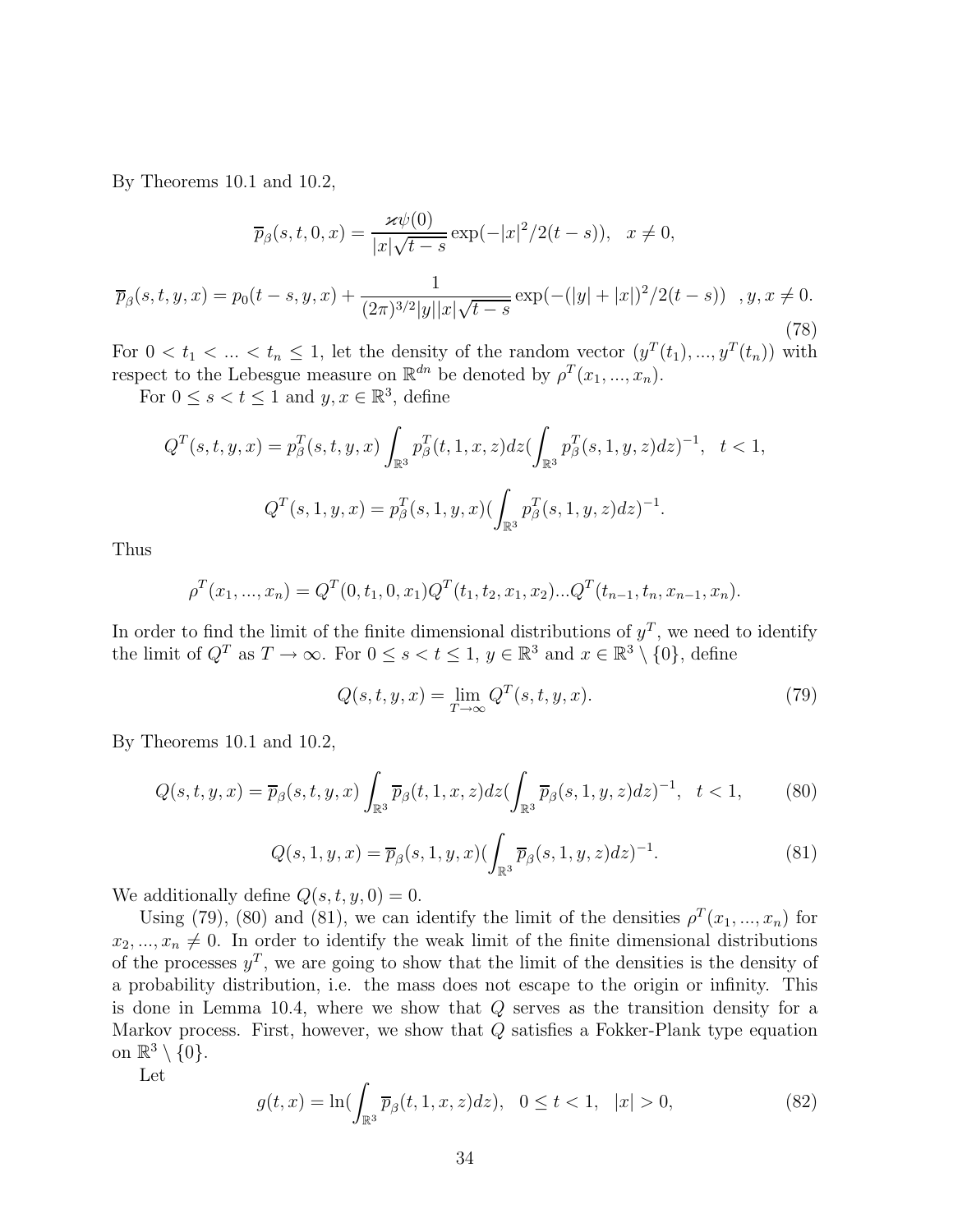Let L be the differential operator acting on  $C^2(\mathbb{R}^3 \setminus \{0\})$  according to the formula

$$
(Lf)(t,x) = \frac{1}{2}\Delta_x f(t,x) + \left(\frac{\partial g(t,x)}{\partial r}\right) \frac{\partial f}{\partial r}(t,x), \quad |x| > 0,
$$

and let  $L^*$  be the formal adjoint of  $L$ , i.e.

$$
L^*v = \frac{1}{2}\Delta_x v - \frac{1}{r^2} \frac{\partial [(\partial g/\partial r)v]}{\partial r}.
$$

**Lemma 10.3.** For  $0 \le s < 1$  and  $y \in \mathbb{R}^3$ , the function  $Q(s,t,y,x)$  satisfies the equation

$$
\frac{\partial Q(s,t,y,x)}{\partial t} = L^*Q(s,t,y,x), \quad |x| > 0, \quad s < t < 1.
$$
\n
$$
(83)
$$

*Proof.* Let us consider the case when  $y \neq 0$  (the other case is similar). Let

$$
v_1(s,t,y,x) = \frac{1}{(2\pi)^{3/2}|y||x|\sqrt{t-s}} \exp(-(|y|+|x|)^2/2(t-s)),
$$
  

$$
v_2(t,x) = \int_{\mathbb{R}^3} \frac{1}{(2\pi)^{3/2}|x||z|\sqrt{1-t}} \exp(-(|x|+|z|)^2/2(1-t))dz.
$$

Observe that

$$
(\frac{\partial}{\partial t} - \frac{1}{2}\Delta_x)v_1 = 0, \quad (\frac{\partial}{\partial t} + \frac{1}{2}\Delta_x)v_2 = 0.
$$
 (84)

For fixed s and y, the function  $Q(s, t, y, x)$  is proportional to

$$
u(t,x) = (p_0(t-s,y,x) + v_1(s,t,y,x))[1 + v_2(t,x)].
$$

By (84),

$$
(\frac{\partial}{\partial t} - \frac{1}{2}\Delta_x)u = -(\frac{\partial p_0}{\partial r} + \frac{\partial v_1}{\partial r})\frac{\partial v_2}{\partial r} + 2(p_0 + v_1)\frac{\partial v_2}{\partial t}.
$$
\n(85)

For any two functions  $A$  and  $B$  we have

$$
(A\frac{\partial}{\partial r} + B)u = A\left(\frac{\partial p_0}{\partial r} + \frac{\partial v_1}{\partial r}\right)(1 + v_2) + A(p_0 + v_1)\frac{\partial v_2}{\partial r} + B(p_0 + v_1)(1 + v_2). \tag{86}
$$

Thus

$$
(\frac{\partial}{\partial t} - \frac{1}{2}\Delta_x + A\frac{\partial}{\partial r} + B)u =
$$

$$
(\frac{\partial p_0}{\partial r} + \frac{\partial v_1}{\partial r})(-\frac{\partial v_2}{\partial r} + A(1+v_2)) + 2(p_0 + v_1)(\frac{\partial v_2}{\partial t} + A\frac{\partial v_2}{\partial r} + B(1+v_2)) = 0
$$

if

$$
A = \frac{\partial v_2}{\partial r} (1 + v_2)^{-1}, \quad B = -(2\frac{\partial v_2}{\partial t} + A\frac{\partial v_2}{\partial r}) (1 + v_2)^{-1}.
$$

Since  $g(t, x) = \ln(1 + v_2)$  and  $2\partial v_2/\partial t = -\partial^2 v_2/\partial r^2 - 2\partial v_2/\partial r$  (see (84)), it is easy to check that the operator in the left hand side of the equation for u is  $\frac{\partial}{\partial t} - L^*$ , and this justifies (83).  $\Box$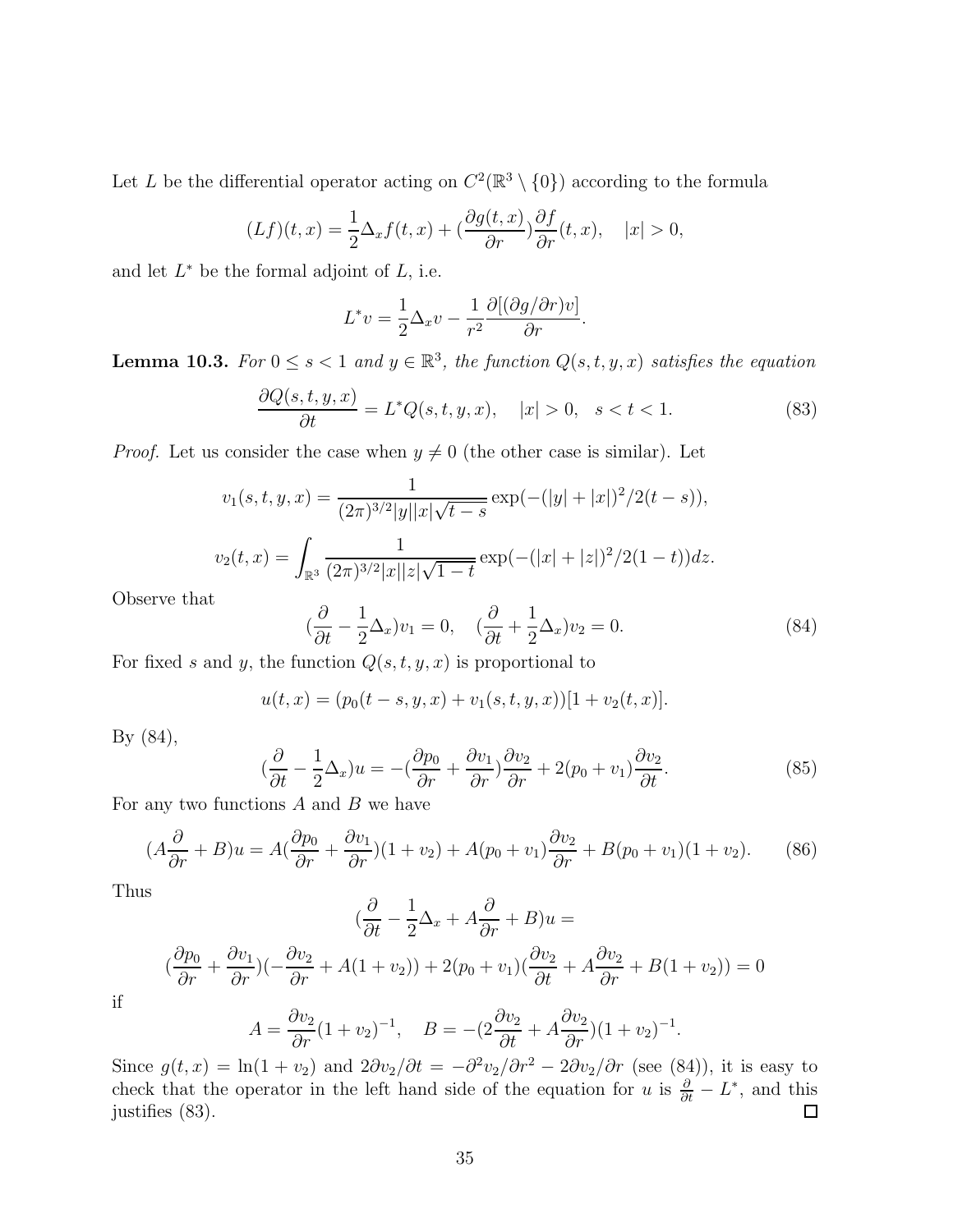**Lemma 10.4.** The function  $Q(s,t,y,x)$ ,  $0 \leq s < t \leq 1$ ,  $y, x \in \mathbb{R}^3$ , is the transition density for a Markov process on  $\mathbb{R}^3$ .

Proof. To show the existence of a Markov process, we need to verify that

$$
\int_{\mathbb{R}^3} Q(t_1, t_2, x_1, x_2) dx_2 = 1, \quad t_1 < t_2 \tag{87}
$$

and

$$
\int_{\mathbb{R}^3} Q(t_1, t_2, x_1, x_2) Q(t_2, t_3, x_2, x_3) dx_2 = Q(t_1, t_3, x_1, x_3), \quad t_1 < t_2 < t_3. \tag{88}
$$

Let us assume that (87) has been demonstrated, and prove (88). Observe that

$$
\int_{\mathbb{R}^3} T^{2+\alpha} p_{\beta}^T(t_1, t_2, x_1, x_2) p_{\beta}^T(t_2, t_3, x_2, x_3) dx_2 = T^{1+\alpha} p_{\beta}^T(t_1, t_3, x_1, x_3), \quad t_1 < t_2 < t_3,
$$

where  $\alpha = 1/2$  if  $x_1 = 0$  and  $\alpha = 0$  otherwise. For  $x_3 \neq 0$  we take the limit, as  $T \to \infty$ , on both sides of this relation. The integrand on the left hand side converges to

$$
\overline{p}_{\beta}(t_1,t_2,x_1,x_2)\overline{p}_{\beta}(t_2,t_3,x_2,x_3),
$$

however, the convergence is not necessarily uniform in  $x_2$ , and we can only conclude by the Fatou Lemma that

$$
\int_{\mathbb{R}^3 \setminus \{0\}} \overline{p}_{\beta}(t_1, t_2, x_1, x_2) \overline{p}_{\beta}(t_2, t_3, x_2, x_3) dx_2 \leq \overline{p}_{\beta}(t_1, t_3, x_1, x_3), \quad t_1 < t_2 < t_3, \quad x_3 \neq 0.
$$

From (80) and (81) it now follows that

$$
\int_{\mathbb{R}^3 \setminus \{0\}} Q(t_1, t_2, x_1, x_2) Q(t_2, t_3, x_2, x_3) dx_2 \le Q(t_1, t_3, x_1, x_3), \quad t_1 < t_2 < t_3, \quad x_3 \ne 0.
$$

Note that both sides of this inequality are continuous in  $x_3 \in \mathbb{R}^3 \setminus \{0\}$ . Due to (87), the integrals in  $x_3$  over  $\mathbb{R}^3 \setminus \{0\}$  are equal to one for the expressions in both sides of this inequality. Therefore,

$$
\int_{\mathbb{R}^3 \setminus \{0\}} Q(t_1, t_2, x_1, x_2) Q(t_2, t_3, x_2, x_3) dx_2 = Q(t_1, t_3, x_1, x_3), \quad t_1 < t_2 < t_3, \quad x_3 \neq 0,
$$

and thus (87) implies (88).

Now let us verify (87). Put  $s = t_1, \tau = t_2, y = x_1$  and  $x = x_2$ . Again, we shall consider the case  $y \neq 0$ , the other case being similar. Moreover, we can assume that  $\tau < 1$ , since the case  $\tau = 1$  can be treated by taking the limit  $\tau \uparrow 1$ . On a formal level, (87) follows from (83) by integrating the both sides of (83) over  $\Omega = [s, \tau] \times \mathbb{R}^3 \subset \mathbb{R}^4_{tx}$ :

$$
\int_{\mathbb{R}^3} Q(s,\tau,y,x)dx - \lim_{t \downarrow s} \int_{\mathbb{R}^3} Q(s,t,y,x)dx = \langle L^*Q, 1 \rangle_{L^2(\Omega)} = \langle Q, L1 \rangle_{L^2(\Omega)}.
$$
 (89)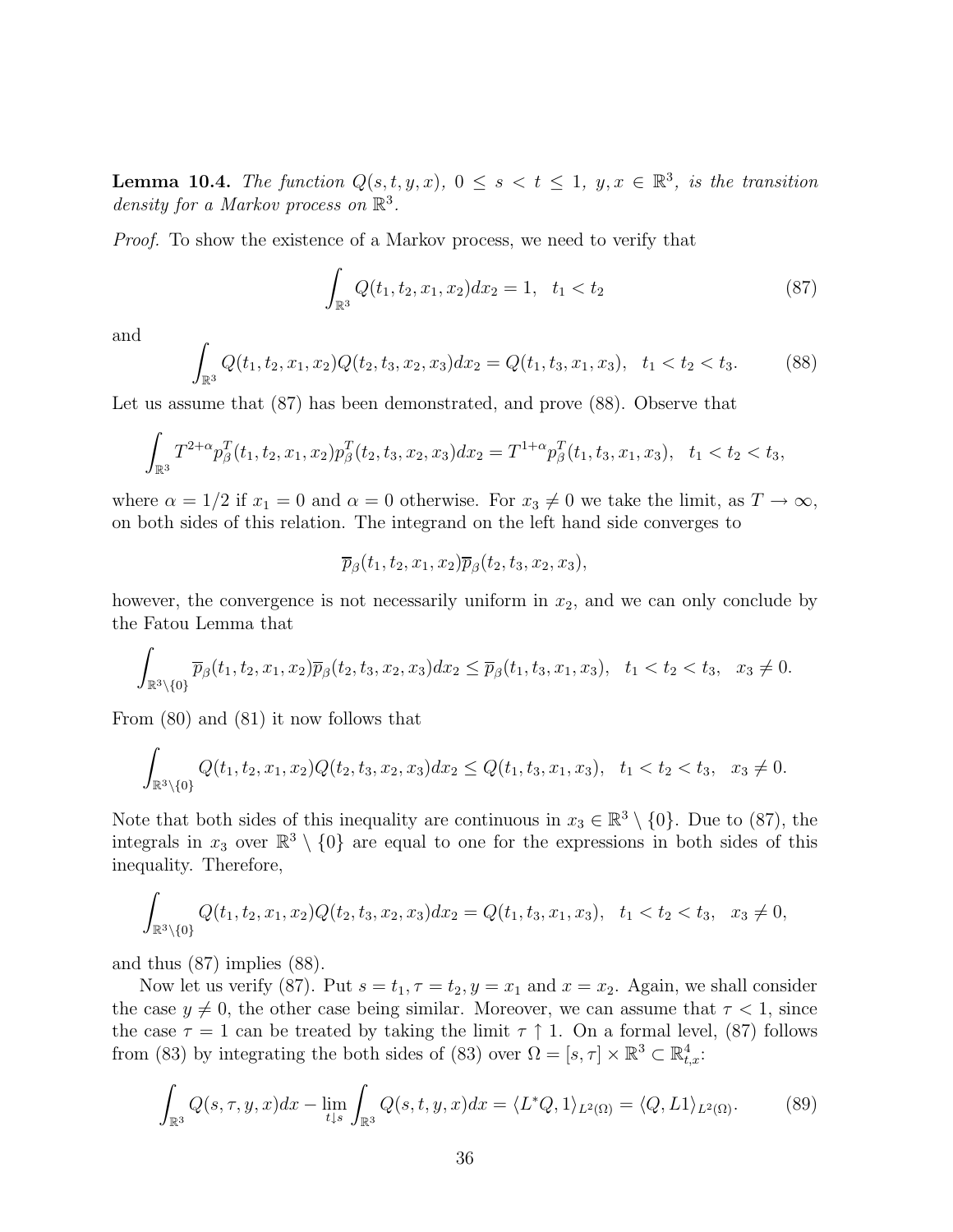One needs only to note that

$$
\lim_{t \downarrow s} \int_{\mathbb{R}^3} Q(s, t, y, x) dx = 1,\tag{90}
$$

and that the operator  $L$  applied to the identity function gives zero. The latter implies that the left hand side in (89) is zero, and (90) implies that the second term on the left hand side of (89) is one.

In order to make relations (89) rigorous we note that  $Q(s, t, y, x)$  is infinitely smooth in  $(t, x)$  when  $x \neq 0$  and decays exponentially as  $|x| \to \infty$ . However, it has a singularity at  $x = 0$ . Thus the integrals over  $\mathbb{R}^3$  and  $\Omega$  in (89) must be understood as limits of the corresponding integrals over the region  $|x| > \varepsilon$  as  $\varepsilon \to 0$ . Let us examine the singularities of  $Q$  and of the coefficients of  $L^*$  at the origin.

Relation (78) implies that

$$
\overline{p}_{\beta}(s,t,y,x) = \frac{a}{r} + O(r), \quad r = |x| \to 0, \quad a = a(s,t,y).
$$
 (91)

It is important that  $(91)$  does not contain a term of order  $O(1)$ . From  $(91)$ ,  $(82)$  and  $(80)$ it follows that

$$
\frac{\partial g(t,x)}{r} = -\frac{1}{r} + O(r), \quad Q(s,t,y,x) = \frac{c}{r^2} + O(1), \quad \frac{\partial Q(s,t,y,x)}{\partial r} = -\frac{2c}{r^3} + O(1), \quad (92)
$$

where  $r \to 0$ ,  $c = c(s, t, y)$ . Since Q has a weak singularity at  $x = 0$ , the integral of the left hand side of (83) over  $\Omega_{\varepsilon} = \Omega \bigcap \{x : |x| > \varepsilon\}$  converges to the left hand side of (89). Hence, in order to prove (87), it remains to show that

$$
\int_{\Omega_{\varepsilon}} L^* Q dt dx \to 0, \quad \varepsilon \to 0.
$$

The integral above is equal to

$$
\int_{s}^{\tau} \int_{|x|=\varepsilon} \left[ -\frac{1}{2} \frac{\partial Q}{\partial r} + \frac{\partial g}{\partial r} Q \right] d\sigma dt, \tag{93}
$$

where  $d\sigma$  is the element of the surface area of the sphere  $|x| = \varepsilon$ . The convergence of (93) to zero follows immediately from (92) □

**Lemma 10.5.** The family of processes  $y^T(t)$ ,  $T > 1$ , is tight.

We shall prove this lemma below. First, however, we formulate the main result of this section.

**Theorem 10.6.** The distributions of the processes  $y^T(t)$  converge as  $T \to \infty$ , weakly in the space  $C([0,1], \mathbb{R}^3)$ , to the distribution of the 3-dimensional Markov process with continuous trajectories. The transition densities for the limiting Markov process are given by (80) and (81).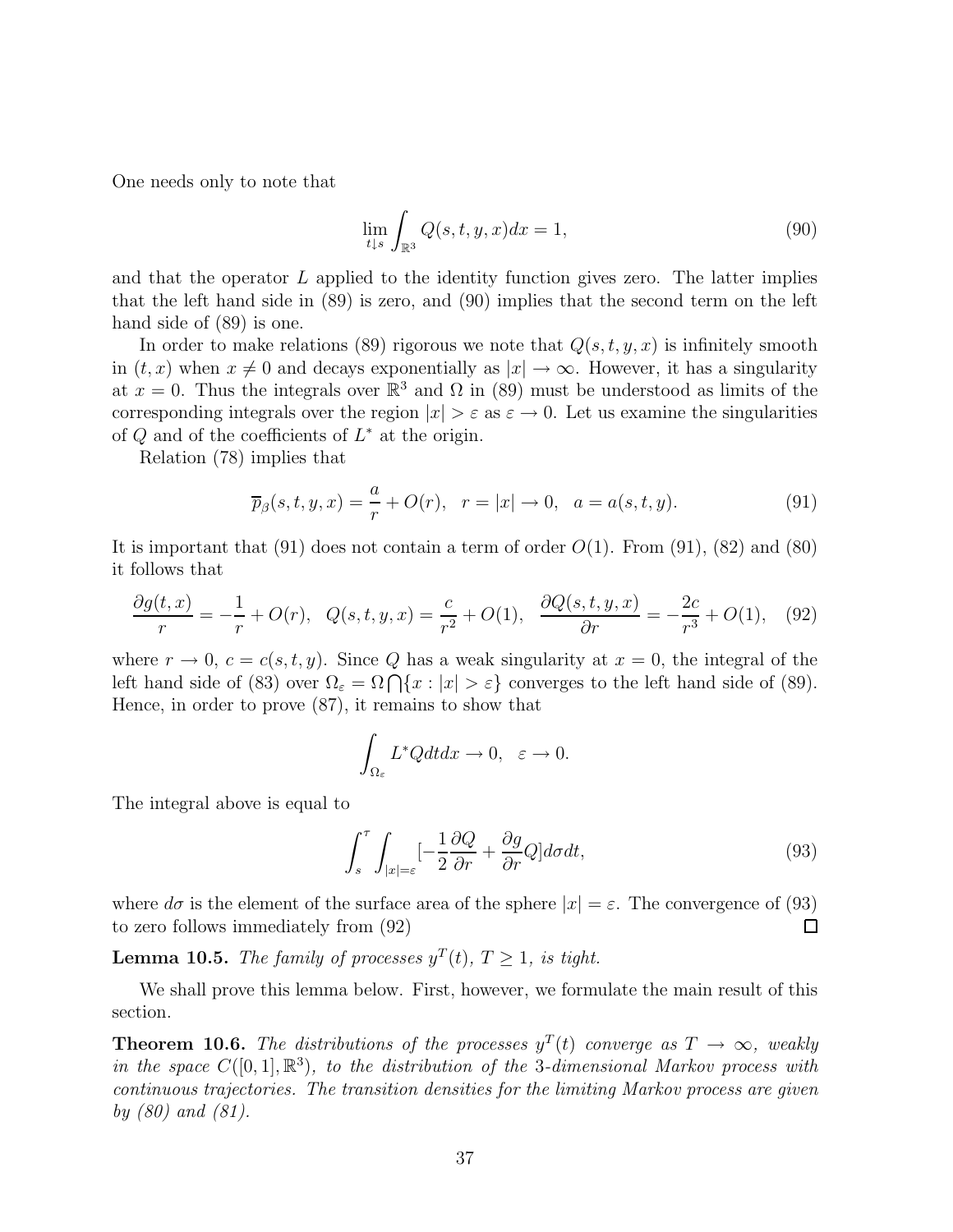*Proof.* The convergence of the finite dimensional distributions of  $y^T(t)$  to those of the Markov process follows from (79) and Lemma 10.4. Since the family  $y^T(t)$  is tight, there is a modification of the Markov process which has continuous trajectories.  $\Box$ 

Proof of Lemma 10.5. To prove tightness it is enough to demonstrate that for each  $\eta, \varepsilon > 0$  there are  $0 < \delta < 1$  and  $T_0 \ge 1$  such that for all  $u \in [0, 1]$  we have

$$
P_{\beta,T}(\sup_{u\leq s\leq \min(t+\delta,1)}|y^T(s)-y^T(u)|>\varepsilon)\leq \delta\eta,\ \ T\geq T_0. \tag{94}
$$

Let  $\eta, \varepsilon > 0$  be fixed. Let  $\mathcal{E}_{\delta}$  be the event that a continuous function  $x : [0, T] \to \mathbb{R}^3$ satisfies √

$$
\sup_{t \le \delta T,} |x(t) - x(0)| / \sqrt{T} > \varepsilon / 8.
$$

Using arguments similar to those leading to (69), we can show that (94) follows from

$$
\sup_{x \in \mathbb{R}^d, |x| = \varepsilon \sqrt{T}/4} \mathbf{E}_{0,T}^x(\chi_{\mathcal{E}_\delta} \exp(\int_0^T \beta v(x(t)) dt)) \le \delta \eta, \quad T \ge T_0.
$$
\n(95)

Let

$$
\tau = \min(\delta T, \inf\{t \ge 0 : |x(t) - x(0)| = \varepsilon \sqrt{T}/8\}),
$$

The expectation in (95) can be estimated as follows

$$
\mathcal{E}_{0,T}^x(\chi_{\mathcal{E}_\delta} \exp(\int_0^T \beta v(x(t))dt)) \leq \mathcal{E}_{0,T}^x(\chi_{\mathcal{E}_\delta} \mathcal{E}_{0,T-\tau}^{x(\tau)} \exp(\int_0^{T-\tau} \beta v(x(t))dt))
$$

We claim that

$$
\mathcal{E}_{0,T-\tau}^{x(\tau)} \exp(\int_0^{T-\tau} \beta v(x(t))dt) \le \sup_{x \in \mathbb{R}^d, |x| \ge \varepsilon \sqrt{T}/8} \mathcal{E}_{0,T}^x \exp(\int_0^T \beta v(x(t))dt) \le c(\varepsilon) \tag{96}
$$

for some constant  $c(\varepsilon)$  for all sufficiently large T. It then remains to choose  $\delta$  such that  $\mathbb{E}_{0,T}^x(\chi_{\mathcal{E}_{\delta}}) \leq \delta \eta/c(\varepsilon)$ , and the estimate (95) will follow. The second inequality in (96) easily follows from part (2) of Theorem 7.2 and the fact that the probability of reaching the support of v before time T by a Brownian path starting at a distance  $\varepsilon\sqrt{T/8}$  away from the origin is of order  $O(T^{-1/2})$  if  $d=3$ .  $\square$ 

### **References**

- [1] Cranston M., Molchanov S., Analysis of a Homopolymer, submitted
- [2] Dobrushin R. On the way to the mathematical foundations of statistical mechanics, LEcture Notes in Mathematics, 1567, Springer-Verlag, New York, 1993.